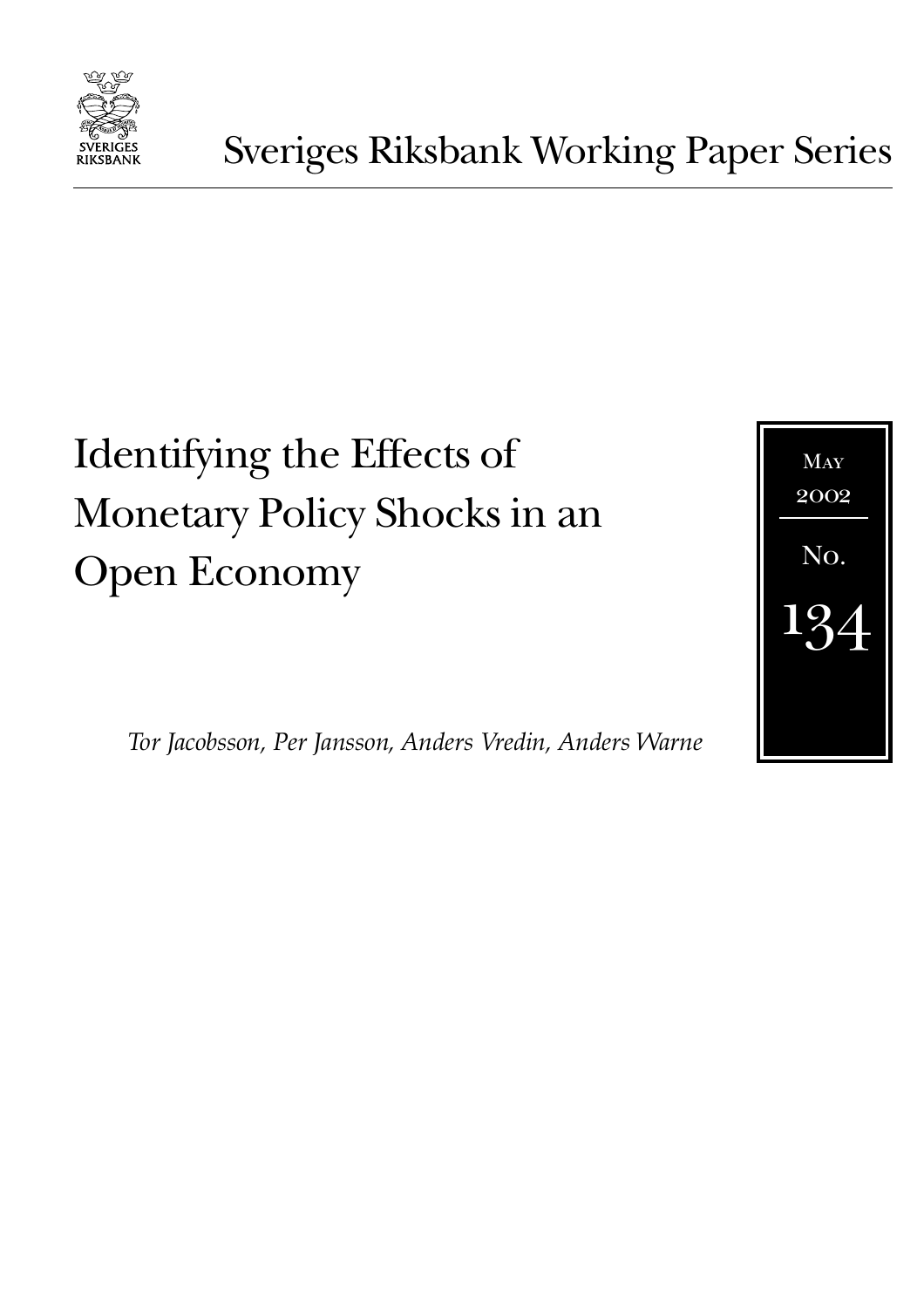#### WORKING PAPER ARE OBTAINABLE FROM

Sveriges Riksbank • Information Riksbank • SE-103 37 Stockholm Fax international: +46 8 787 05 26 Telephone international: +46 8 787 01 00 E-mail: info@riksbank.se

The Working Papers series presents reports on matters in the sphere of activities of the Riksbank that are considered to be of interest to a wider public. The papers are to be regarded as reports on ongoing studies and the authors will be pleased to receive comments.

The views expressed in Working Papers are the responsibility of the authors and are not to be regarded as representing the view of the Riksbank in the matters concerned.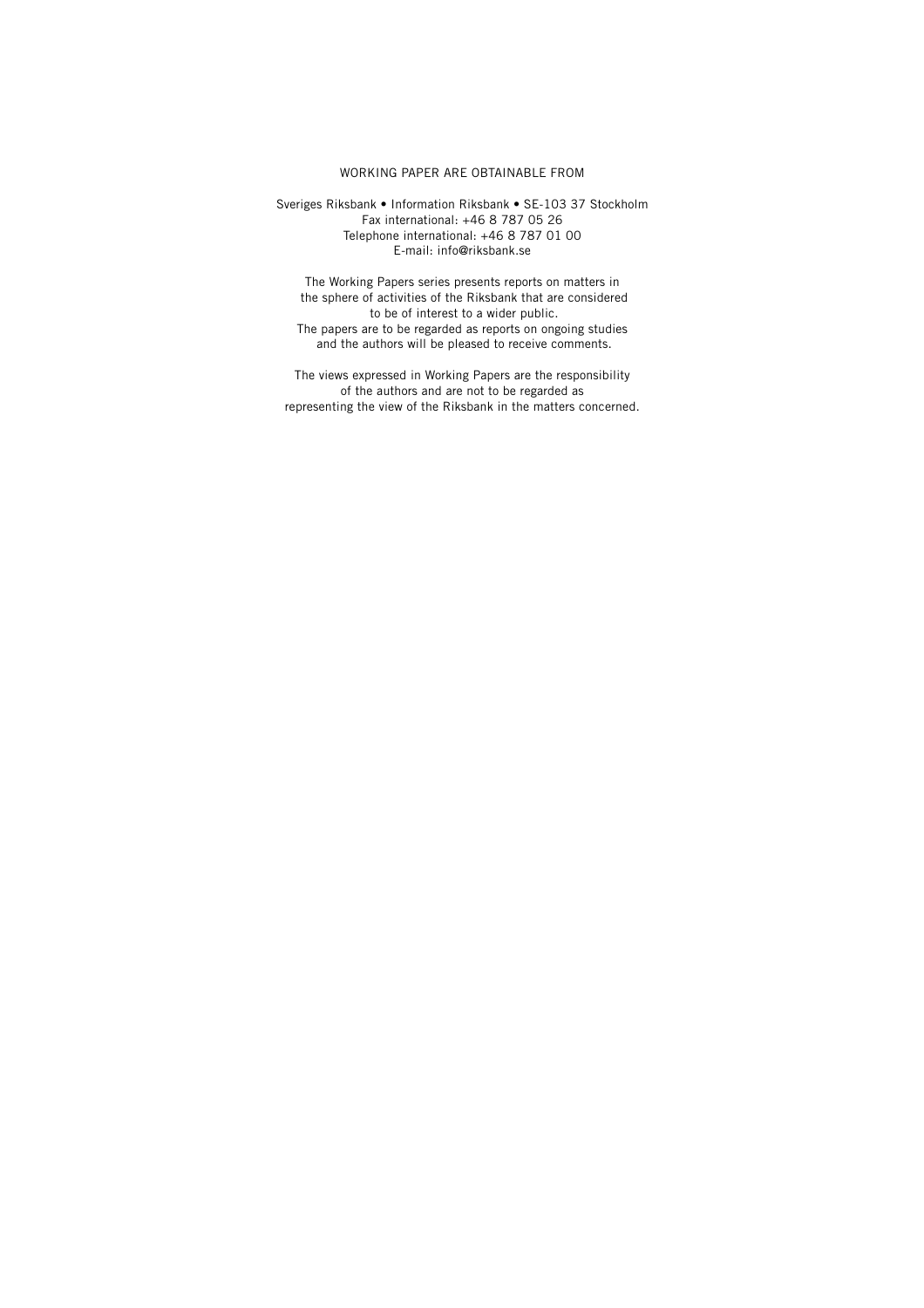### **Identifying the Effects of Monetary Policy Shocks in an Open Economy**

#### Tor Jacobson, Per Jansson, Anders Vredin, Anders Warne

#### Sveriges Riksbank Working Paper Series

#### No. 134

#### May 2002

Abstract: This paper presents estimates of the effects of monetary policy shocks on the Swedish economy. A theoretical model of an open economy is used to identify a structural VAR model. The empirical results from the identified VAR model are compared with two less structural approaches for identification of monetary policy shocks. The first assumes that shocks can be measured as deviations from a forward looking interest rate rule, estimated using Sveriges Riksbank's (Swedish central bank) own forecasts. The second approach focuses on the effects of "narrative" monetary policy shocks as given by devaluations of the Swedish currency. We find that plausible theoretical restrictions often result in price puzzles. Although conventional results obtain with certain theoretical restrictions imposed on the VAR, another way to achieve this is by using external information about large policy shocks. Thus, we find that the effects of some devaluations are consistent with the conventional wisdom about the effects of monetary policy shock.

Keywords: Common trends, devaluations, identification, inflation, monetary policy shocks, open economy, structural vector autoregression.

JEL Classification Numbers: C32, E31, E52.

#### 1. Introduction

The effects of monetary policy on inflation and the real economy have been the subject of much research. While many issues remain debatable, there seems to be broad agreement on what monetary policy, at a general level, can and cannot do. Most economists would, for example, probably agree that persistent movements in inflation can be controlled by the monetary authority. Similarly, it is generally accepted that persistent movements in real variables such as GDP and unemployment are due to real shocks that are unrelated to monetary policy.

Meaningful policy recommendations require — explicit or implicit — estimates of how a change in monetary policy influences the rest of the economy. This is true irrespective of whether the policy question concerns, e.g., the appropriate objectives for monetary policy, or, the central bank's optimal response to certain disturbances to the economy.

CONTACT: Tor Jacobson, Sveriges Riksbank, S-103 37 Stockholm. E-MAIL: [tor.jacobson@riksbank.se](mailto:tor.jacobson@riksbank.se)

Remarks: Preliminary and incomplete versions of this paper have been circulated under the title "Monetary Policy, Inflation and Unemployment: A Common Trends Model". We have benefitted from comments by seminar participants at the Conference on Bridging Economics and Econometrics (European University Institute), the European Central Bank, Eesti Pank, the EEA Congress and the ESEM in Lausanne, and the Workshop on VAR Models for Monetary Policy (Sveriges Riksbank). Discussions with Lawrence Christiano, Carlo Favero, Katarina Juselius, Eric Leeper, Jesper Lindé, and Frank Smets have been particularly useful. David Cesarini and Daniel Hammarsten provided excellent reasearch assistance. The views expressed in this paper are solely the responsibility of the authors and should not be interpreted as reflecting the views of the Executive Board of Sveriges Riksbank. In addition, the views do not necessarily reflect those of the European Central Bank.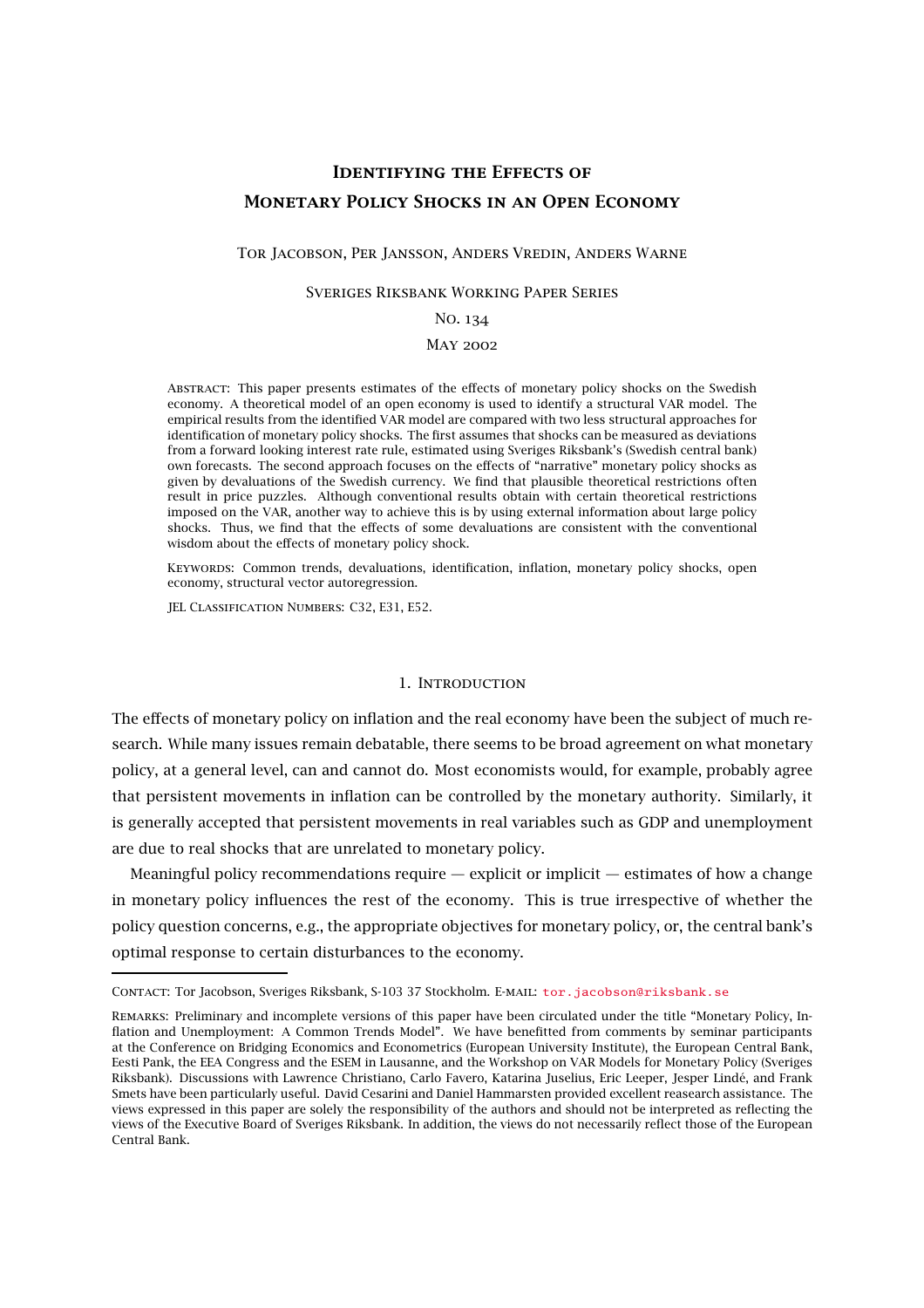From empirical analyses, in particular vector autoregressive (VAR) models, and from theoretical work, e.g., dynamic general equilibrium models, there has emerged a relatively clear cut picture of the effects on the U. S. economy from changes in the Fed's monetary policy. It is often taken as a "stylized fact" that after an unexpected easening of monetary policy (manifested in a drop in the short term interest rate) output, inflation, and productivity go up. The responses are "hump shaped" and the maximum effects are recorded after about  $1/2$  to 2 years. Quantitatively, an initial decline in the short term interest rate by 1/2 percent (which gradually disappears during 8 quarters) has a maximum expected effect on real GDP of around 1/2 percentage point and on inflation of around 0.2 percentage points.<sup>1</sup> Although these estimates are very uncertain, there seems to be more agreement about the effects of monetary policy shocks for the relatively closed U. S. economy compared with more open economies.

The theoretical open economy models presented by Svensson (2000) and McCallum (2001) imply effects of monetary policy shocks that are in agreement with those reported for the U. S., although they suggest that the effects occur somewhat faster in an open economy. Figure 1 reproduces the impulse response in the domestic interest rate from Svensson (2000, Fig. 3). Moreover, the impulse responses for domestic prices and the consumer price level have been computed by accumulating the effects on CPI inflation and domestic price inflation. If the short term interest rate goes up by 1 percentage point for 4 periods, and slowly declines to its original level, it is found that the consumer price level immediately falls (because of an appreciation of the nominal exchange rate that is fully passed through to import prices), while the domestic goods price is unaffected for 2 periods and thereafter declines. We think that the shapes of these impulse responses are broadly in line with monetary policy makers'prejudices, as reflected, e.g., in inflation reports from central banks in New Zealand, Sweden, and the U. K.

However, Svensson's results are not in line with most results from VAR models of open economies. Some results that we believe are representative are reproduced in Figure  $2<sup>2</sup>$ . The top left graph shows the effects of a domestic monetary policy shock on the U. S. price level, according to Dedola and Lippi (2001). The results are perfectly consistent with many earlier findings about the U. S. economy, and can be compared with the effects of the same experiment in VAR models of the U. K., Germany, France, and Italy, also taken from Dedola and Lippi (2001). We also have results about Germany from Hubrich and Vlaar (2000) and Bagliano, Favero, and Franco (1999), and about Canada, from Cushman and Zha (1997).

The results that Dedola and Lippi report for the U. K. are similar to their findings for the U. S., although the "price puzzle", i.e., the initial increase in prices after a contractionary monetary policy shock, lasts longer. The U. K. price level does not decrease, persistently, until after 10 months, and after two years it is still as high as initially. The price puzzle effect is even stronger in the cases of France and Italy, and for Germany the price level stays above its baseline value for more than 4

 $1$  These results are from Christiano, Eichenbaum, and Evans (2001). Alternative identification schemes, sometimes with other results, have been presented by Leeper, Sims, and Zha (1996), Faust (1997), and Uhlig (2001).

 $2$  We gratefully acknowledge the help from Luca Dedola, Carlo Favero, Marianne Nessén, Lars Svensson, Peter Vlaar, and Tao Zha that made the reproduction of the graphs in Figures 1 and 2 possible.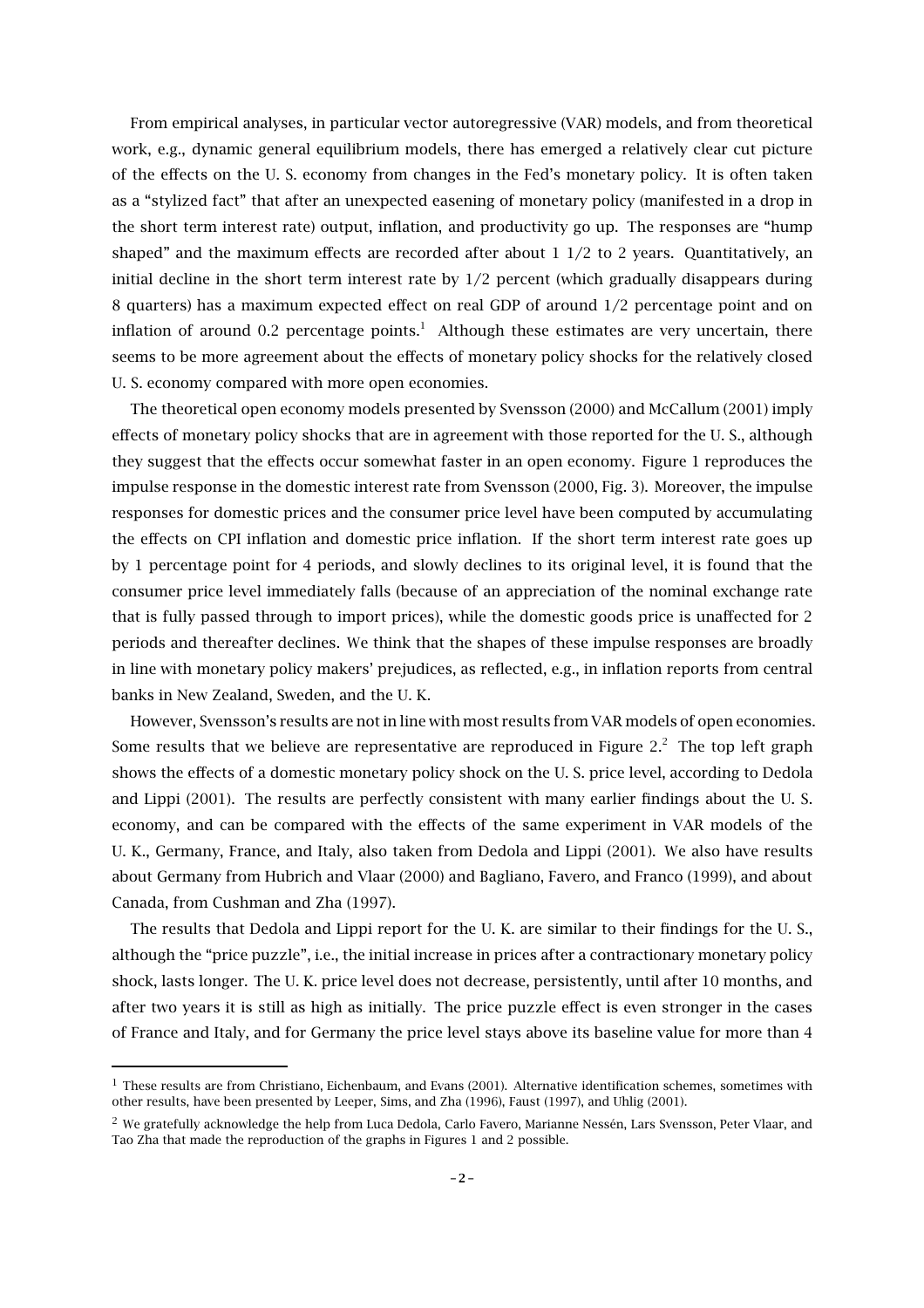years. Bagliano et al. (1999) also report that the price level in Germany is expected to rise in the long run after a temporary increase in the short term interest rate, although there is no price puzzle for the first 16 months. This is in contrast with the findings by Hubrich and Vlaar (2000), who report that inflation falls in Germany only in the first quarter after a contractionary monetary policy shock. Finally, looking at the results for Canada given by Cushman and Zha (1997), the development of the price level after a contractionary monetary policy shock looks similar to the stylized facts about the U. S.; but note that the experiment here is somewhat different, since the interest rate goes up only for a few months.

Judging from these results, it is difficult to argue that the effects of a monetary policy shock in an open economy can be approximated by the conventional wisdom, as partly given by theoretical models like those of Svensson (2000) and McCallum (2001), and partly by theoretical and empirical findings for the U. S. economy. In fact, it seems hard to get empirical support even for the very reasonable idea that a contractionary monetary policy shock leads to lower inflation.

The purpose of this paper is to examine the gap between the theoretical analyses of monetary policy in open economies and the empirical results from VAR models. We develop a structural VAR model and apply it to data from Sweden. The VAR model is structural in the sense that it is subject to (a relatively small set of) restrictions that will enable identification of various shocks and their individual effects on the Swedish economy. However, there are good reasons to believe that restrictions that have been imposed on VAR models of closed economies are less suitable for open economy analyses. In particular, the standard assumptions that a monetary policy shock has an immediate effect on the domestic interest rate, but neither on inflation, nor on output, are presumably not sufficient. One reason is that the domestic interest rate is also affected, immediately, by shocks to foreign interest rates and other disturbances on international financial markets.

The theoretical model that will be used to interpret various restrictions on the VAR model is presented in Section 2. Certain features of this model should be stressed right from the outset. First, its primary purpose is to entail a better understanding of alternative identifying restrictions on the VAR model. Hence, we present a solution of the theoretical model on a so called common trends form, a particular representation of structural VAR models pioneered by Shapiro and Watson (1988) and King, Plosser, Stock, and Watson (1991). The solution has the property that all domestic shocks influence some of the variables in the long run, thus making the usual dichotomy between permanent and transitory shocks invalid. We emphasize the theoretical model's long run properties. Dynamic relations — which may be empirically important but not essential for understanding identifying restrictions or long run relations — are largely overlooked in the theoretical analyses. Second, the properties of the model that we make use of are consistent with a broad class of open economy models. Formally, it combines features of earlier models of European labor markets applied by, e.g., Bean, Layard, and Nickell (1986), Blanchard (2000), and Bean (1994), with models of aggregate demand, price setting and monetary policy presented by, e.g., Svensson (2000), McCallum (2001), and Galí and Monacelli (1999). In contrast to the latter models, however, our model allows for incomplete exchange rate pass through (as in Adolfson, 2001, and Obstfeld and Rogoff, 2000) and also allows for analyses of the effects of monetary policy on unemployment.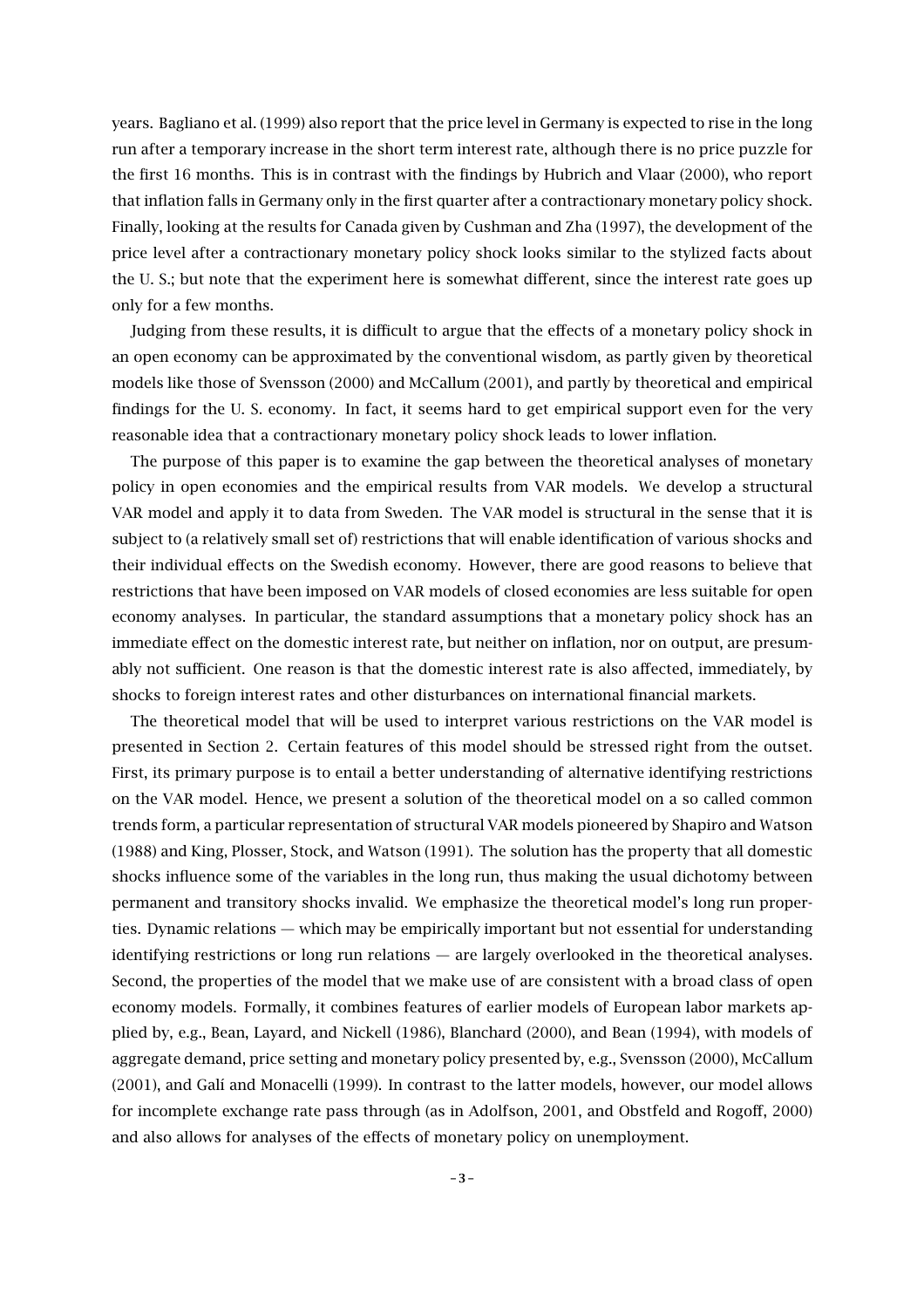The first empirical analyses of the VAR model are presented in Section 3. The discussion focuses on the problem of attaining a well specified empirical model with steady state (cointegration) relations that are interpretable using the theoretical model.

In Section 4 we investigate the effects of various shocks to the economy. Our attention is on the effects of monetary policy shocks and on identifying restrictions that both resemble those that have been applied in earlier VAR analyses, and that can be interpreted using our theoretical model. This involves combining long run restrictions of the type advocated by Shapiro and Watson (1988), Blanchard and Quah (1989), and King et al. (1991) with restrictions on contemporaneous relations that have been more common in structural VAR models of the U. S. economy. In contrast to these studies, our long run restrictions allow all shocks to have permanent effects on some variable. Thus, the identification procedure advocated by, e.g., King et al. (1991) is not applicable in our case and instead we rely on an extension for identifying and estimating VAR models with contemporaneous and long run restrictions that has been developed by Vlaar (1998).

In Section 5 we examine two alternative analyses of monetary policy shocks. The idea that actual policy shocks can be identified in VAR models has been questioned by Rudebusch (1998), among others. We therefore compare the VAR results from Section 4 with alternative measures of monetary policy shocks. In Section 5.1 we identify monetary policy shocks by estimating a forward looking interest rate rule on Swedish data. We then calculate impulse response functions from such shocks when they are fed into the VAR model from Section 3. Similar approaches have been applied by Blanchard and Watson (1986), to identify the effects of fiscal policy shocks, and by Bagliano et al. (1999), to derive the effects reported in Figure 2 above. Finally, in Section 5.3, we take a look at the effects of policy interventions using a "narrative" approach similar to Ramey and Shapiro's (1998) and Eichenbaum, Fisher, and Edelberg's (1998) analyses of effects on U. S. government purchases from exogenous shocks as given by events of large military buildups. The main conclusions are discussed in Section 6.

#### 2. A Theoretical Framework for Monetary Policy in a Small Open Economy

In this section we first present and then solve numerically a simple macroeconomic model for a small open economy. The main purpose is to derive (i) a set of hypotheses about long run (cointegration) relations between the variables of interest, and (ii) a set of restrictions which may be used to identify monetary policy shocks from the residuals of a VAR model. The former will be examined in our empirical analysis of Swedish quarterly data in Section 3. Section 4 makes use of both the cointegration relations and the identifying assumptions.

#### 2.1. *The Model*

Our model is basically a model of the labor market augmented by a model of aggregate demand, price setting, and monetary policy. The labor market model consists of equations describing labor demand, labor supply, and wage setting. This approach builds on earlier work on unemployment in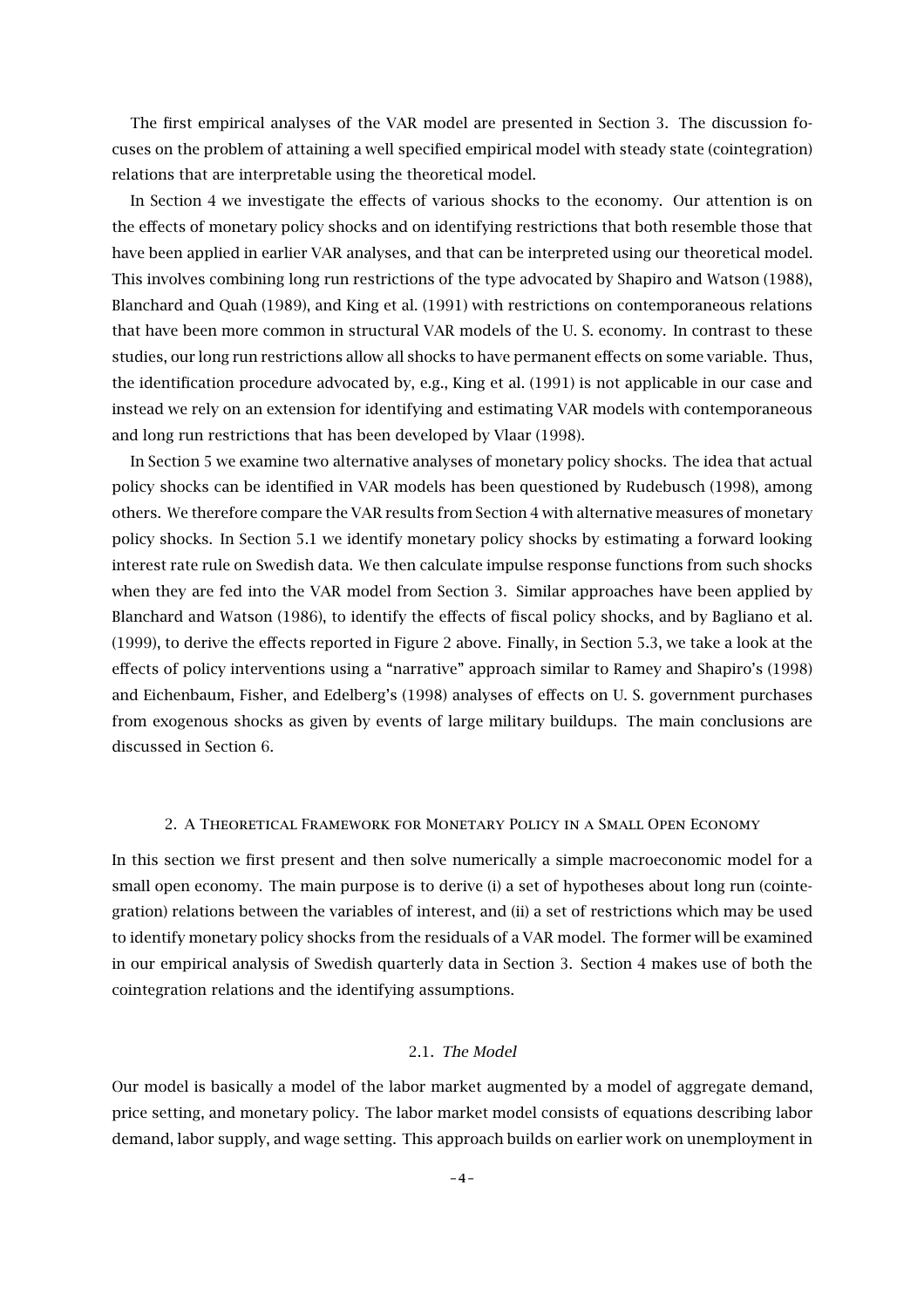European countries by, e.g., Bean et al. (1986); see Bean (1994) for a survey.<sup>3</sup> The model of aggregate demand, price setting, and monetary policy builds on the recent literature on inflation targeting in open economies (see McCallum and Nelson, 1999, McCallum, 2001, Svensson, 2000, Galí and Monacelli, 1999, Walsh, 1999, and Adolfson, 2001).

Production possibilities are described by the function

$$
y_t = \tau_t^T + \kappa e_t, \qquad t = 1, 2, \dots \tag{1}
$$

Here,  $y_t$  is output,  $e_t$  is employment, the parameter  $\kappa$  measures returns to scale, while  $τ_t^T$  is a stochastic technology variable. All variables are expressed in natural logarithms. It is assumed that technology is exogenous and evolves according to

$$
\tau_t^T = \mu^T + \rho_T \tau_{t-1}^T + \varepsilon_t^T, \qquad t = 1, 2, \ldots,
$$

where  $\varepsilon^T_t$  is a pure technology innovation. In this section,  $\varepsilon^i_t$  will be used to denote i.i.d. shocks with zero mean, and covariance  $\sigma_{ij}$ , where the covariance is positive if  $i = j$  and zero otherwhise.

We assume that the labor force (labor supply),  $l_t$ , is related to the real wage according to:

$$
l_t = \eta (w_t - v_{y,t} - p_t) + \tau_t^L, \qquad t = 1, 2, ..., \qquad (2)
$$

where  $w_t - v_{y,t}$  is the nominal after-tax wage and  $p_t$  the consumer price index.<sup>4</sup> Here,  $\tau_t^L$  is a stochastic component of labor supply which follows the process:

$$
\tau_t^L = \mu^L + \rho_L \tau_{t-1}^L + \varepsilon_t^L, \qquad t = 1, 2, \dots.
$$

Empirically, it is commonly observed that labor supply appears to have no trend, although productivity and the real wage do, which is often interpreted as reflecting that income and substitution effects on labor supply balance each other. In our model, this could arise if the labor supply elasticity  $\eta = 0$  and  $|\rho_L| < 1$ , or if the stochastic trend in the real wage is proportional to the stochastic trend in labor supply,  $\rho_L = 1$ .

A wage setting relation is used to describe the fact that the labor market is not perfectly competitive. The nominal wage is supposed to be determined by the price level, productivity, unemployment, and taxes according to:

$$
w_{t} = p_{t_{W}} + \theta_{1} (y_{t_{W}} - e_{t_{W}}) - \theta_{2} (l_{t_{W}} - e_{t_{W}})
$$
  
+  $\theta_{3} (y_{y,t_{W}} + y_{p,t_{W}} + y_{i,t_{W}}) + \tau_{t}^{W}, \qquad t = 1, 2, ...,$  (3)

where  $t_W \in \{t, t-1\}$ ,  $v_{p,t}$  is the pay roll tax rate, and  $v_{i,t}$  is the indirect tax rate (VAT less subsidies, etc.).<sup>5</sup> This equation should primarily be interpreted as capturing the long run (average) relation between the real wage, productivity, unemployment, and the tax wedge (the ratio between the real wage that is relevant for the producer and the consumer, respectively). It may be viewed as the

<sup>3</sup> For earlier applications of common trends models to labor market issues and further references, see Jacobson, Vredin, and Warne (1997, 1998).

<sup>&</sup>lt;sup>4</sup> Let  $T_{y,t}$  denote the income tax rate. Then  $v_{y,t} = -\ln(1 - T_{y,t})$ .

 $^5$  Let  $W_t(1+T_{p,t})$  denote the nominal wage including pay roll taxes and  $P_t^d(1+T_{i,t})$  denote the price of domestic goods including indirect taxes. Then  $v_{p,t} = \ln(1 + T_{p,t})$  and  $v_{i,t} = \ln(1 + T_{i,t})$ .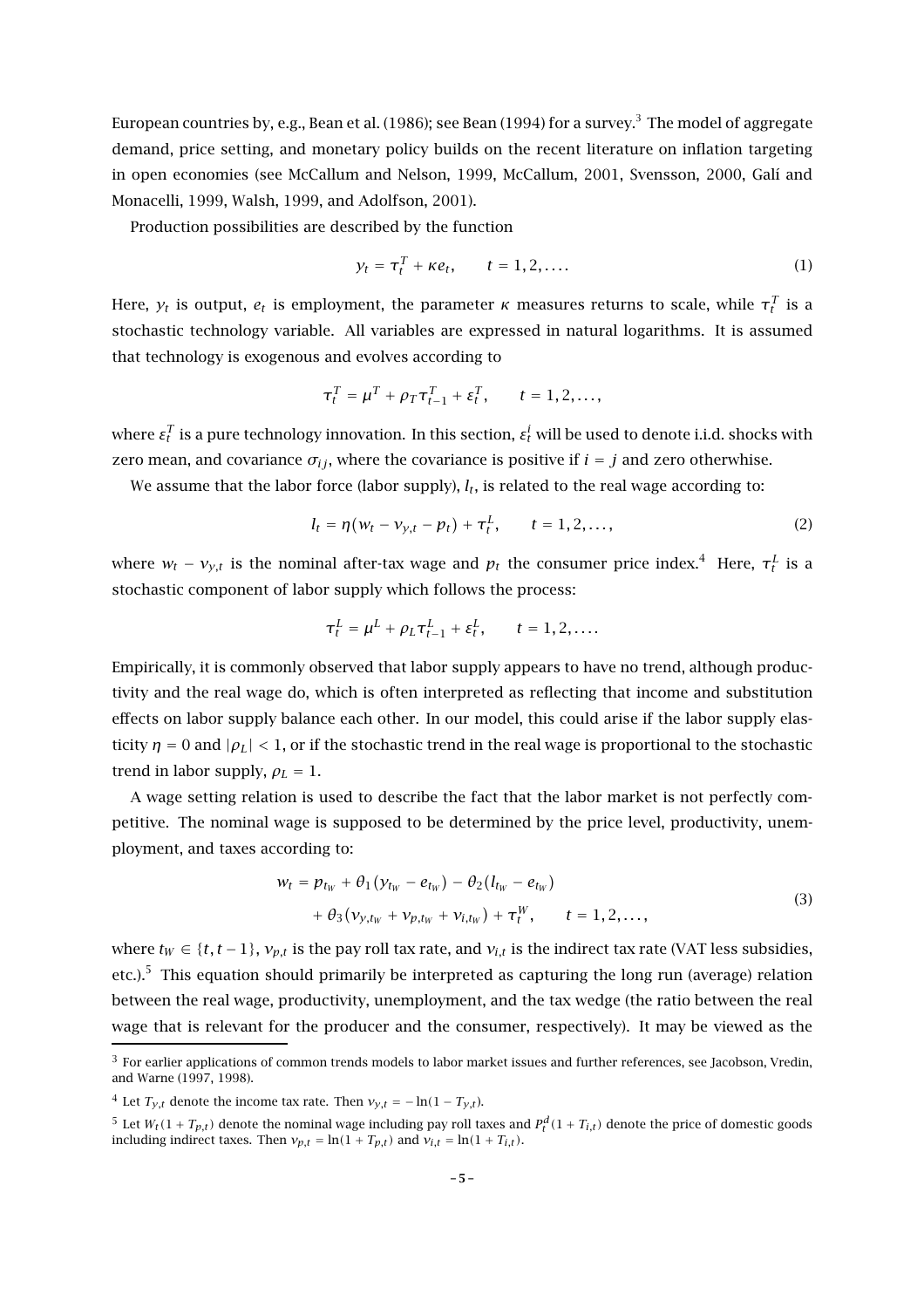outcome of a wage bargaining process. In the short run, nominal and real wages will presumably be influenced by expectations, and expectational errors, e.g., because of staggered contracts. In equation (3) we allow for "wage stickiness" when  $t_W = t - 1$ . In our empirical model, the estimated wage equations will have rich dynamics allowing for more complex mechanisms, but the simple wage relation (3) suffices for the discussions here.

The exogenous stochastic shock process to wage setting is given by:

$$
\tau_t^W = \mu^W + \rho_W \tau_{t-1}^W + \varepsilon_t^W, \qquad t = 1, 2, \ldots.
$$

Shocks to  $\varepsilon^W_t$ , may be interpreted as reflecting changes in the equilibrium level of unemployment. $^6$ Since unemployment may be influenced in the long run by other shocks as well, we shall instead refer to this shock as a wage shock. In any event, the parameter  $\rho_W$  may be interpreted as an overall measure of rigidities in the labor market.

Domestic producers set prices as a mark-up on labor costs. Letting  $p_t^d$  denote the price of domestic goods, we assume the following price setting relation

$$
p_t^d = \psi(w_{t_p} + v_{p,t_p} + e_{t_p} - y_{t_p}) + \varepsilon_t^p, \qquad t = 1, 2, ..., \qquad (4)
$$

where  $t_p \in \{t, t-1\}$  and the price setting (or "cost push") shock is assumed to have zero mean. As in the wage setting equation (3), we here allow for sticky domestic prices when the parameter  $t_p = t - 1$ . Again, the empirical model will allow for richer dynamics, along the lines suggested by, e.g., Galí and Gertler (1999), but the simple dynamics allowed for in relation (4) suffices for a discussion of our model's long run properties as well as for the identification of shocks. As noted by Galí and Gertler, a mark-up pricing relation like (4) is more directly linked to microeconomic theories of firms'behavior than the commonly used aggregate supply relations between inflation and some measure of the deviation between the actual and steady state levels of output (the output gap). It has also been noted by Walsh (1999), that an open economy aggregate supply relation needs to take exchange rate fluctuations into account, since labor supply (and, hence, wage costs) will be affected by the exchange rate (through the price of imports). This is true also in our model.

Prices of imports,  $p_t^m$ , are determined by the price level in the rest of the world,  $p_t^f$ , and the nominal exchange rate (price of foreign currency in terms of domestic currency), *st*, but also by the relation between activity (output) in the domestic economy in relation to the rest of the world:

$$
p_t^m = \xi_1 (p_{t_m}^f + s_{t_m}) + \xi_2 y_{t_m} - \xi_3 y_{t_m}^f + \tau_t^m, \qquad t = 1, 2, ..., \qquad (5)
$$

where  $t_m \in \{t, t-1\}$  and

$$
\tau_t^m = \mu^m + \rho_m \tau_{t-1}^m + \varepsilon_t^m, \qquad t = 1, 2, \dots
$$

<sup>6</sup> Defining this level as  $\tau_t^* = \tau_t^W / \theta_2$ , equation (3) can be rewritten as:

$$
w_t - p_t = p_{t_W} - p_t + \theta_1 (y_{t_W} - e_{t_W}) - \theta_2 (l_{t_W} - e_{t_W} - \tau_{t_W}^*)
$$
  
+ 
$$
\theta_3 (v_{y,t_W} + v_{p,t_W} + v_{i,t_W}) + \theta_2 (\tau_t^* - \tau_{t_W}^*).
$$

This suggests that what matters for the real wage is not the level of actual unemployment per se, but its level in relation to some perceived equilibrium level of unemployment. As Barro and Gordon (1983) and Ireland (1999), among many others, we treat this possible equilibrium level of unemployment as an exogenous variable. It is time varying, however, with shocks denoted by  $\varepsilon_t^W$ .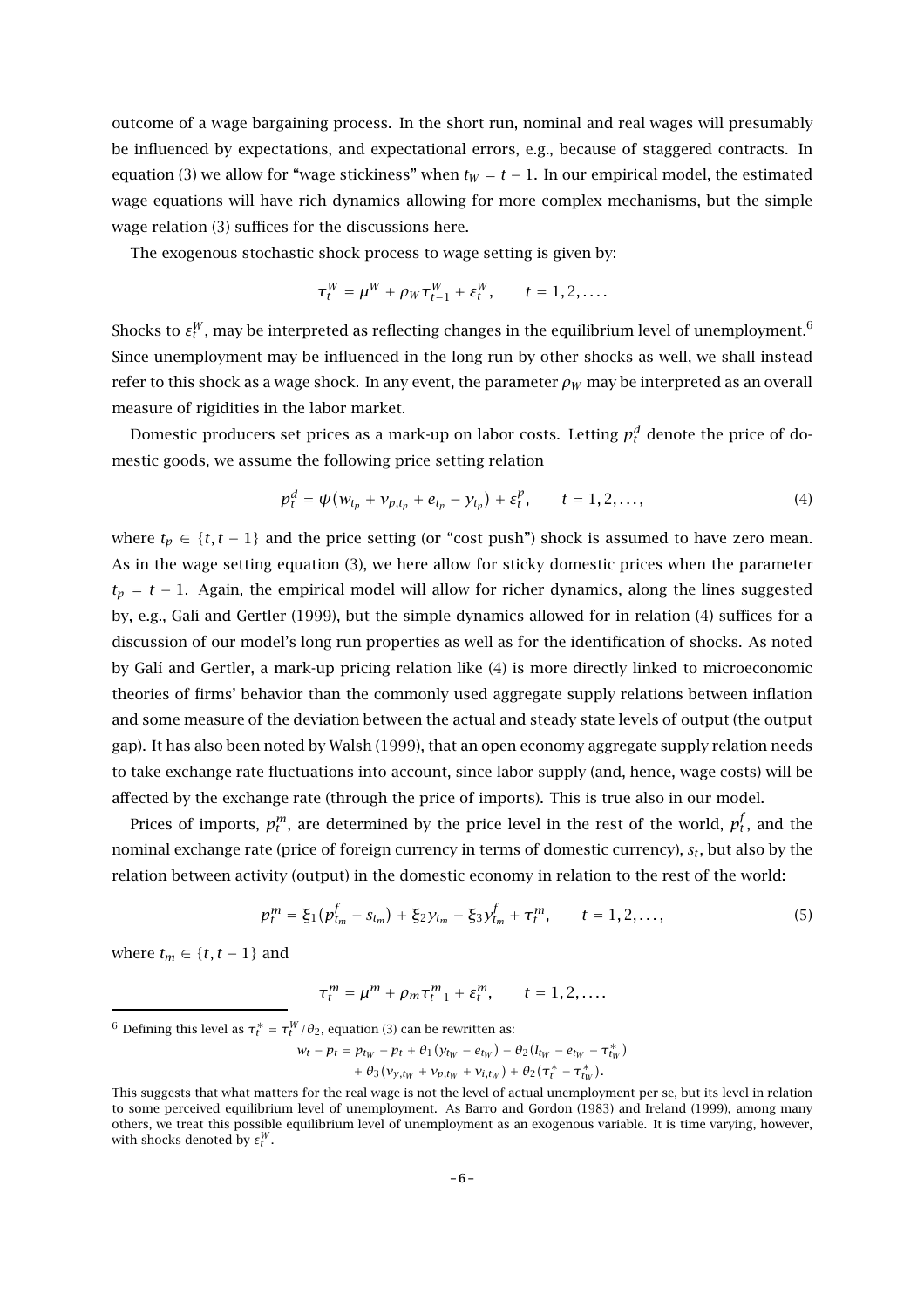This relation is intended to allow for pricing-to-market behavior, which may be relevant, not only in the short run (outside steady state); see, e.g., the survey by Goldberg and Knetter  $(1997)$ .<sup>7</sup> Also, it allows for import price stickiness when  $t_m = t - 1$ . In the empirical application, we will of course allow both the law of one price as one special case ( $\xi_1 = 1, \xi_2 = \xi_3 = \rho_m = 0$ ) of the long run solution, and for more complex dynamics.<sup>8</sup>

The aggregate demand function for domestic goods depends on income (output) in the rest of the world, the real interest rate, and the relative price between domestic and foreign goods. Because this relative price may differ between the domestic market and the world market (due to potential pricing-to-market of imports), two relative price relations may influence aggregate demand:

$$
y_t = y_1 y_{t_y}^f + y_2 (p_{t_y}^m - p_{t_y}^d) + y_3 (p_{t_y}^f + s_{t_y} - p_{t_y}^d)
$$
  
- y<sub>4</sub> (i<sub>t\_y</sub> - E<sub>t\_y</sub> [p<sub>t\_y+1</sub> - p<sub>t\_y</sub>]) +  $\varepsilon_t^y$ , t = 1, 2, ..., (6)

where  $t<sub>v</sub> ∈ {t, t - 1}.$ 

The aggregate consumer price index is simply an average of the prices of domestic goods and imports (including indirect taxes):

$$
p_t = \delta p_t^d + (1 - \delta) p_t^m + v_{i,t}, \qquad t = 1, 2, .... \tag{7}
$$

The financial markets equilibrium condition is a modified version of uncovered interest parity,

$$
i_t = i_t^f + E_t[s_{t+1} - s_t] + \zeta d_{\text{fm},t} + \tau_t^I, \qquad t = 1, 2, ..., \qquad (8)
$$

where  $i_t^f$  denotes the foreign nominal interest rate, and

$$
\tau_t^I = \mu^I + \rho_I \tau_{t-1}^I + \varepsilon_t^I, \qquad t = 1, 2, ....
$$

The intercept dummy  $d_{\mathrm{fm},t}$  and the stochastic component  $\tau^I_t$  are intended to capture deviations from UIP that are related to credit market imperfections (such as capital controls, which were abandoned in Sweden during the 1980s) and risk premia (which are believed to be relevant, but also hard to model).

Finally, monetary policy is described by a Taylor-type rule:

$$
i_{t} = \phi_{1}(p_{t} - p_{t-1}) + \phi_{2}[w_{t} + v_{p,t} + e_{t} - y_{t} - p_{t}^{d}]
$$
  
+  $\phi_{3}i_{t-1} + \phi_{4}d_{mp,t} + \tau_{t}^{M}, \qquad t = 1, 2, ...,$  (9)

where

$$
\tau_t^M = \mu^M + \rho_M \tau_{t-1}^M + \varepsilon_t^M, \qquad t = 1, 2, \ldots.
$$

This formulation differs from common Taylor-type rules in a couple of ways. Monetary policy is assumed to respond to the wage share rather than the output gap. Although this model makes it possible to distinguish between transitory and permanent movements in output, it would have been technically rather complicated to include the transitory component of output in the central

<sup>7</sup> See Obstfeld and Rogoff (2000) for a critique of the pricing-to-market assumption.

<sup>8</sup> Note that domestic exporters, unlike foreign exporters, are not allowed to be pricing-to-market in the long run.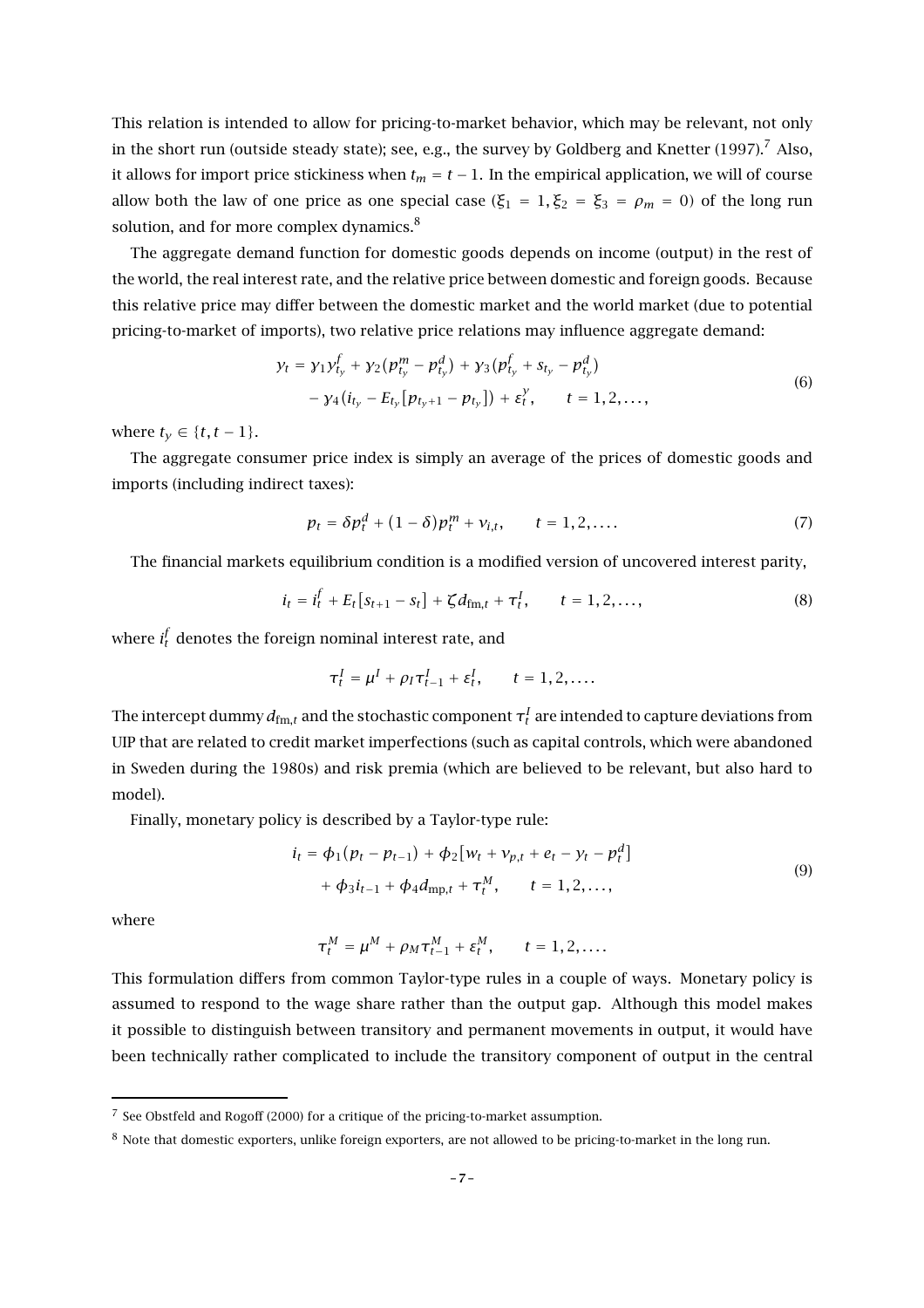bank's reaction function. Therefore, we have chosen to exploit the idea that the wage share, rather than the output gap, enters the reaction function of monetary policy (see, e.g., Galí and Gertler, 1999). In addition, regime shifts in monetary policy are assumed to be captured by the intercept  $\dim$ my  $d_{\text{mp},t}$  and the stochastic component  $\tau^M_t$ , while  $\phi_3$  reflects possible interest rate smoothing objectives.

This model has eight endogenous variables – *y*, *e*, *l*, *w*, *p* (or  $p^d$ ), *s*, *i*, and  $p^m$  – which are driven by eight shock processes and eight exogenous variables -  $v_y$ ,  $v_p$ ,  $v_i$ ,  $p^f$ ,  $y^f$ ,  $i^f$ ,  $d_{\text{fm}}$ , and  $d_{\text{mp}}$ . There are six potential "domestic" common stochastic trends that may give rise to unit roots: there may be a stochastic trend in technology ( $\rho_T = 1$ ), labor supply ( $\rho_L = 1$ ), equilibrium unemployment ( $\rho_W = 1$ ), import prices ( $\rho_m = 1$ ), the risk premium ( $\rho_I = 1$ ), and/or monetary policy ( $\rho_M = 1$ ). We have assumed that the price setting relation (4) and the aggregate demand relation (6) are stationary, but further cointegration relations are possible, depending on how many common stochastic trends we find. Hence, the model suggests that there may be from two and up to eight cointegration relations.<sup>9</sup>

#### 2.2. *Solving the Model*

We have solved the model numerically using Sims's (2000) gensys MatLab function.<sup>10</sup> The solution of the model is conditioned on assumptions about its parameters. In particular, we have to express the model in terms of assumed stationary variables only, which involves making assumptions about the  $\rho_i$  parameters. When choosing numerical values for the parameters, the following circumstances have been important:

- (i) for this particular theoretical model, certain parameter values are inconsistent with the existence of a unique solution;
- (ii) to identify the empirical counterparts to the shocks in the theoretical model, certain parameter restrictions will be needed; and
- (iii) the empirical results reported in Section 3 below provide suggestions about the stationary (cointegration) relations.

We have thus calculated a benchmark solution based on certain numerical values for the parameters. These are given in Table 1, and the variable transformations used to solve the model are discussed in the Appendix. The resulting long run and contemporaneous responses of the endogenous variables are presented in Table 2, Panel A and Panel B, respectively. Some assumptions are absolutely critical for the model's qualitative properties, while others only affect the quantitative results.

#### *Real Stochastic Trends*

We have assumed that there are 3 stochastic trends arising from technology, labor supply, and import prices, i.e.  $\rho_T = \rho_L = \rho_m = 1$ . This means that there can be at most 5 cointegration relations. These assumptions are partly based on the empirical results presented in Section 3 and

<sup>9</sup> The number of "domestic" common stochastic trends is equal to the number of endogenous variables less the number of cointegration relations; see Stock and Watson (1988).

<sup>&</sup>lt;sup>10</sup> Sims' software is available for download from: http://www.princeton.edu/~ sims/. See also Klein (1999) and references therein for alternative ways to solve linear rational expectations models.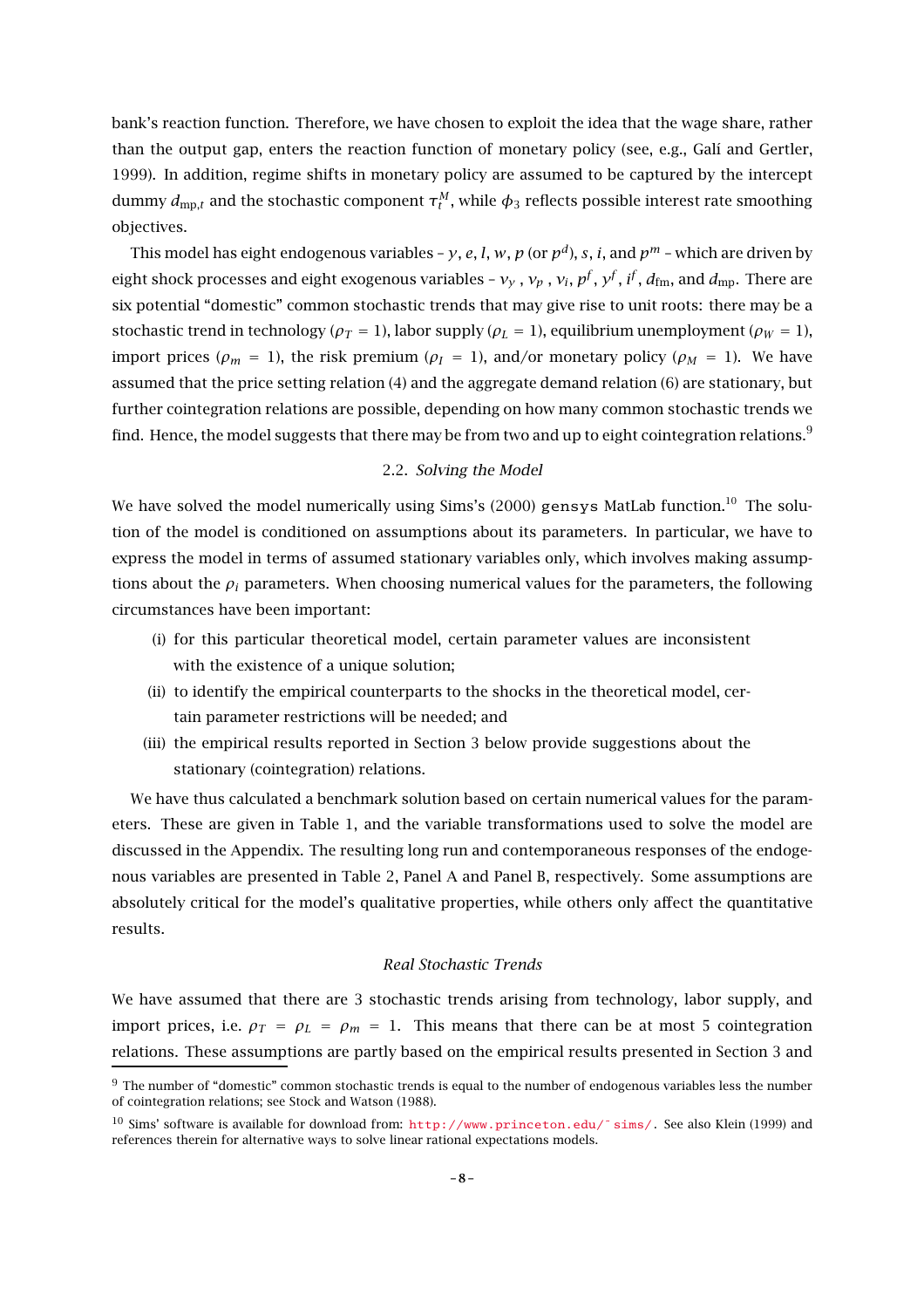partly on what we think are the most relevant candidates. For simplicity we have also assumed that the other  $\rho$  parameters are zero, but this is inconsequential.

#### *Stationary Wage Share*

We have also assumed that  $\psi = 1$ , such that the wage share (from the firms' perspective) is stationary. This implies (from the reaction function (9)) that the domestic interest rate is stationary, given that  $|\phi_3|$  < 1, and inflation is stationary.

#### *Stationary Foreign Interest Rate*

In order to treat the integration properties of the domestic and foreign interest rates symmetrically, we assume that the foreign interest rate is stationary. Together with the previous assumption, this implies, through equation (8), that the first difference of the nominal exchange rate is stationary.

#### *Nominal Long Run Neutrality*

Next, we assume that  $\xi_1 = 1$ . The importance of this assumption stems from the fact that except for the domestic price and import price equations, all other equations include only relative prices. Imposing  $\psi = \xi_1 = 1$  implies that real variables are only linked to relative prices and *not* to the level of any individual price variable.

#### *Price and Wage Stickiness*

In the absence of wage or price rigidities there is not really an interesting role for monetary policy to play. For that reason, as well as for the reason of allowing for some "realistic" short run behavior and for identification purposes, we assume that  $t_W = t_p = t_m = t - 1$ . In addition, we suppose that *t<sub>y</sub>* = *t* − 1, which implies that output is only allowed to respond to monetary policy shocks with a lag. These assumptions have only minor effects on the long run impulse responses; they affect the long run responses in nominal variables, but not in real variables.

#### *The Nominal Stochastic Trend*

Note that our assumptions imply that the long run development of output, employment, the labor force (and, hence, unemployment), and all relative prices are driven by the 3 stochastic trends to technology, labor supply, and import prices. It is natural to think of the stochastic trend in import prices as reflecting terms-of-trade shocks. In contrast, shocks to monetary policy, aggregate demand, domestic price setting, the modified UIP relation, and wage setting all have permanent effects on nominal variables, but not on real variables. There is thus a fourth common trend in our model, which is a weighted sum of the 5 shocks that only influence nominal variables in the long run. We shall refer to this trend as the nominal trend, although shocks to, e.g., aggregate demand may not be pure nominal shocks.

#### *Discussion*

The contemporaneous effects of unit domestic shocks are given in Panel B of Table 2. For example, a unit shock to monetary policy raises the interest rate by 1 unit since domestic and import prices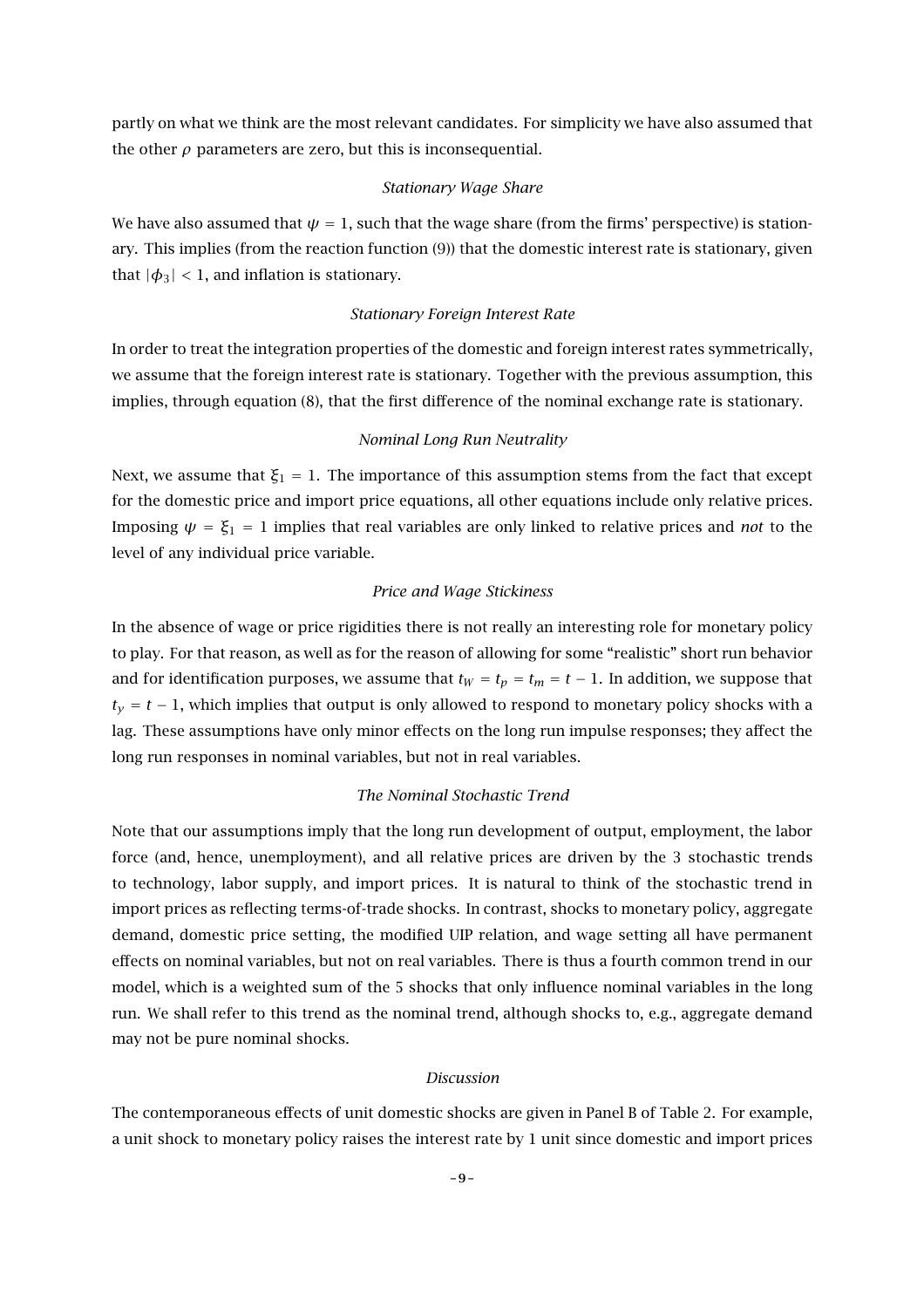are sticky (inflation does not change) and the wage share only reacts directly to wage, price, and technology shocks, i.e., the output gap measure is unaffected. As a consequence of the financial market relation (8), the expected change in the exchange rate increases by 1 unit. The exchange rate itself is temporarily strengthened and overshoots the long run effect.<sup>11</sup> The overshooting effect is also reflected in inflation expectations, where prices in the following period are expected to drop more than in the long run.

Due to lags in aggregate demand, output only responds contemporaneously to demand shocks. As a consequence of the production function in equation (1), employment therefore falls by 1 unit from a unit shock to technology. Because of price and wage rigidities, it follows that unemployment increases by an equal amount from such shocks, i.e., labor supply does not respond. The immediate effect on the domestic interest rate from technology shocks is therefore a drop given by the value of  $\phi_2$  (the weight on the wage share in the reaction function). The result that the domestic interest rate does not respond to the price shock contemporaneously is only due to our choice of parameter values.<sup>12</sup>

#### *Sensitivity Analysis*

We have also examined how the benchmark results in Table 2, Panels A and B, change when we vary the parameters in Table 1 one by one. As noted above,  $\psi \neq 1$  or  $\xi_1 \neq 1$  implies that nominal long run neutrality does not hold. Different assumptions about the sources of the common trends (i.e., setting other *ρi*'s to unity) would of course change the model fundamentally. The numerical values of most other parameters are much less important, and changes in the assumptions affect the model's properties in quite intuitive ways.

For instance, the parameters *γ*<sup>4</sup> and the *φi*'s do not matter for the long run responses of the real variables. Hence, neither the systematic not the unsystematic part of monetary policy matters for the trending behavior of the real variables. Changing the assumptions about the central bank's reaction function do, of course, affect nominal variables both in the short and in the long run. For instance, increasing  $\phi_1$  has the desired effect of dampening the effects of all shocks on the price level. A higher degree of interest rate smoothing changes the relative importance of shocks comprising the nominal trend.

Alternative parameterizations of the wage setting relation also affect the results in very intuitive ways. For instance, if wage setting responds less to productivity (lower *θ*1), technology shocks have a smaller positive effect on output, but larger effects on unemployment. Increasing the response to

<sup>&</sup>lt;sup>11</sup> The overshooting effect is a consequence of the effects on the expected change being 1 and minus the long run response being less than one half. For the benchmark model, minus the contemporaneous effect on the nominal exchange rate from a monetary policy, demand, or a financial market shock is equal to the contemporaneous effect on the expected change in the nominal exchange rate plus the long run effect on the nominal exchange rate. Once we change the  $\phi_i$  parameters or *δ*, the relation between the contemporaneous response in the nominal exchange rate and the expected change and the long run response in the nominal exchange rate from these shocks becomes more complex.

<sup>&</sup>lt;sup>12</sup> The immediate effect on the domestic interest rate from a price shock is equal to  $\phi_1 \delta - \phi_2$ . Hence, if we increase the value of  $\phi_1$  or  $\delta$ , then price shocks will have a positive effect, while raising the value of  $\phi_2$  means that such shocks will have a negative effect on the interest rate.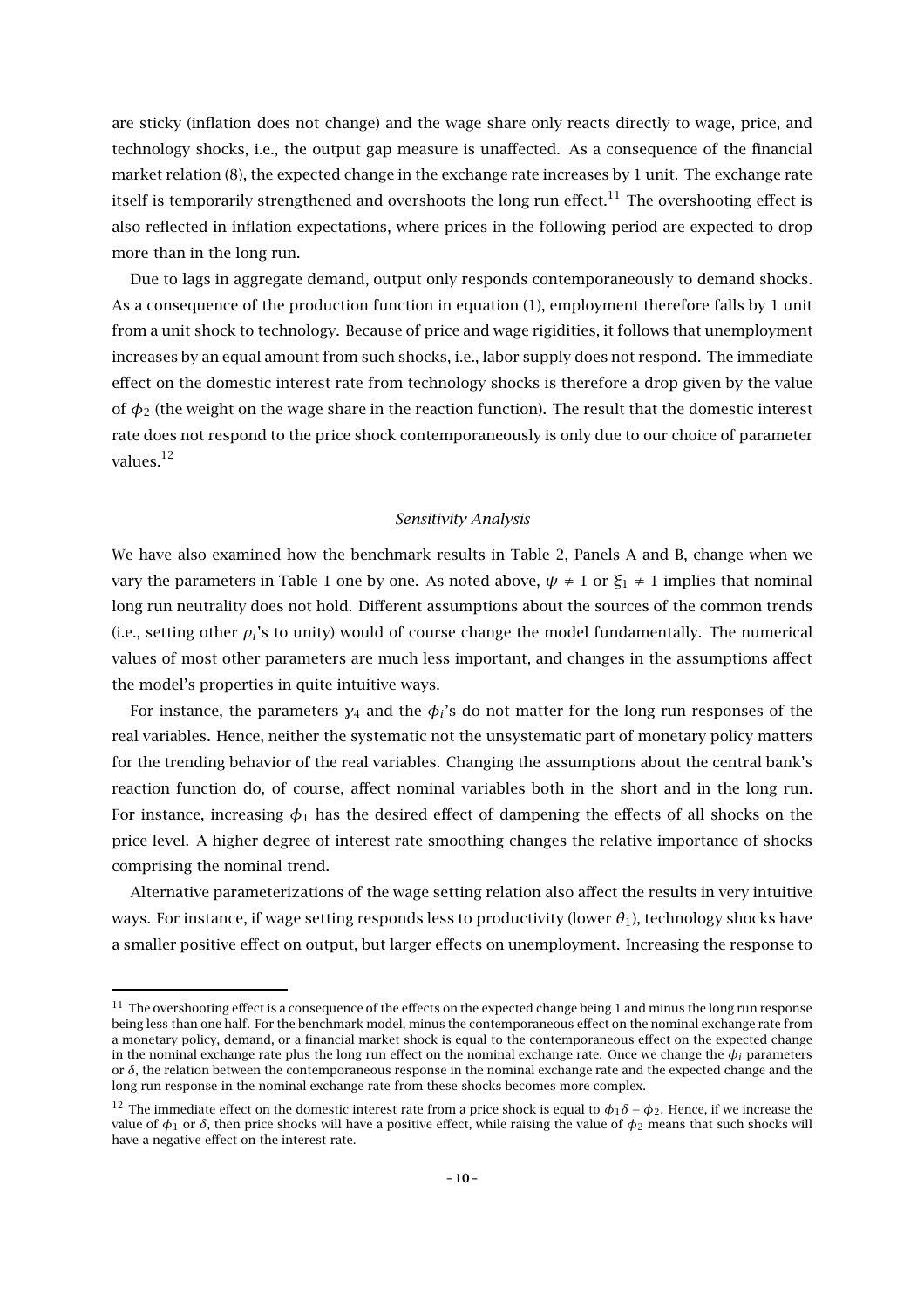unemployment (higher *θ*<sub>2</sub>) has similar effects. This is worth noting, because our empirical results suggest that  $\theta_1$  may be lower, and  $\theta_2$  higher, than assumed in Table 1.<sup>13</sup>

In the next section we shall the theoretical model's steady state (cointegration) relations and number of common trends on Swedish quarterly data. The model's potential for identification of monetary policy shocks will be examined in Section 4.

#### 3. An Empirical VAR Model with Cointegrated Variables

#### 3.1. *Stationary Relations: Preliminary Considerations*

The solution of the theoretical model presented above was derived under the assumption that there are  $r = 4$  cointegration relations. Typically, these relations are complicated functions of the parameters of the model. But, in some cases, the stationary relations can be directly observed in the data. In this subsection we will undertake a simple graphical analysis of some relations to see how well they fit the assumptions made in the theoretical model. Here and in what follows, the empirical analysis is undertaken using Swedish quarterly data running from the first quarter 1970 to the last quarter 1999.

First, consider the theoretical price setting relation (4). It implies that the wage share from the firms' point of view is stationary provided that  $\psi = 1$ . In Figure 3 we find graphs of the development of the wage share both from the firms' and workers' point of view.<sup>14</sup> The difference between these two measures of the wage share depends on terms of trade  $p^d_t-p^m_t,$  the income tax  $v_{y,t},$  the pay roll tax  $v_{p,t}$ , and the indirect tax  $v_{i,t}$ . Graphs of these taxes, as well as of the terms of trade ( $p_t^x - p_t^m$ , where  $p_t^x$  is the log of the export price index), are shown in Figure 3. As can be seen, the wage share from the workers'point of view does not appear to have a constant mean; rather, there seems to be a downward trend. On the other hand, the wage share from the firms'point of view does not display any strong trend. Looking at the relevant graphs we can see that the reason is that the terms of trade and, in particular, taxes are characterized by changes that tend to decrease  $w_t - v_{v,t} + e_t - y_t - p_t$ relative to  $w_t + v_{p,t} + e_t - y_t - p_t^d$ . Consequently, as long as we focus on price setting of domestic goods, a stationary wage share does not seem to violate the observed data.

Second, according to our theoretical reaction function for monetary policy, a stationary wage share (from the firms' perspective) together with a stationary inflation rate (and the parameter restrictions  $|\rho_M|, |\phi_3| < 1$  implies that the domestic interest rate is stationary. The cointegration space should thus contain a trivial cointegration vector that equals the domestic interest rate. The time series graph of the domestic interest rate  $i_t$  is shown in Figure 4. As can be seen, this variable is likely a borderline case. As concerns inflation, there is a tendency of a shift in the mean around the introduction of the inflation target in 1993. This can be seen in the graph of the price level (shown in Figure 4), where the growth rate of the trend declines around that date. Although these variables

<sup>&</sup>lt;sup>13</sup> In our theoretical model, given the assumptions in Table 1, it turns out that there does not exist any solution of  $\theta_2 \ge 0.5$ . For the same reason, not all assumptions about *δ* and the *φi*'s are feasible. Since such properties of the theoretical model hinge on its unrealistic shortage of dynamic adjustment mechamisms, we do not dwell on the matter here. As noted above, the main purposes of the model is to provide guidance for our choices of cointegration and indentifying restrictions.

<sup>&</sup>lt;sup>14</sup> The domestic price,  $p_t^d$ , has been calculated using equation (7) with  $\delta = 1/2$ .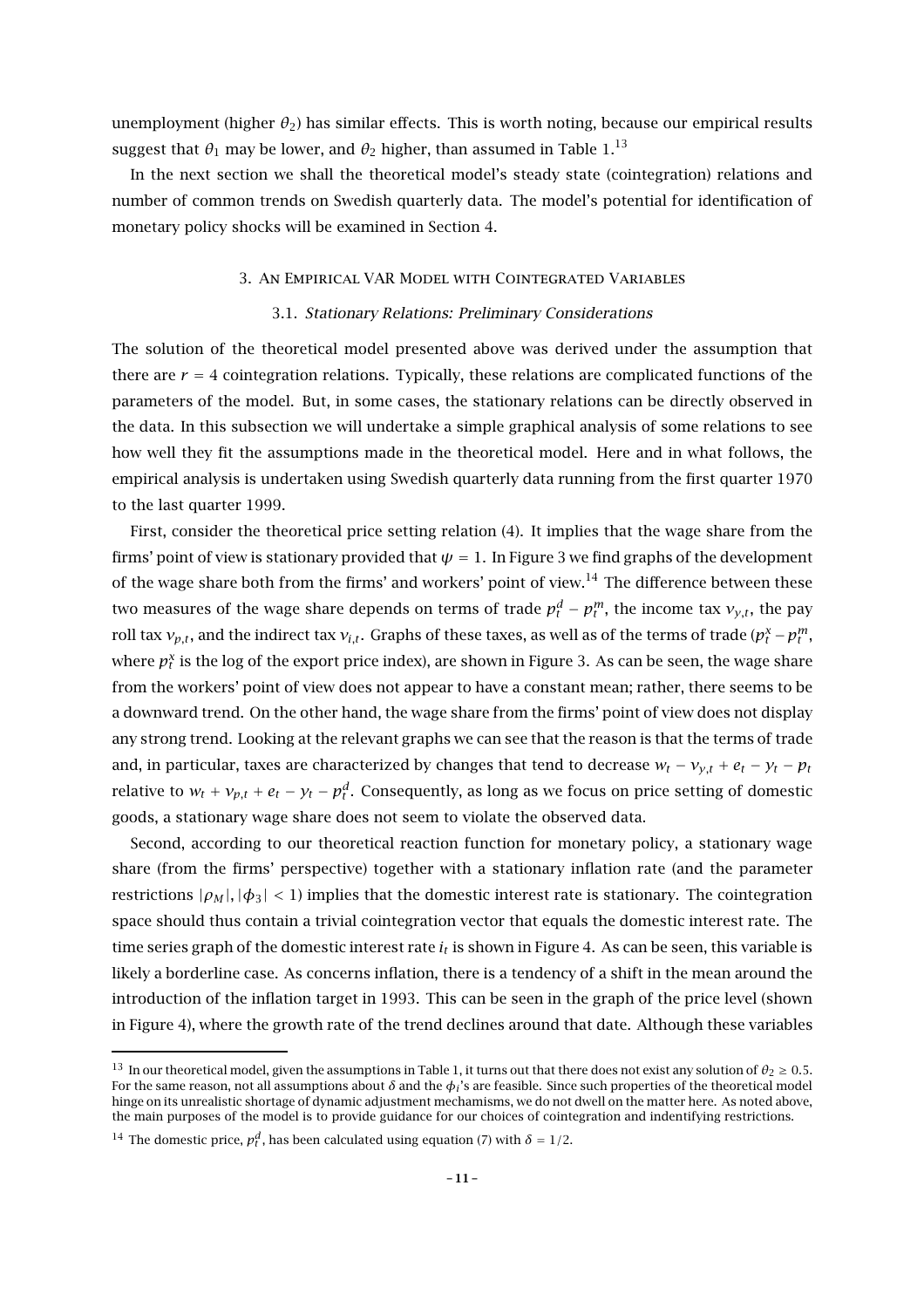may not be stationary off hand, there is thus a possibility that they may be stationary conditional on certain deterministic breaks and regime shifts.<sup>15</sup> The particular deterministic variables that we have chosen to condition our empirical analysis on are discussed in the next subsection.

#### 3.2. *Cointegrated VAR Models: Specification Issues*

A VAR model for  $x_t$ , a vector of *n* endogenous variables, with  $q = q_1 + q_0$  exogenous random variables,  $z_t = (z_{1,t}, z_{0,t})$ , can be written as

$$
\Pi(L)x_t = \delta_0 + \delta_1 D_t + \Phi_1(L)z_{1,t} + \Phi_0(L)z_{0,t} + u_t, \qquad (10)
$$

where  $u_t$ , a vector of residuals, is assumed to be i.i.d. Gaussian with zero mean and positive definite covariance matrix  $\Sigma$ .  $\Pi(\lambda)$  is an  $n \times n$  matrix polynomial of order p and defined by  $\Pi(\lambda) = I_n - \sum_{j=1}^p \Pi_j \lambda^j$ , where  $\lambda$  is a complex number and  $L$  is the lag operator such that  $L^j x_t = x_{t-j}$ . Similarly,  $\Phi_k(\lambda)$  is an  $n \times q_k$  matrix polynomial of order  $p$  for  $k = 0, 1$ , given by  $\Phi_k(\lambda) = \sum_{i=0}^p \Phi_{k,i} \lambda^i$ . Furthermore,  $D_t$  is a vector of *d* observable deterministic variables.

The vector  $x_t$  may be nonstationary, reflecting the fact that some of the endogenous variables can e.g. be I(1). If this is the case, then standard asymptotic inference may not be applicable when testing certain hypotheses. However, if the changes in  $x_t$ , denoted by  $\Delta x_t = (1-L)x_t$ , and, moreover, certain linear combinations of the levels of  $x_t$  are found to be stationary, then  $x_t$  is said to be cointegrated.

With stochastic exogenous variables in the model, we also need to consider their orders of integration and their relation to the endogenous variables. Letting *zk,t* be integrated of order *k*, we thus assume that  $z_{0,t}$  is stationary, while  $z_{1,t}$  ( $\Delta z_{1,t}$ ) is nonstationary (stationary). Moreover, there does *not* exist a linear combination between any of the variables in *z*1*,t* that is stationary, but instead there may exist linear combinations between the variables in  $x_t$  and  $z_{1,t}$  that are stationary. If so, the VAR model in (10) can be reparameterized into a vector error correction (VEC) model

$$
\Gamma(L)\Delta x_t = \delta_0 + \delta_1 D_t + \alpha \beta' X_{t-1} + \Psi(L)\Delta z_{1,t} + \Phi_0(L)z_{0,t} + u_t, \tag{11}
$$

where  $X_t = (x_t, z_{1,t})$ ,  $\Gamma(\lambda) = I_n - \sum_{i=1}^{p-1} \Gamma_i \lambda^i$ ,  $\Gamma_i = -\sum_{j=i+1}^{p} \Pi_j$ ,  $\Psi(\lambda) = \sum_{i=0}^{p-1} \Psi_i \lambda^i$ ,  $\Psi_0 = \Phi_{1,0}$ ,  $\Psi_i = \Phi_{2,0}$  $\nu = \sum_{j=i+1}^{p} \Phi_{1,j}$ , and *αβ'* = −*[Π(1)*  $\Phi_1(1)$ ]. The matrix *α* is *n* × *r* while *β* is *n* + *q*<sub>1</sub> × *r* with rank equal to *r* and the columns of *β*, denoted by  $β_j$ ,  $j = 1, ..., r$ , are the so called cointegration vectors, i.e.  $\beta' X_t$  is I(0). Inference in the VEC model (11) is feasible to the extent that asymptotic distributions do exist for tests of economically relevant hypotheses.

An empirical cointegration model corresponding to the theoretical common trends model presented in Section 2 involves the endogenous vector  $x_t$  with  $n = 8$  variables and the exogenous vector  $z_{1,t}$  with  $q_1 = 5$  variables. These variable vectors comprise the cointegrating space and are defined as

$$
\begin{bmatrix} x_t & \vdots & z_{1,t} \end{bmatrix} = \begin{bmatrix} y_t & i_t & p_t & s_t & e_t & p_t^m & w_t & u_t & \vdots & y_t^f & p_t^f & v_{y,t} & v_{p,t} & v_{i,t} \end{bmatrix}
$$

In addition,  $z_{0,t}$  =  $i_t^f$  so that  $q_0$  = 1. That is, the foreign interest rate is both exogenous and stationary.

<sup>&</sup>lt;sup>15</sup> Apel and Jansson (1999), who investigate this hypothesis in detail, reach the same conclusion.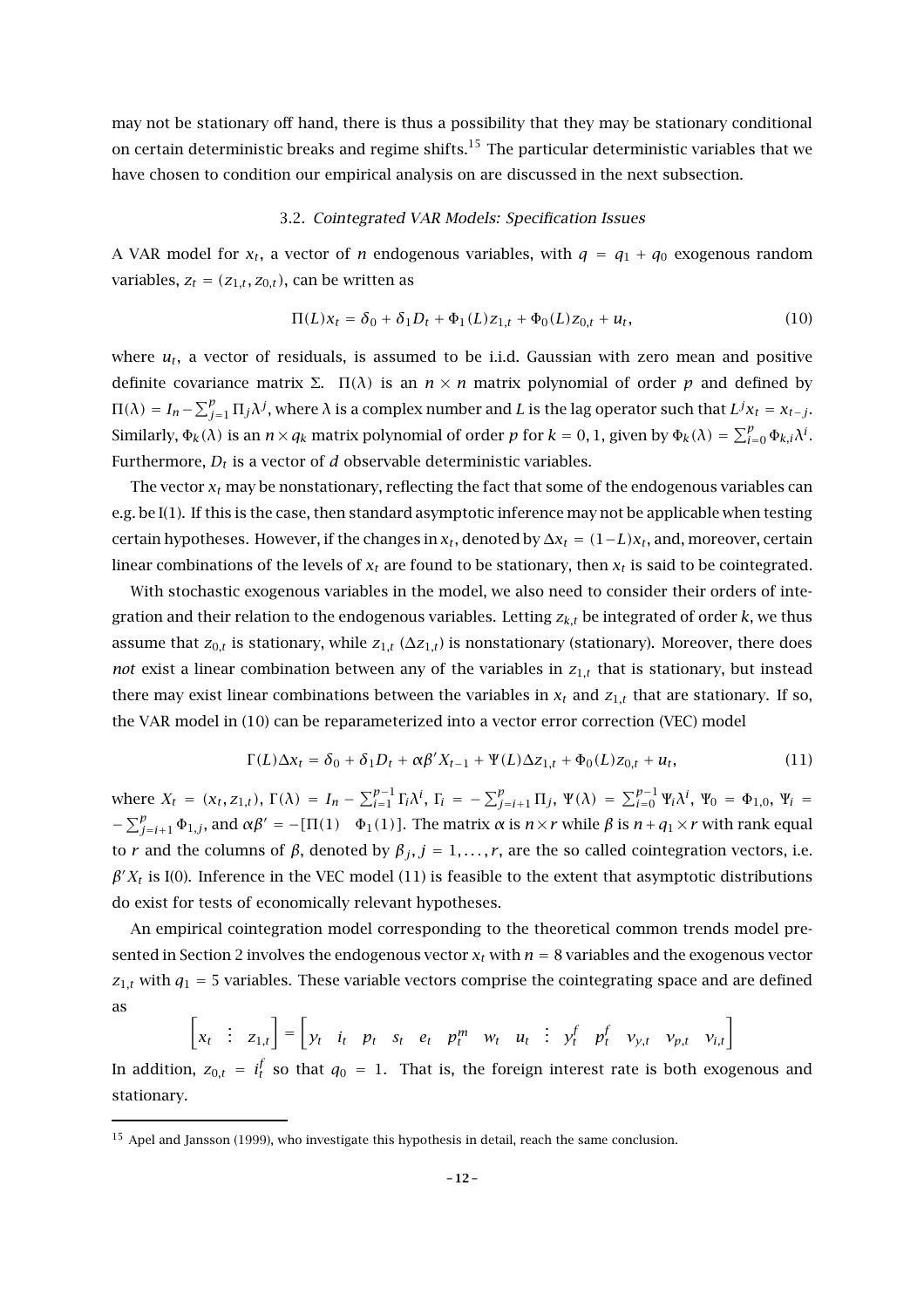The domestic output series,  $y_t$ , and employment series,  $e_t$ , are both characterized by strong seasonal patterns. Moreover, the seasonal pattern in the output series shifts around 1980, requiring special attention. Rather than including a full set of seasonal dummies in the VAR model we have chosen to seasonally adjust these two series only. This is done through regression analysis on seasonal dummy variables prior to the system estimation. In the case of  $y_t$  two separate regressions are run, one for the subsample 1970:1–1979:4 and one for 1980:1–1999:4. The time plots of the adjusted output and employment series and the remaining six endogenous variables are shown in Figure 4.

It is possible that some of the nonstationary features in our system are due to deterministic breaks and regime shifts. To allow for this, the VEC model (11) has been augmented by a set of dummy variables. The theoretical model in Section 2 contains two (types of) dummy variables assumed to capture changes in financial market regulations and regime shifts in monetary policy, respectively.

During the sample period at hand, the most dramatic shift in Swedish monetary policy occurred when Sveriges Riksbank (the central bank of Sweden) abandoned the fixed exchange rate in 1992:4 and introduced an explicit inflation target (in 1993:1). From the early 1970s until the beginning of the 1990s, both the mean and variance of inflation were high and recurrent cost crises were accommodated by several devaluations of the fixed exchange rate. Devaluations occurred in 1973:1, 1976:4, 1977:2, 1977:3, 1981:3, and 1982:4. These are clearly born out in Figure 4, where the series for the nominal exchange rate, *st*, displays distinct jumps at each of these dates. The two largest devaluations occurred in 1981:3 and 1982:4.

Against this background and denoting the empirical counterpart to  $d_{mp}$  by  $D_{mp}$ , we can write:

$$
D_{\text{mp},i,t} = \begin{cases} 1 & \text{if } t \in \mathbb{I}_i, i = 1, 2, \dots, 8, \\ 0 & \text{otherwise,} \end{cases}
$$

where  $\mathbb{I}_1 = \{1973:1\}$ ,  $\mathbb{I}_2 = \{1976:4\}$ ,  $\mathbb{I}_3 = \{1977:2\}$ ,  $\mathbb{I}_4 = \{1977:3\}$ ,  $\mathbb{I}_5 = \{1981:3\}$ ,  $\mathbb{I}_6 = \{1982:4\}$ ,  $\mathbb{I}_7 = \{1992:4\}$ , and  $\mathbb{I}_8 = \{1993:1,\ldots, 1999:4\}$ . In the terminology of Perron (1989), dummies 1-7 represent "crashes" while dummy 8 captures "changes in growth".

It is harder to pinpoint the exact date of the policy shift towards deregulation of financial markets, but the process seems to have started with the introduction of Certificates of Deposits and the loosening of liquidity requirements in the early 1980's. Hence, the empirical counterpart to the dummy  $d_{\text{fm}}$  is:

$$
D_{\text{fm},t} = \begin{cases} 1 & \text{if } t \in \{1970:1,\dots,1979:4\} \\ 0 & \text{otherwise.} \end{cases}
$$

Having discussed the endogenous and exogenous variables, we now turn our attention to the determination of the lag length. This can be, and usually is done by evaluating the estimated residuals from a fitted VAR model by means of univariate and multivariate asymptotic specification tests.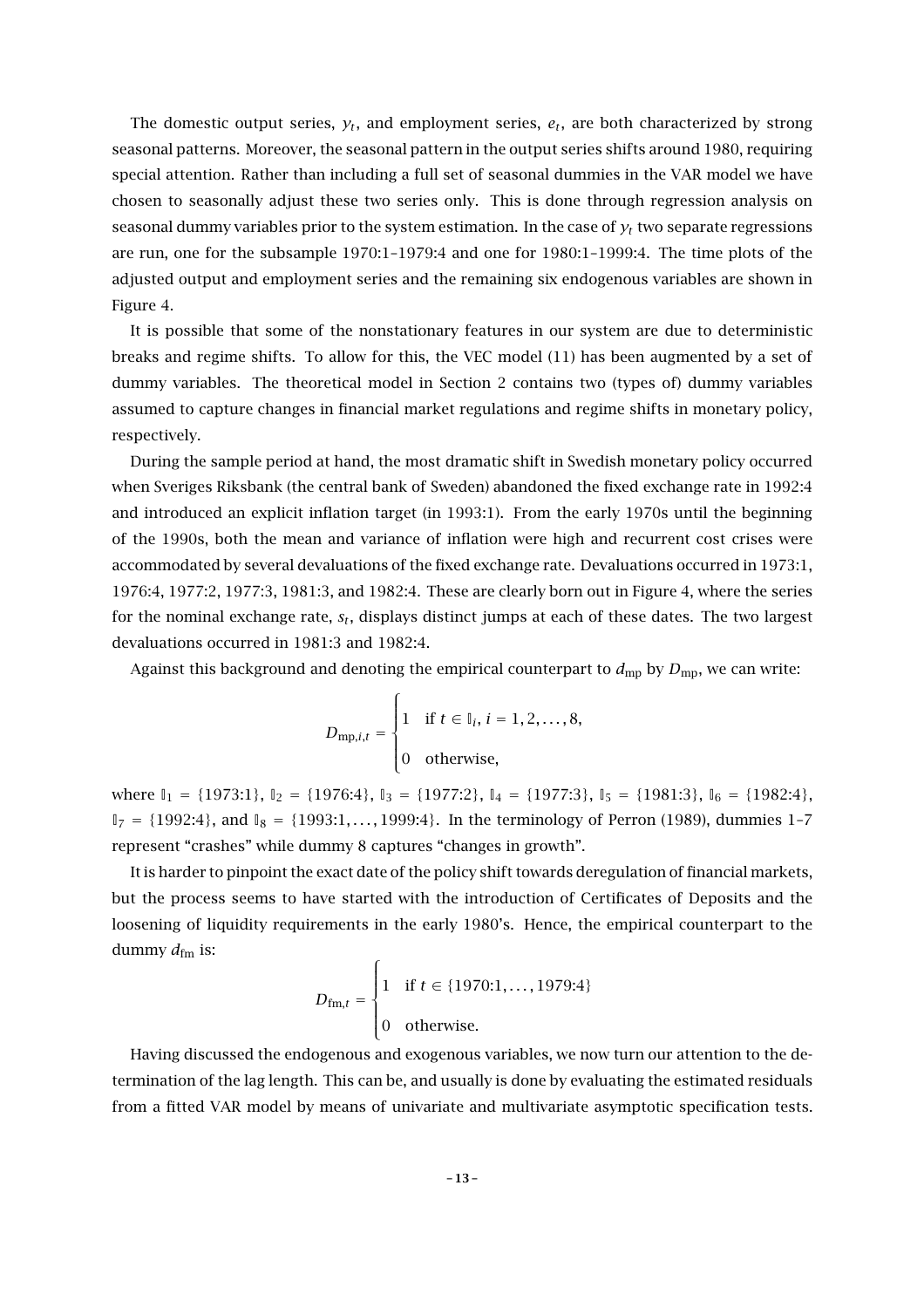The strategy is to include as few lags as possible, given associated residuals that are largely consistent with the assumption of independent and identically distributed normal zero mean errors. However, we will depart from this approach in two respects. First, by considering the residuals of the VEC in (11) rather than of the VAR in (10), since the specification tests are valid for, strictly speaking, stationary processes only. Second, by using bootstrapped analogues to the asymptotic specification tests in order to circumvent the size problems associated with the asymptotic reference distributions. In a strict sense, the bootstrap procedure also requires stationarity and is thus better suited for the VEC than the unrestricted VAR.<sup>16</sup>

To this end we will perform misspecification analyses for the VEC models defined by lag orders  $p \in \{2, 3, ..., 4\}$  and cointegration ranks  $r \in \{1, 2, ..., 8\}$  with respect to multivariate serial correlation, multivariate normality, and multivariate autoregressive conditional heteroskedasticity. Table 3 presents the evidence for these tests by means of both asymptotic and bootstrapped *p*-values. From the table it can be seen that the asymptotic reference distributions can be very misleading when applying these tests (see in particular the tests against serial correlation and normality). Based on the outcome of the bootstrap tests, our conclusion is that all models with 3 lags and 3 or more cointegration vectors give error terms with acceptable statistical properties.

#### 3.3. *Cointegration Tests*

Given the specification of our model with two regime dummies and six exogenous (possibly nonstationary) variables, testing for the cointegrating rank using asymptotic critical values is not straightforward since these have to be simulated. But, again, given the size problem for asymptotic tests a safer route is bootstrap estimation of small sample critical values. Table 4 presents such estimated values for lag orders 2–4. It is interesting to note that the small sample distributions shift substantially to the right as the lag order increases, confirming the appropriateness of a bootstrap test procedure. For all three lag orders the test outcomes point in the direction of 3 or 4 cointegration vectors. Focusing on the case of 3 lags (favored by the specification tests) we reject, at conventional test levels,  $r = 4$  in favor of  $r = 3$ . However, given the fact that the hypothesis of 4 cointegrating vectors is not resoundingly rejected and that we know that these tests have low power, choosing  $r = 4$  does not appear unreasonable in light of the theoretical model.

The next task is to explore the cointegrating space. This is done imposing linear restrictions on the empirical vectors as implied by the theoretical model. In Table 5 we thus present four cointegration and three noncointegration relations that are consistent with the theoretical model in Section 2. These theoretical vectors will guide estimation of the restricted cointegration space and result in an aggregate demand, a price setting, a financial markets equilibrium, and a wage setting relation. Overall, when we impose the additional restrictions  $\gamma_2 = \gamma_3 = 1/20$  and  $\delta = 1/5$ ,

 $16$  The idea in bootstrap hypothesis testing is to estimate a reference distribution (critical values). This is done by first generating a large number of pseudo samples with the null hypothesis in question imposed. The next step is to evaluate the test function in each pseudo sample and then arrange the results in ascending order. We generate the pseudo samples by a parametric procedure where we substitute the parameters of the VEC with the estimates from the original sample and feed in pseudo random vectors, generated as  $N(0, \hat{\Sigma})$ , in place of  $u_t$ . All bootstrap results in this paper involve 100,000 generated pseudo samples.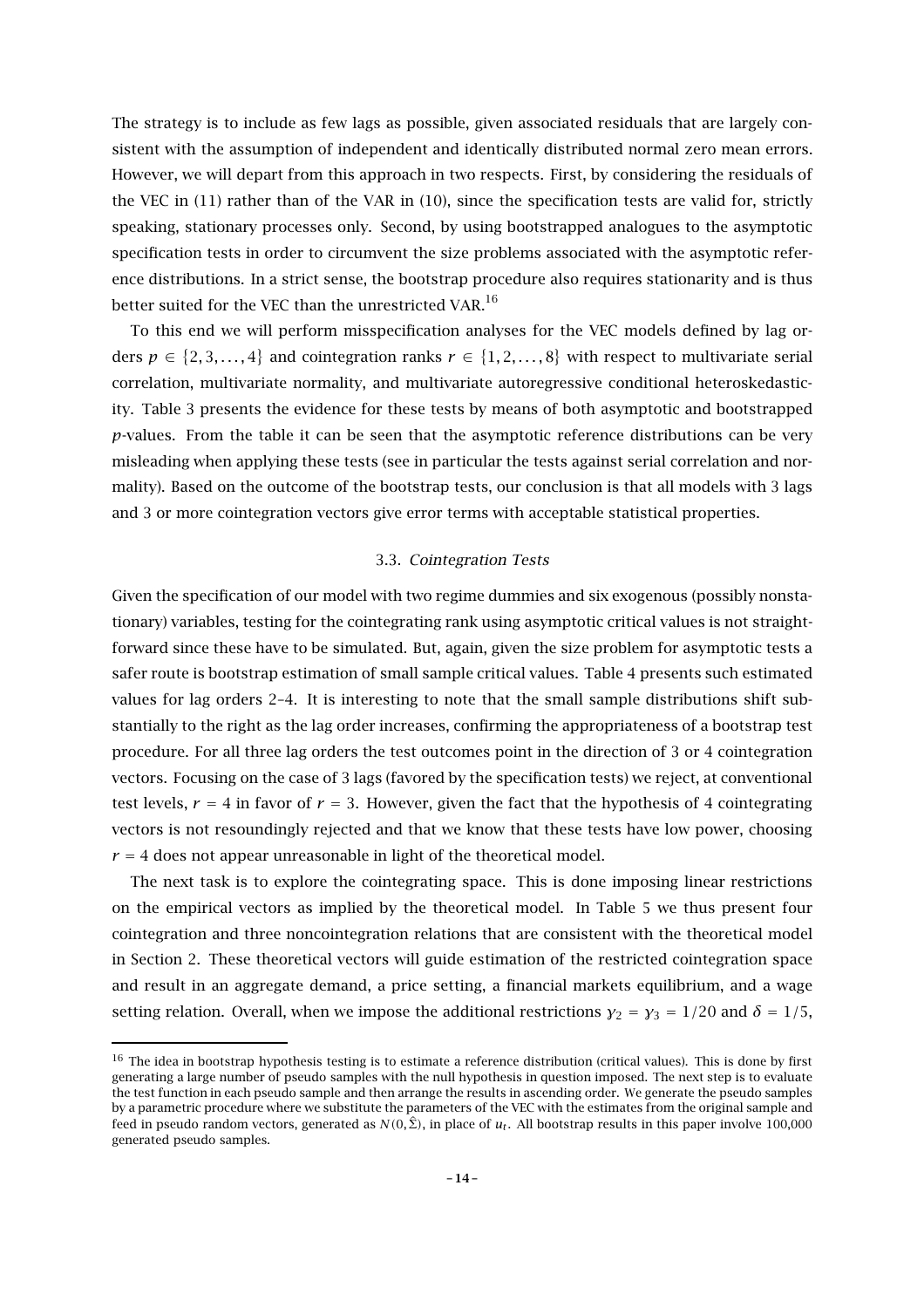the estimated free parameters, given in Table 6, are not unreasonable in terms of magnitude and sign. $17$ 

The LR test of the linear restrictions results in a test statistic of 241*.*02 and using an asymptotic  $\chi^2$ (32) critical value, we reject the null hypothesis that these four relations constitute a valid rotation of the empirical vectors. While this test, again, is known to be badly approximated by the limiting *χ*<sup>2</sup> distribution (see Gredenhoff and Jacobson, 2001), the magnitude of the test statistic is such that we need not bootstrap the critical values to conclude that the theoretical vectors are indeed rejected. For this reason we have chosen to undertake the rest of the empirical analyses for two VEC models, using both the four unrestricted cointegration vectors and the four theoretically restricted vectors. The advantage of using the latter is of course that our empirical VEC in that case has an economically well-defined equilibrium, which may make results easier to interpret.

#### 4. The Effects of Monetary Policy

#### 4.1. *Identification*

The solution to the theoretical model in Section 2.2 allows us to identify all the domestic shocks in the model. In this subsection we examine how to use the theoretically suggested identification scheme in the empirical analysis of a structural VAR model with cointegration relations. Since all theoretical shocks have long run effects on some variables, we cannot use the approach suggested by King et al. (1991) for identifying shocks to the common trends and extended to the identification of transitory shocks by Warne (1993). The reason is that in these studies it is assumed that the number of shocks with nonzero long run effects on some variable is equal to the number of common trends. Since all 8 domestic shocks have long run effects in the  $\psi = 1$  case discussed in Section 2.2 and the number of domestic common trends is 4, it follows that this assumption is violated. Instead, we shall use the results in Vlaar (1998) for imposing exactly identifying (and overidentifying) restrictions on the parameters of the structural cointegrated VAR. This approach allows us to identify the shocks without having to rely on the assumption that some shocks only have temporary effects on nonstationary variables. At the same time, the Vlaar approach can be used to impose identifying restrictions on the contemporaneous and the long run responses of the endogenous variables to the domestic shocks.<sup>18</sup>

In Table 7, we have listed all long run and contemporaneous identifying restrictions we consider. Panel A lists the restrictions we place on the long run coefficients. The total number of identifying restrictions is equal to 17 where we take into account that the individual shocks to the fourth

 $17$  It may be noted that if we use these parameters instead of the counterparts in the benchmark parameterization of the theoretical model, then there does *not* exist a unique solution. In that sense, the parameters may not be viewed as reasonable, but if we were to allow for additional dynamics in the theoretical setup, then we may not run into a uniqueness problem.

 $18$  The Vlaar approach does not allow us to estimate a VAR model with all the long run and contemporaneous restrictions on monetary policy shocks shown in Table 7. The reason is that conditional on *β*, the structural form, represented by the matrix with contemporaneous effects *B*, is estimated also conditional on the Γ*i*, *δi*, *α*, Ψ*i*, and Φ1*,i* parameters from the VEC model in equation (11). For example, in the case of the 2 overidentifying restrictions in Panel C, i.e. that unemployment and import prices do not react contemporaneously to monetary policy shocks, the Vlaar approach implies that the covariance matrix for *ut*, the reduced form residuals, is singular. To avoid this problem, one would need to estimate *α*, Γ*i*, etc. simultaneously with *B*.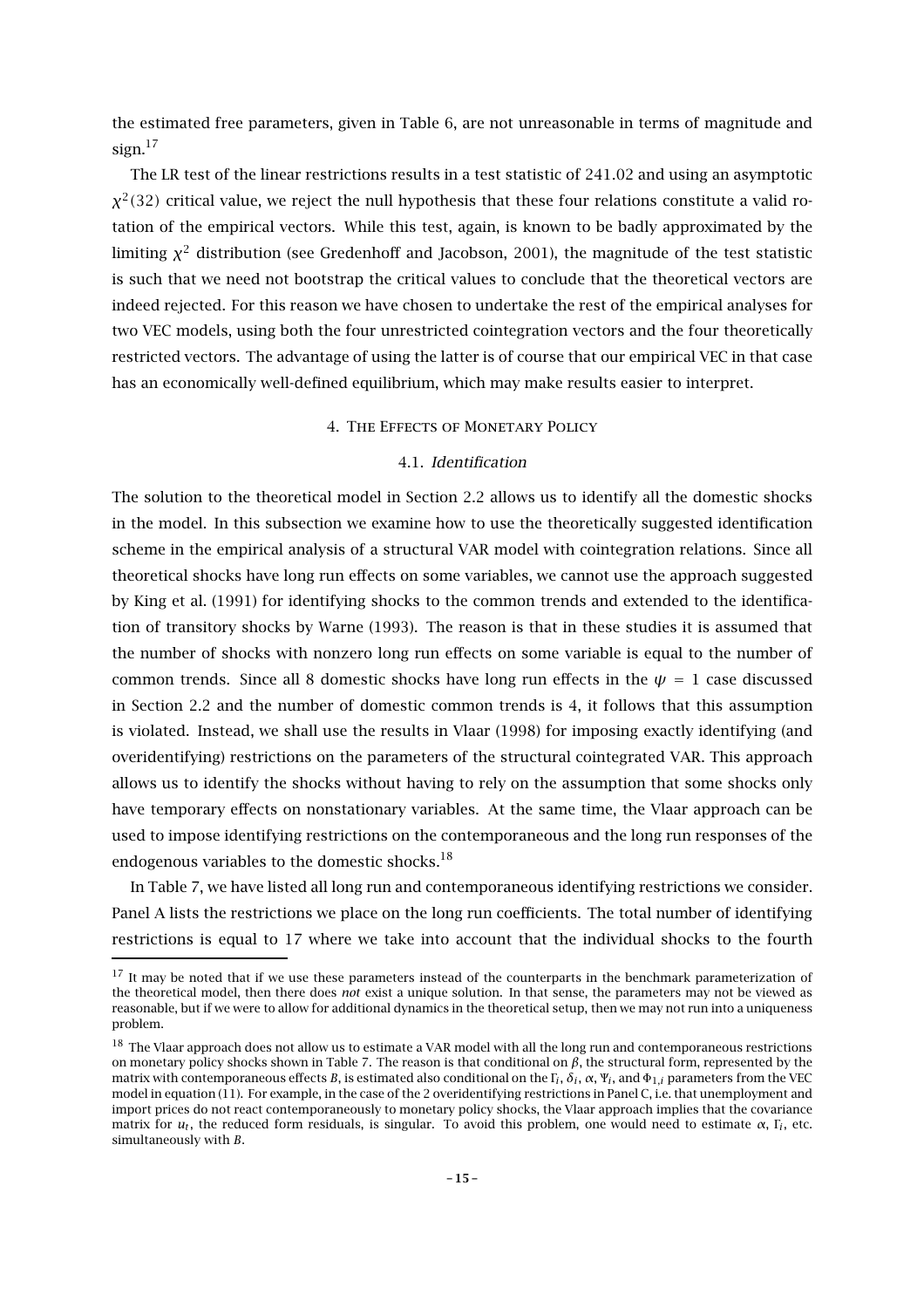common trend (the nominal trend) should have zero long run effects on output, unemployment, and employment. In terms of the theoretical model this means that we assume that nominal neutrality holds in the long run ( $\xi_1 = 1$ ), yielding 15 identifying restrictions. The remaing 2 zero restrictions on the long run responses of labor productivity from labor supply and terms-of-trade shocks are consistent with constant returns to scale in production ( $\kappa = 1$ ). In other words, the technology shock is identified by assuming that it is the only shock which has a long run effect on labor productivity. Similarly, the labor supply and terms-of-trade shocks are distinguished from the remaining 5 shocks by assuming that nominal neutrality holds in the long run.<sup>19</sup>

With all structural shocks being uncorrelated and having their variances normalized to unity (36 restrictions), it is necessary to impose 11 more restrictions to achieve exact identification. We have chosen to focus on the contemporaneous responses and the restrictions are again based on predictions from our theoretical model in Table 2, Panel B. Since the solution to the model that we discussed in Section 2.2 involves more than 11 restrictions on the contemporaneous responses to the domestic shocks, we have organized the constraints into two groups. The first, given in Panel B of Table 7, gives 11 restrictions which lead to exact identification. The remaining 32 overidentifying restrictions that our model suggests are presented in Panel C.

To distinguish the labor supply shock from the terms-of-trade shock, we use one of the restrictions on the contemporaneous responses that follow from assuming that import prices are sticky (*tm* = *t* −1). Namely, that the labor supply shock is only allowed to have an impact on import prices with a lag. Since the theoretical model, by assumption, implies that the terms-of-trade shock influences import prices contemporaneously, it follows that this zero restriction uniquely determines both shocks.

What remains to be done is to impose restrictions such that the monetary policy shock and the other shocks behind the nominal trend can be separated from each other. Assuming that wages are sticky ( $t_W = t - 1$ ) identifies not only the wage shock, but also monetary policy and price shocks. The reason is that apart from wage and price shocks, only monetary policy shocks and domestic price shocks can influence the domestic interest rate simultaneously, whereas aggregate demand and financial market shocks cannot. This, in turn, depends on the specifications of the price setting equation (4) and the monetary policy rule (9). Specifically, the domestic interest rate responds to inflation and the wage share. Under constant returns to scale, sticky wages, and sticky import prices, neither consumer price inflation, nor the wage share, responds to aggregate demand and financial market shocks. Note also that the price shock can be separated from the monetary policy shock irrespective of whether domestic prices are sticky  $(t_p = t - 1)$  or not  $(t_p = t)$ . Under either assumption, monetary policy shocks have no contemporaneous effect on the domestic price.

 $^{19}$  These identifying assumptions take cointegration into account as follows. If we label the first 4 columns of the long run responses of the endogenous variables to the domestic shocks by  $\beta_{1\perp}, \ldots, \beta_{4\perp}$ , where  $\beta'[\beta_{1\perp} \cdots \beta_{4\perp}] = 0$ , then 5 identifying assumptions are imposed on these vectors. By letting the remaining 4 columns of the long run responses be proportional to the fourth column (i.e. by letting each one of these columns be given by *kiβ*4⊥, *i* ∈ {5*,...,* 8}, where the *ki*'s are free parameters) this provides us with 12 additional identifying restrictions. In the common trends model analysed by King et al. (1991) and Warne (1993), the 4  $k_i$  parameters would be set equal to zero to ensure that  $r = 4$ shocks have no long run effect on the endogenous variables. In the present setting, this would be inconsistent with the theoretical predictions.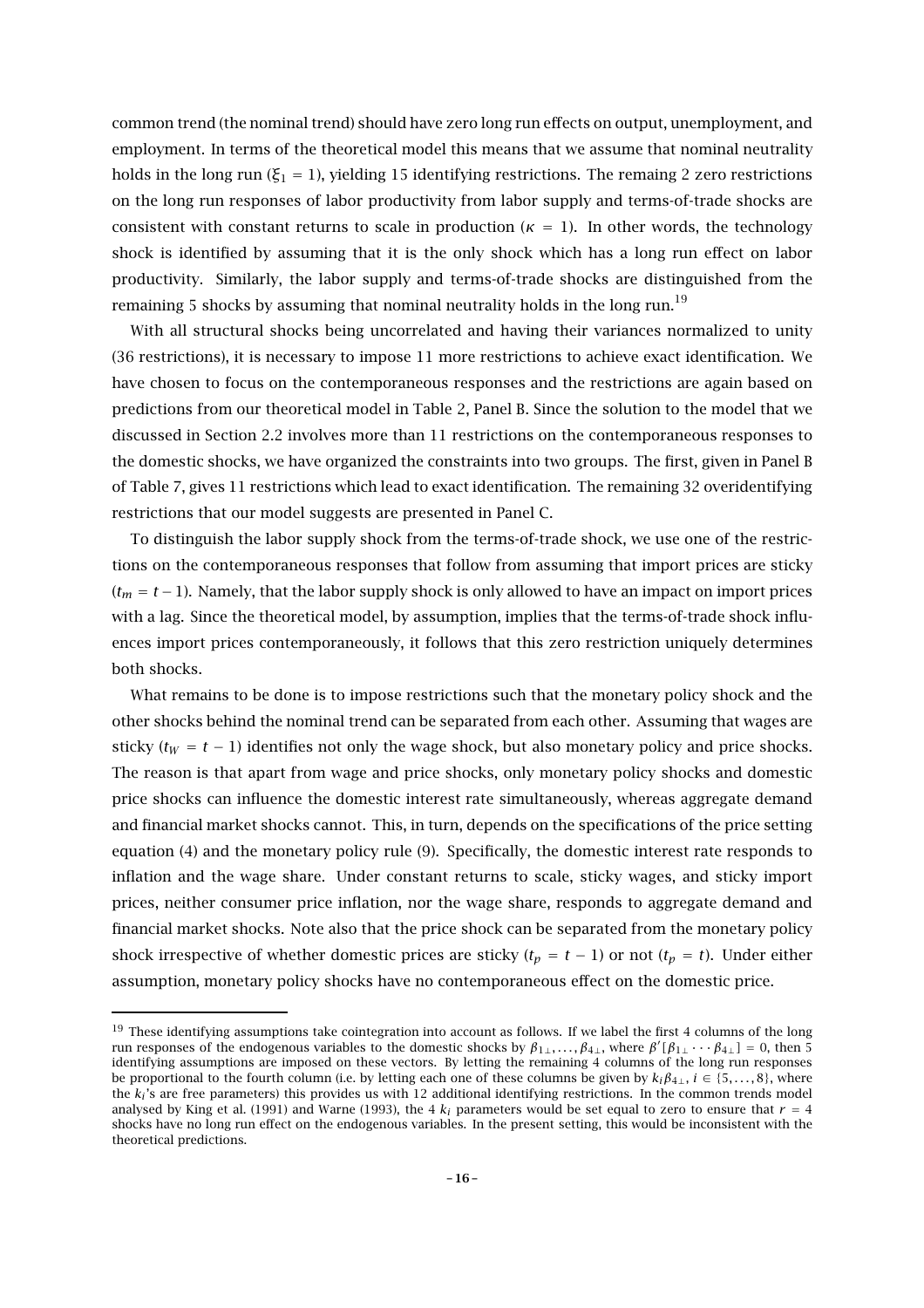To discriminate between aggregate demand and financial market shocks, the assumption that  $t<sub>v</sub> = t - 1$  in the aggregate demand relation is sufficient.

In the empirical model, we distinguish between the shocks in the nominal trend by using a subset of all the restrictions implied by the discussion above. Monetary policy shocks are assumed to have zero immediate effect on output, employment, the nominal wage, and the price level. The remaining 4 shocks are identified by assuming that (i) wage, domestic price, and financial market shocks do not change output simultaneously, that (ii) the financial market shock does not influence the domestic interest rate directly, and that (iii) the nominal wage does not react immediately to price and financial market shocks. We have selected this subset of the theory consistent restrictions for exact identification on the basis that (a) monetary policy shocks should influence the domestic interest rate, (b) aggregate demand shocks should influence output, (c) price shocks should influence the price level, and (d) wage shocks should influence the nominal wage.

#### 4.2. *The Effects of Monetary Policy Shocks Identified from VAR Residuals*

Using the restrictions in Table 7 A and B, we can calculate the effects of the structural shocks (the *ε*'s) based on the estimated VAR models. In effect, we will do so for two VAR models; one with the theoretical restrictions imposed on the cointegration vectors, and one with the unrestricted cointegration vectors (for  $r = 4$ ). Although the theoretical restrictions are not supported by the data we think they enhance our understanding of shock effects. It is equally reasonable to study the effects in an "unconstrained" case, i.e. let the data speak more freely. Two models, eight endogenous variables, and hence eight shocks, yield in total 128 impulse responses. We will limit the presentation here to the broad picture.<sup>20</sup>

First, and hardly surprising, the estimated effects are in general associated with large uncertainty (the confidence level for the intervals is 67 percent). Using the estimates of the theoretical cointegration vectors in Table 6, less than half of the impulse response functions show any significant effects. Applying the unrestricted estimates of the cointegration vectors instead, we find most of the impulse responses to be significant. But this comes at the price of some estimates of long run effects being inconsistent with our theoretical model (since no theoretical restrictions on steady state relations have been imposed). Nevertheless, most of the estimated effects from various shocks that are significant are also consistent with our theoretical prejudices.

A second interesting result from these exercises is that the estimated impulse responses are much less "hump shaped" than what is typically assumed in theoretical models. The maximum shock effects are often recorded almost immediately. There are more hump shaped impulse responses in the VAR based on the estimated theoretical cointegration vectors than for the unrestricted case. Using the unrestricted vectors, we find that most variables have reached their long run levels around 2 years after a shock.

Since the focus in this paper is on the effects of monetary policy shocks, we show the interest rate and price level effects of monetary policy in Figure 5, using both restricted (Panel A) and unrestricted (Panel B) cointegration vectors. Imposing the estimates of the theoretical vectors in Table 6, we get

<sup>20</sup> All results are available upon request.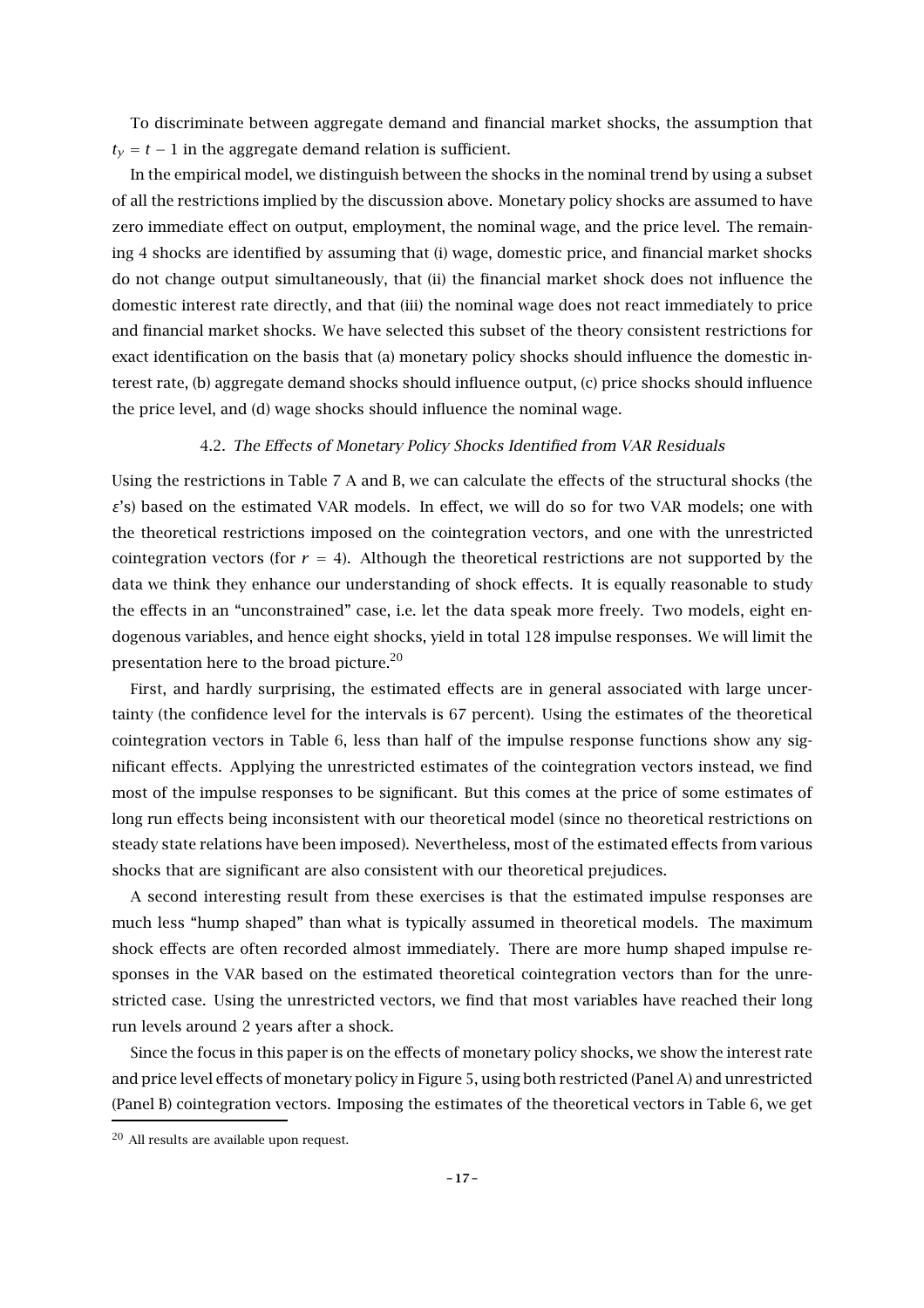a price puzzle. A temporary increase in the nominal interest rate (initially by about 0.2 percentage points), results in a *higher* price level. After a small (and insignificant) disinflation during the first and second quarter after the shock, there is more inflation than in the base line no shock case for a period of 2 years. The steady state price level increases by 1.4 percent and this level is almost reached within 2 years. With unrestricted cointegration relations, we get rid of this price puzzle. The consumer price level falls in the first quarter after the shock and reaches its new equilibrium level almost immediately thereafter.

Another way to get rid of the (long run) price puzzle reported in Panel A, while keeping the cointegration restrictions, is to choose another subset of exactly identifying restrictions from Table 7. In Panel C of Figure 5 we present impulse responses for the price level and the domestic interest rate when 2 of the long run restrictions for monetary policy shocks have been replaced by 2 contemporaneous restrictions. That is, we have dropped the zero long run effects on unemployment and employment, and imposed the zero contemporaneous effect on unemployment and import prices for monetary policy shocks. While the price puzzle does not disappear completely in the 1-5 year horizon, consumer prices fall after one quarter as well as in the long run. When the same identifying restrictions are used with empirical cointegration relations, we again obtain a price puzzle.

Hence, the implications of the identified VAR models give mixed results regarding the conventional wisdom about the effects of monetary policy shocks. Under certain, apriori reasonable identifying assumptions, we get the same price puzzles that have been found in other open economy VAR models (cf. Figure 2). On the other hand, it is possible to choose among the set of identifying restrictions such that the responses to a monetary policy shock look more like the conventional wisdom. However, the results depend on both long run and contemporaneous restrictions on the effects of monetary policy in ways that, to our knowledge, have not been investigated in the earlier literature.

These results suggest a number of directions that empirical models of the effects of monetary policy could take. One is to estimate fully structural models.<sup>21</sup> One well know problem with these models is, however, that they hardly can account for the influence of lagged variables that one finds in empirical studies. A second possibility is to use sign restrictions of the type suggested by e.g. Canova (2001) and Uhlig (1999, 2001). A third direction is to supplement the VAR model with some information about the nature of policy shocks that can be gathered outside the VAR system. We will pursue this route in the next section.

#### 5. Alternative Analyses of Monetary Policy

Rudebusch (1998), among others, has questioned the appropriateness of the assumptions typically applied in the VAR literature and suggests an alternative approach to monetary policy analysis by extracting shocks using futures markets for federal funds rates. In the same vein, we propose to analyse alternative sets of monetary policy shocks in this section. First, in Section 5.1, we estimate a

 $21$  It deserves to be emphasized that not all theoretical models suggest that the so called price puzzle really is a puzzle; see Barth and Ramey (2000).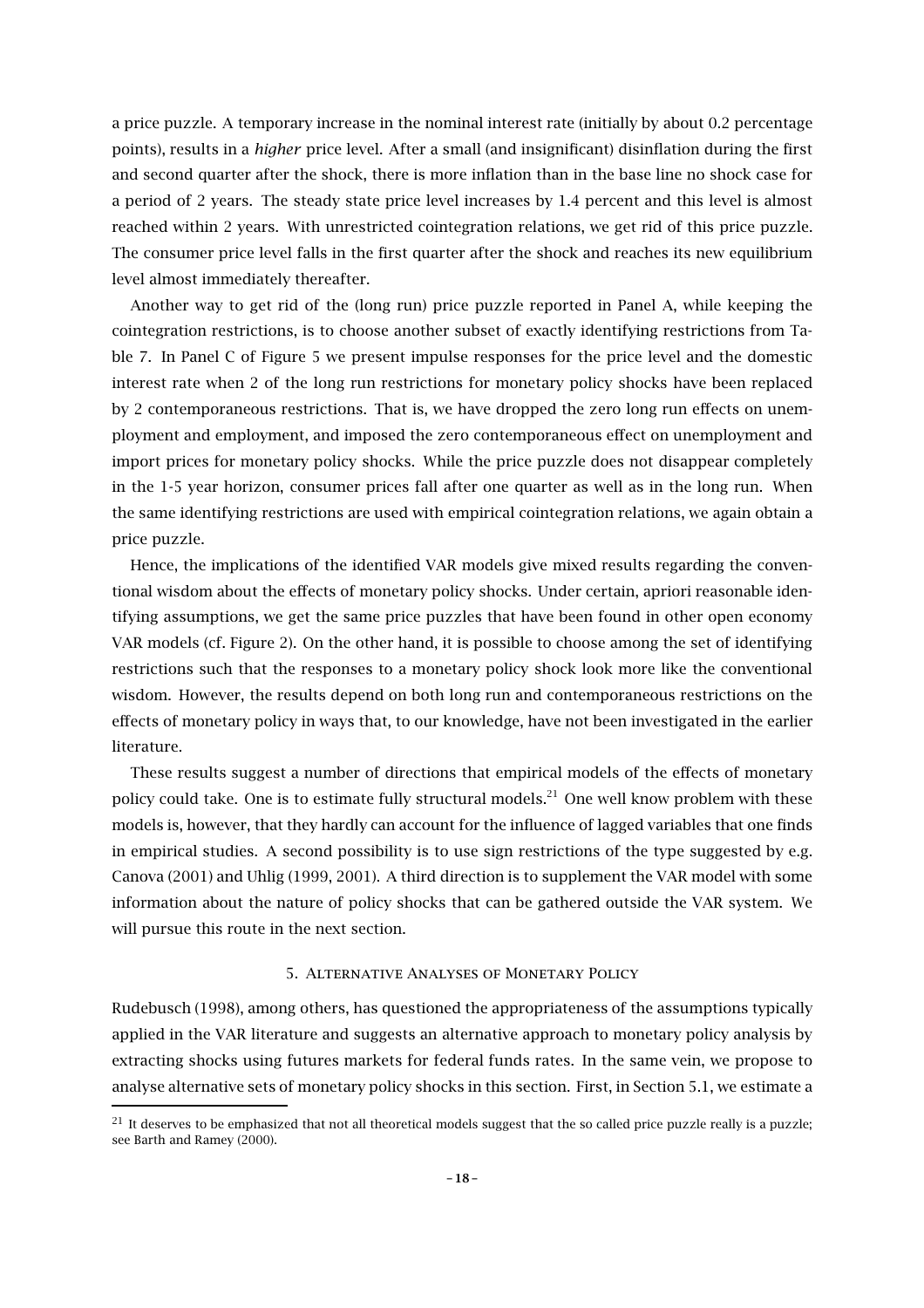reaction function for Sveriges Riksbank during the inflation targeting regime, using the Riksbank's own forecasts for inflation and GDP growth. The residuals from this regression are taken as our maintained policy shocks and their relation to the residuals from the VEC model is used to compute new sets of impulse response functions in Section 5.2. Similar approaches have earlier been applied by Blanchard and Watson (1986), to identify the effects of shocks to U. S. fiscal policy, and by Bagliano et al. (1999), to derive the effects of shocks to U. S. monetary policy. In Section 5.3 we will conduct a similar exercise by letting a number of currency devaluations act as monetary policy shocks very much in the same vein as Eichenbaum et al.'s (1998) VAR modeling of the exogenous, "narrative" shocks to U. S. government spending defined in Ramey and Shapiro (1998).

#### 5.1. *Policy Shocks Estimated using an Instrument Rule*

A credible benchmark for evaluating measures of systematic and surprise movements in monetary policy requires information about policy makers'objectives and rules. The Riksbank Inflation Report in October 1999, p. 58, provides the following policy characterization:

Monetary policy is sometimes described with a simple rule of thumb: if the overall picture of inflation prospects (based on an unchanged repo rate) indicates that in twelve to twenty-four months'time inflation will deviate from the target, then the repo rate should normally be adjusted accordingly.

Our interpretation of this quote is a reaction function of the form:

$$
r_t = a + br_{t-1} + c(\pi_{t,1}^F - 2) + d(\pi_{t,2}^F - 2) + \epsilon_t,
$$
\n(12)

where  $r_t$  denotes the policy (repo) rate in quarter  $t$ ,  $\pi^{\text{F}}_{t,j}$  the bank's period  $t$  real time forecast of inflation *j* years ahead (conditional on  $r_{t-1}$ ), and  $\epsilon_t$  the monetary policy surprise (shock) in quarter *t*.

The results from regressing the nominal policy rate<sup>22</sup> on the Riksbank's 1 and 2 years ahead forecasts of inflation, and including an autoregressive term, are as follows: $^{23}$ 

$$
r_{t} = 1.31 + 0.65r_{t-1} + 0.40(\pi_{t,1}^{F} - 2) + 0.38(\pi_{t,2}^{F} - 2) + \hat{\epsilon}_{t}
$$
  
(0.25) (0.05)  

$$
R^{2} = 0.98, \quad t = 1993 : 1, ..., 2001 : 2,
$$
 (13)

where the numbers within parentheses are estimated (asymptotic) standard errors if we assume that all variables are stationary. Since some observations of  $\pi^{\text{\tiny F}}_{t,2}$  are missing, we have approximated these by the most recent available forecasts. The residual diagnostics indicate that the estimated policy shocks  $\hat{\epsilon}_t$  — displayed in Figure 6 — are close to Gaussian white noise. The estimates suggests relatively marked negative policy shocks in 1996 and in 2000, and positive shocks in the period 1994–95 and in 1998.

<sup>&</sup>lt;sup>22</sup> Note that  $r_t = 100 \ln(1 + R_t/100)$ , where  $R_t$  is the repo rate in percent at the end of quarter *t*. That is, the repo rate has been transformed in the same way as the short term rates in the VAR model.

 $^{23}$  Estimating a rule such as (12) requires access to the (real time) forecasts  $\pi^F_{t,j}$ . Sveriges Riksbank has recently published every forecast made since the introduction of the inflation target in 1992. For the precise sources of the data and a discussion of various problems, see Jansson and Vredin (2001).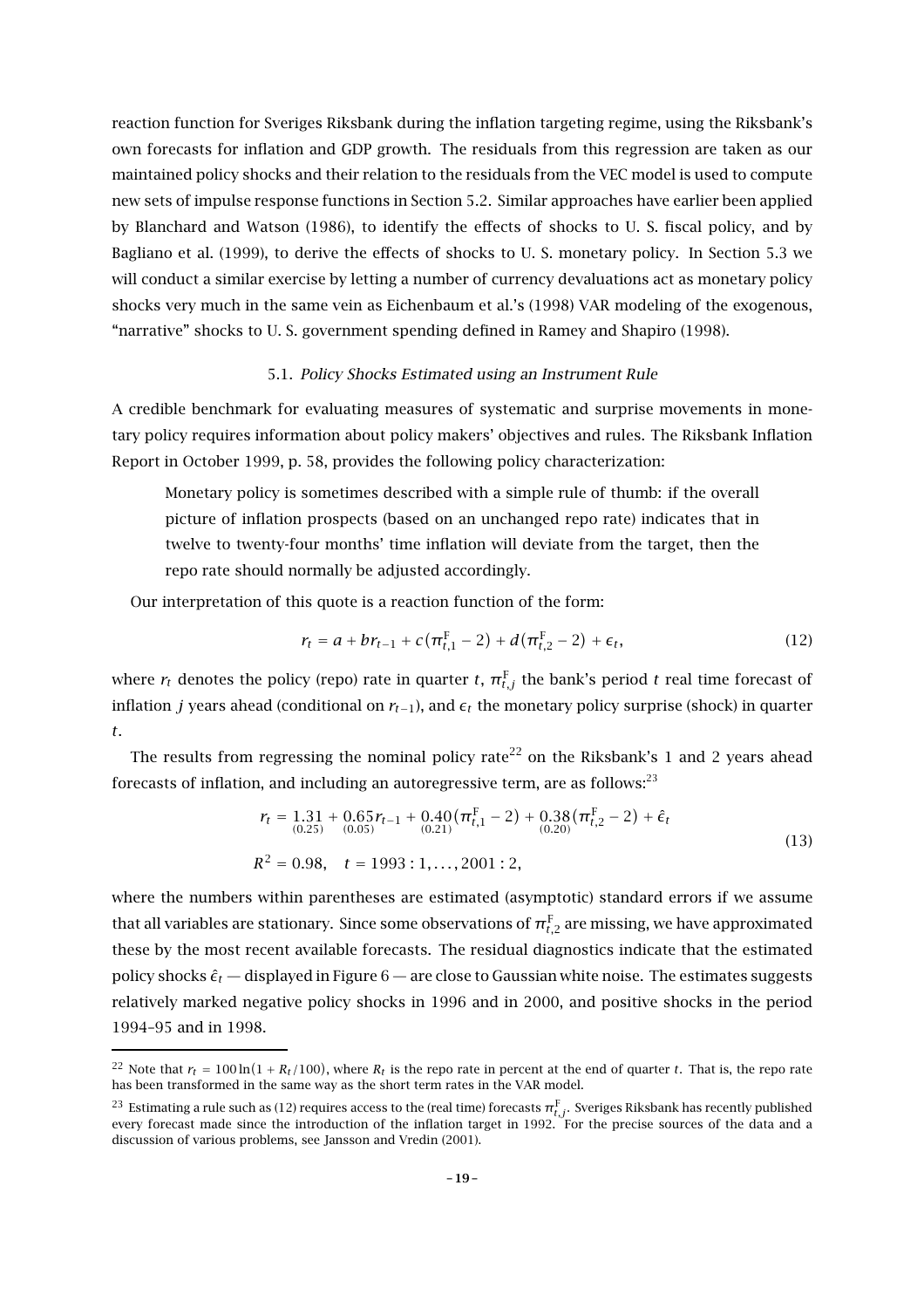To examine the robustness of the results we have undertaken a number of sensitivity tests. These involve (i) measuring the policy rate as a quarterly average rather than as an end-of-quarter value; (ii) using forecasts of so called underlying inflation instead of headline inflation; $^{24}$  (iii) using consecutive 12-monthly inflation figures rather than end-of-year figures; (iv) using "truncated" samples and a different dating of the arguments in the rules; and (v) using (where appropriate) instrumental variables estimates rather than least squares. Our conclusion is that the results, as depicted in Figure 6, are robust to these alternative specifications.

#### 5.2. *Impulse Response Experiments Based on Shocks from the Instrument Rule*

Studying the effects of the alternative measure of the policy shock within the VEC model (11) essentially boils down to ascertaining the contemporaneous relationship between the reduced form residuals of the VEC, *ut*, and the policy shocks. Once this relationship has been determined, impulse response functions can be computed in the standard manner by tracing out the dynamic effects that shocks to this particular relationship imply.

Briefly, the procedure we use is as follows. First, we regress the policy shocks on the VEC residuals for the subsample 1993:1–1999:4. The coefficients on the VEC resiuduals are consistently estimated by least squares provided that the "measurement errors" (the least squares residuals in this regression) are uncorrelated with the VEC residuals. Next, we postmultiply the covariance matrix of the VAR residuals, Σ, by (a linear function of) this parameter vector.<sup>25</sup> Under the conditions at hand, this quantity gives an estimate of the contemporaneous effects of a (unit or one standard deviation) policy shock on the endogenous variables in the VEC.

The top 4 graphs in Figure 7 show the impulse responses for the price level and the domestic interest rate from policy shocks evaluated in the VEC model with theoretical and empirical cointegration vectors, respectively, when no contemporaneous restrictions have been imposed. In both cases the outcome is a price puzzle. Using shocks derived from a reaction function consistent with the official Riksbank monetary policy and imposing no additional restrictions on the impulse responses is thus not sufficient to dissolve the price puzzle. If we estimate the relationship between the policy shocks and the VEC residuals conditional on the restrictions that policy shocks should only influence the domestic interest rate and the nominal exchange rate contemporaneously (bottom 4 graphs), we find that the price puzzle is still present for the empirical cointegration vectors, but has disappeared when theoretical cointegration vectors are used. Hence, our empirical evidence on the effects from monetary policy shocks, whether purely VAR based or derived using external

<sup>&</sup>lt;sup>24</sup> This may be interpreted as an alternative (or complementary) way of acknowledging the possibility that not only the inflation target in terms of the CPI matters for monetary policy. Because measures of underlying inflation are smoothed, they imply that certain movements in headline CPI are not counteracted by policy measures. In so far as these movements are not due to shocks to aggregate demand, a policy taking account of underlying rather than headline inflation will implicitly also stabilize the real economy.

<sup>&</sup>lt;sup>25</sup> Let *g* denote the linear combination (an  $8 \times 1$  vector) of the VAR residuals which has the largest correlation with the estimated policy shock. To ensure that the policy shock in the impulse response experiment has unit variance, we transform *g* by multipying it with the square root of the inverse of *g'* Σ*g*. Letting *f* denote this transformation, we indeed find that the policy shock given by *f ut* has variance 1. The contemporaneous response to this shock, under the assumption that all other structural shocks are orthogonal to  $fu_t$ , can be shown to be given by  $\Sigma f$ .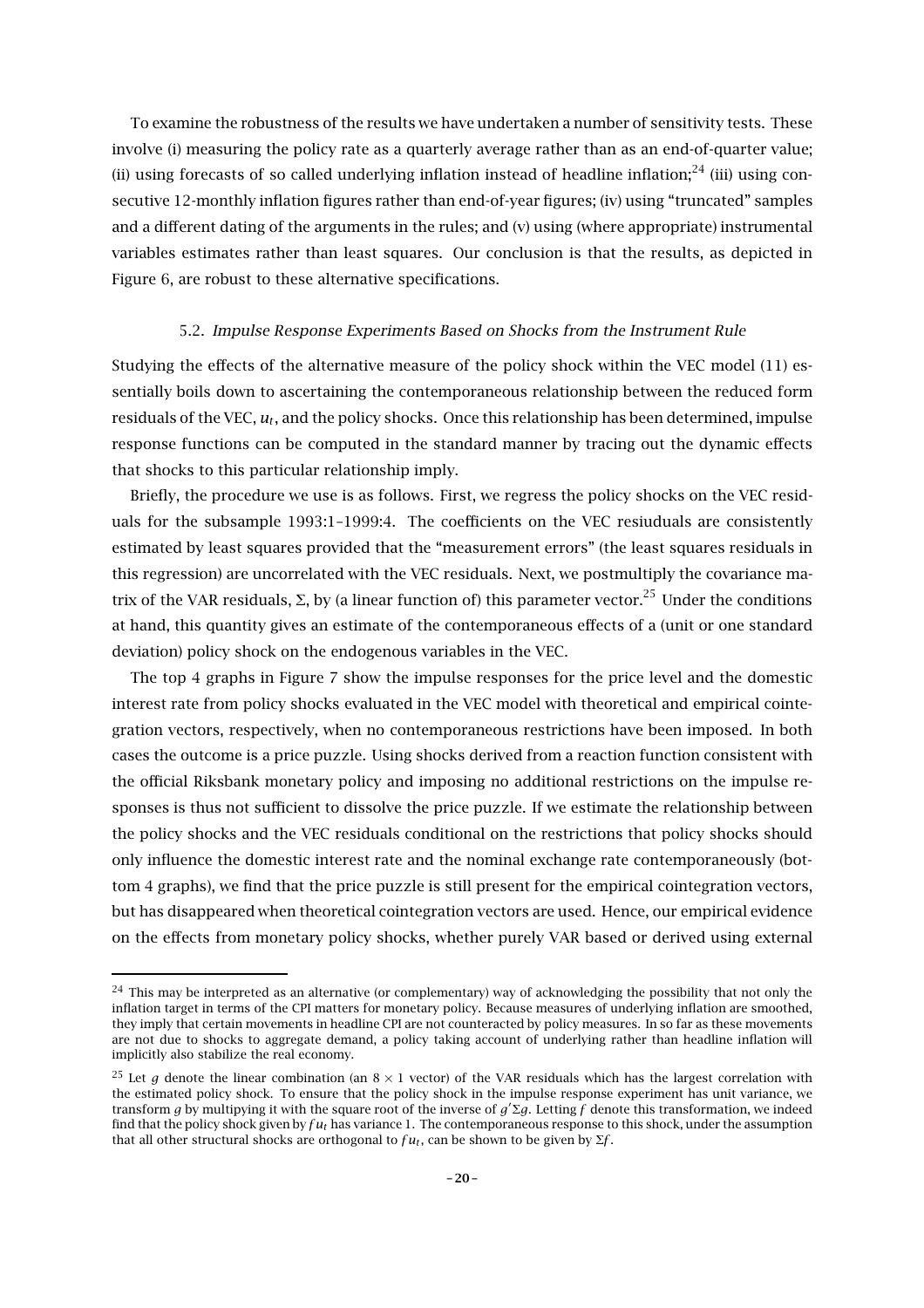information about the shocks, is mixed regarding the conventional wisdom about the effects of monetary policy shocks.

#### 5.3. The Effects of Exchange Rate Devaluations

Finally, in our endeavor to identify effects of monetary policy shocks in Sweden, we will now consider the case of currency devaluations. In our empirical models we take account of devaluations by including deterministic dummy variables. This is by no means an optimal model of devaluation effects. Nevertheless, we believe that these interventions are, at least in part, exogenously driven, and that the coefficients in the VAR model contain information about the effects of such shocks.

Figures 8, 9, and 10 show impulse responses from the policy interventions of December 1992, October 1982, and September 1981. In September 1981 and in October 1982 the Swedish Krona was devalued (against a trade weighted currency basket) by 10 percent and 16 percent, respectively. In December 1992 the pegged exchange rate policy was abandoned in favor of a floating exchange rate regime. In this case, the Krona initially depreciated by some 20 percent; cf. Figure 4. The impulse response function in Figures 8–10 are computed for the VEC model with the theoretically restricted cointegration vectors in Table 5.26

For the December 1992 devaluation, in Figure 8, we can see that the initial and long run effect is a nominal depreciation of the Krona of around 7 percent, with some overshooting in the short to medium term. The interest rate drops immediately. According to the estimated impulse response function, this drop is soon followed by an increased nominal interest rate, relative to the no devaluation case, which is consistent with most interpretations of that episode in Swedish monetary policy history. The depreciation of the Krona was at the time considered a threat to the (recently introduced) inflation target, hence a relatively contractionary monetary policy was pursued in Sweden during at least the first half of the 1990s. But the initial depreciation of the Krona in 1992 and 1993 must be viewed as an "expansionary" monetary policy shock. In a theoretical model, a devaluation would correspond to a permanent increase in the central bank's target for the price level, or a one time increase in the level of the money stock (depending on the monetary policy regime at hand). As can be seen in Figure 8, the effect is an increase in the price level. The largest effect, in terms of inflation, is recorded immediately, but inflation continues to raise the price level for several years (except for a brief disinflation after 2 years). The long run effect is an increase in the CPI price level of 2 percent. Import prices go up slightly less. Furthermore, GDP initially declines, and then stays above the baseline level for a long time, but is ultimately not affected. Employment goes up and unemployment falls even in the long run, however. The nominal wage increases, and the real wage increases in terms of consumer prices, but falls in terms of producer prices. $27$ 

 $26$  The results from applying the unrestricted cointegration vectors instead are somewhat different (and available upon request), but the differences are similar to those reported in Section 4.2 above. The impulse responses using unrestricted cointegration vectors are less hump shaped and converge to their new steady state levels much faster, but imply reasonable long run effects.

 $27$  Since import prices increase in the long run by 1.5 percent and consumer prices by 2.25, domestic producer prices must go up by more than 5 percent (holding the indirect taxes constant and using  $\delta = 1/5$ ).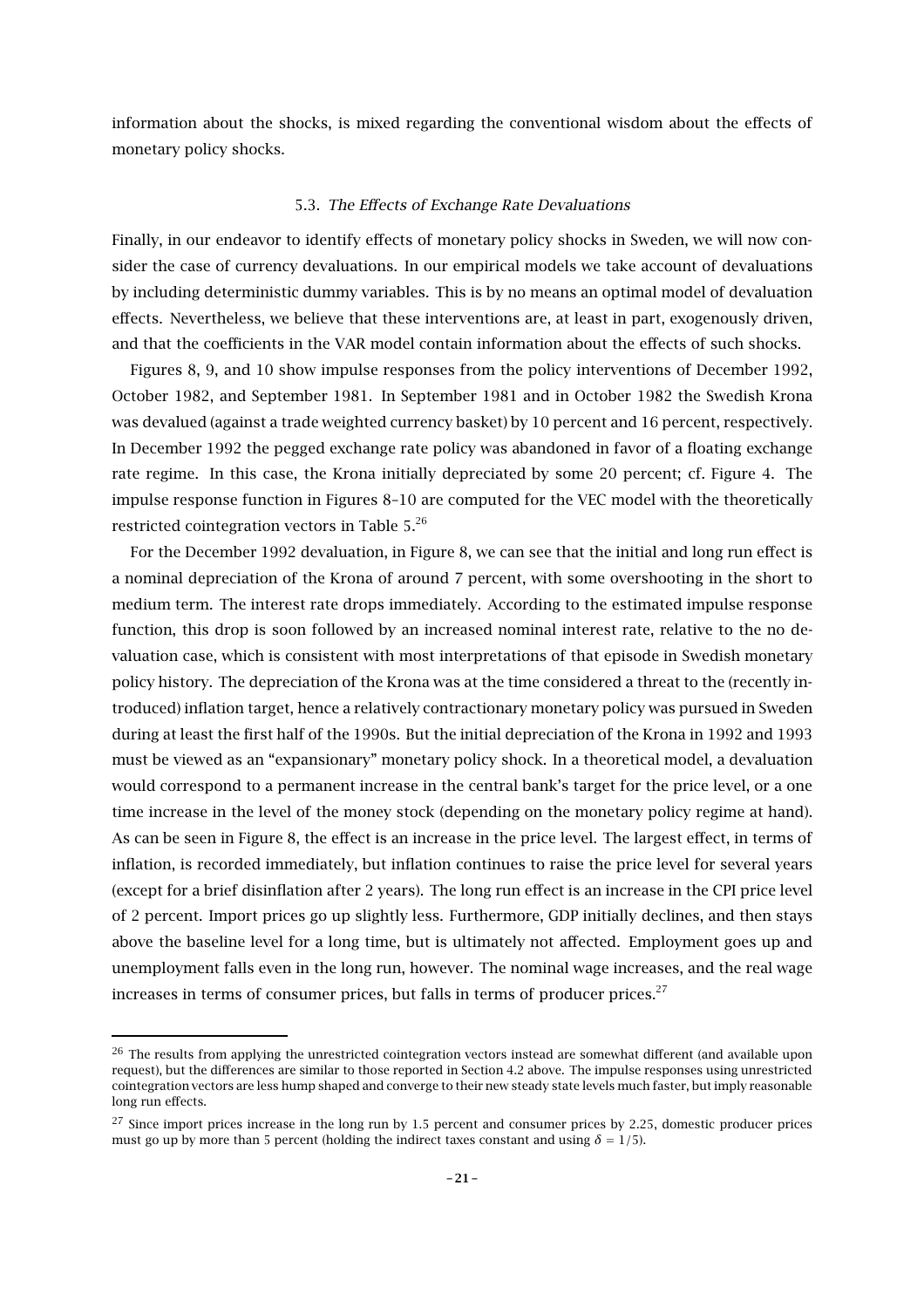The depreciation effects in Figure 8 lend more support to the conventional wisdom about the effects of monetary policy shocks than for the structural shocks in Sections 4.2 and 5.2. In particular, the effects on the price level follow almost exactly the same pattern as in Svensson's model; cf. Figure 1. There are a couple of differences between Figure 8 and typical theoretical models, however. First, the largest effects on most growth rates occur immediately, i.e., the empirical impulse responses are not as hump shaped as the theoretical ones. Second, the monetary policy intervention in Sweden in 1992 seems to have had a permanently positive effect on employment (and a negative one on unemployment). The latter result can arise because the VEC model has not been subject to all long run restrictions suggested by our theoretical model in Section 2 (only the estimated cointegration relations, but not any of the overidentifying restrictions in Panel C of Table 7). Quantitatively, according to Figure 8 monetary policy may have a larger effect on inflation than what is commonly asserted in theoretical models; an initial decline of the nominal interest rate by 1 percentage point raises the consumer price level by around 1 percent within a couple of quarters. This may be because a devaluation is perceived as an easily observed and credible shock to the price level, resulting in a distinct and rapid effect.

The picture is almost identical when we turn to the estimated effects of the devaluation in October 1982 in Figure 9. In this case, the effect on the nominal exchange rate, both in the short and in the long run, is almost exactly equal to the devaluation (16 percent). After the first quarter, the domestic price level increases slowly towards its higher steady state level, around 4 percent above the baseline, no devaluation case. Import prices eventually stabilize at a 3 percent higher level than initially, although they overshoot in the short run. Both qualitatively and quantitatively, these effects are very close to those in Figure 8. The effects on the nominal interest rate, however, appear to have been somewhat, but not much, larger than after the devaluation in 1992. That is, if we want to measure the monetary policy shock in terms of the implicit elasticity of inflation with respect to the interest rate, then the shock in 1982 had a somewhat smaller effect on inflation than the shock in 1992. Effects on output, employment, unemployment, and wages are also similar in Figures 8 and 9.

The effects of the devaluation in September 1981, according to the impulse responses in Figure 10, were quite different. The effects on the nominal interest rate, employment, and unemployment look similar to the effects after the interventions in 1982 and 1992, but the effects on prices and the exchange rate are distinctly different. In particular, the exchange rate *appreciated* after the devaluation in 1981, relative to its baseline no devaluation level. This picture is consistent with most interpretations of the 1981 and 1982 devaluations. Whereas the former was partly anticipated (perhaps not a shock at all) and raised the real exchange rate only slightly above the level in the late 1970's (cf. Figure 3), the 1982 devaluation was viewed as a surprisingly "aggressive" and expansionary monetary policy shock. This story makes sense also if we compare the effects between the 1982 and 1992 shocks (Figures 9 and 8, respectively). In 1982 the shock to the exchange rate was about the size of the devaluation itself, whereas in 1992 the exchange rate shock was smaller than the depreciation, i.e., the latter policy intervention was partly anticipated.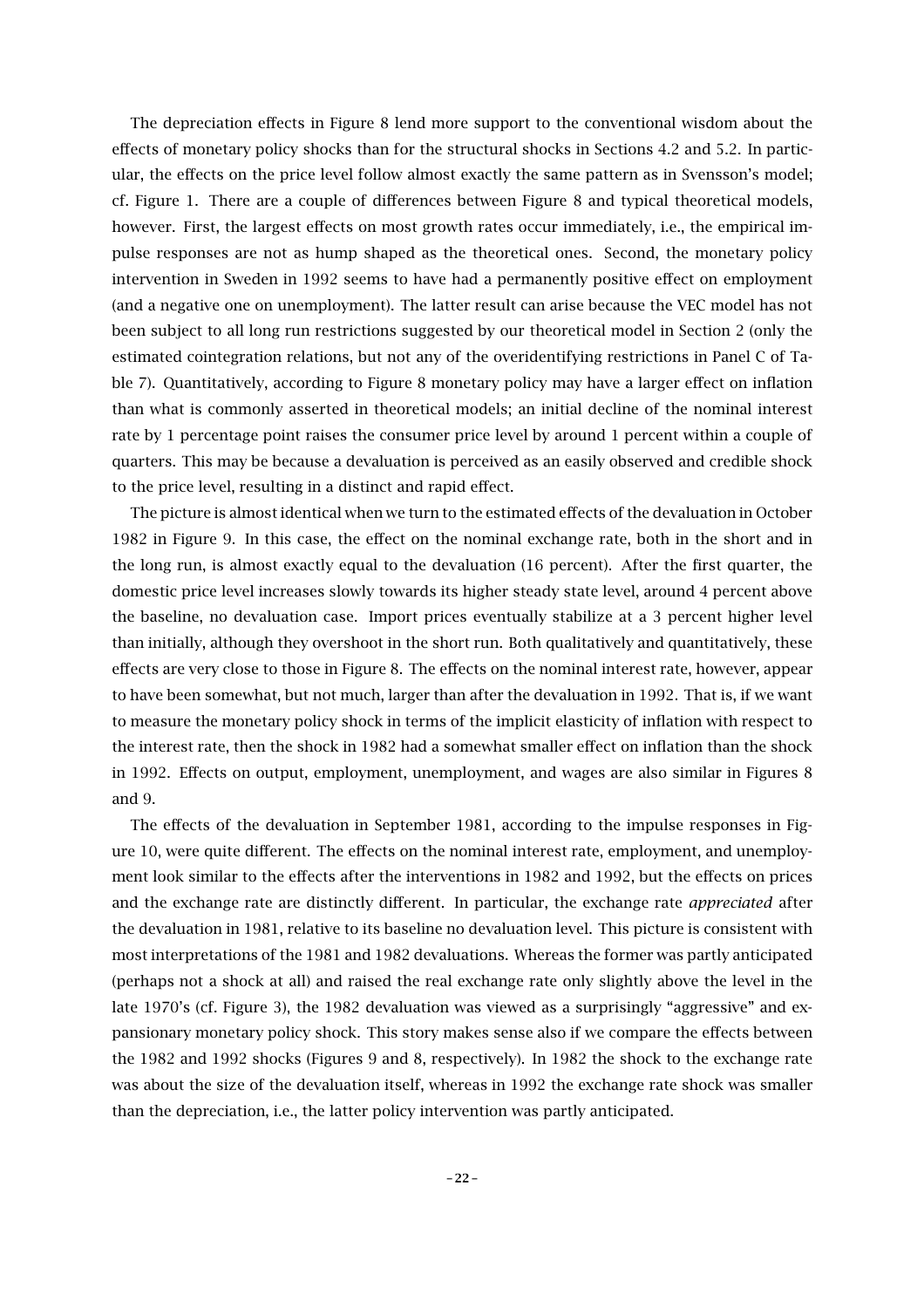These results suggest that it is possible to achieve measures of the effects of monetary policy shocks from VAR models that are consistent with the predictions of conventional theoretical models. But it seems pertinent to concentrate on periods when policy shocks have been large enough to be distinguishable from the many other shocks that hit the economy. The identification scheme, however, tells a different story about the lags in the effects of monetary policy shocks than typical theoretical models. The largest effects of monetary policy shocks on inflation do not occur after a couple of years, but almost immediately.

#### 6. Conclusions

Theoretical predictions about the effects of monetary policy shocks have, at least in part, received empirical support in studies of the U. S. economy. However, empirical studies of *open* economies typically do not confirm theory. In particular, open economy VAR models often yield "price puzzles" such that a contractionary monetary policy shock leads to an increase of the price level.

This paper makes an effort to bridge the gap between theoretical and VAR open economy models. Although there are probably many  $-$  and interacting  $-$  reasons for this misalignment of theory and measurement, a few candidates emerge. On the one hand, the theoretical models may neglect important real world mechanisms. On the other hand, the VAR applications may be at fault, either because they are simply too poor approximations of the "true" data generating process, or because there is a mismatch between the identifying restrictions being used and the relevant theoretical predictions. Or possibly, there may exist a fundamental problem with the VAR approach to modeling monetary policy shocks in that the identified shocks do not convey strong enough signals for the impulse response analysis to be meaningful. This argument is supported by the very wide confidence intervals often recorded for impulse responses.

Our point of departure is a theoretical model — consistent with standard open economy macro models — from which we derive a VAR representation on common stochastic trends form. That is, we impose contemporaneous and long run theory consistent restrictions on our empirical VAR. Nevertheless, our structural VAR model identified monetary policy shocks often result in price puzzles. Some restrictions, that are not unreasonable from a theoretical point of view, do yield responses to monetary policy shocks that support the conventional wisdom. But there are other, also plausible, identifying schemes that yield results in line with earlier VAR models of open economies, i.e., they give rise to price puzzles. This makes it important to look for results that are less sensitive to identifying restrictions.

A conceivable alternative is to try identification of monetary policy shocks using additional and VAR model external information about monetary policy. We take estimated deviations from an instrument rule as our monetary policy shocks and feed these into the empirical VAR for impulse response analyses. However, the price puzzles prevail, unless further restrictions are imposed. Next, we looked at the Swedish currency devaluations, which arguably should contain elements of monetary policy shocks. It turns out that the effects of the Swedish devaluations in 1982 and 1992 are very similar to the effects suggested by standard open economy models (e.g., Svensson, 2000).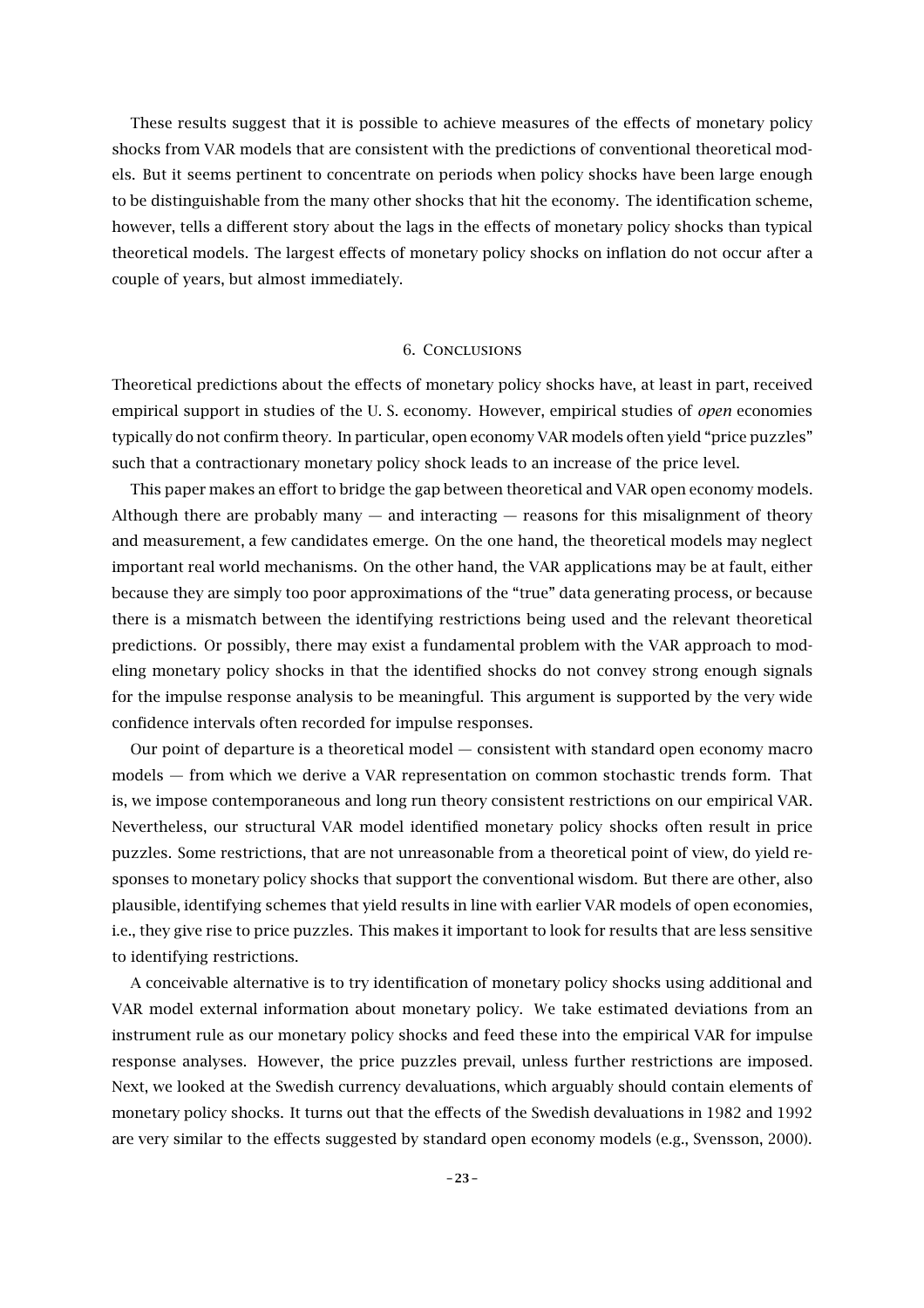The devaluation derived monetary policy shocks give rise to effects that support conventional wisdom from theoretical models. Hence, the "puzzling" impulse responses should not reflect a misspecified VAR model, since our VAR model produces price puzzles for certain identifications of monetary policy shocks, but not for other. This also implies that there is no fundamental weakness about the VAR approach as such. The problem, as we see it, is that the macroeconomic times series that are typically used to analyse these questions may contain too little information about significant monetary policy shocks. VAR residuals are linear combinations of many structural shocks, many more than there are variables in the model. The restrictions that standard theoretical models come up with may not be adequate to distinguish ordinary monetary policy shocks from other kinds of shocks. Note that a monetary policy shock in a theoretical model is typically assumed to be observed by the households and firms. Hence, they have perfect information about the model they are part of and can therefore form model consistent expectations about the effects of shocks. It is difficult to conduct this experiment using a small set of macroeconomic time series.

In the case of devaluations, however, there is little question that the economy was hit by a monetary policy shock. Households, firms, and econometricians can correctly date these shocks, and using very simple macro models they can evaluate the expected effects on the economy.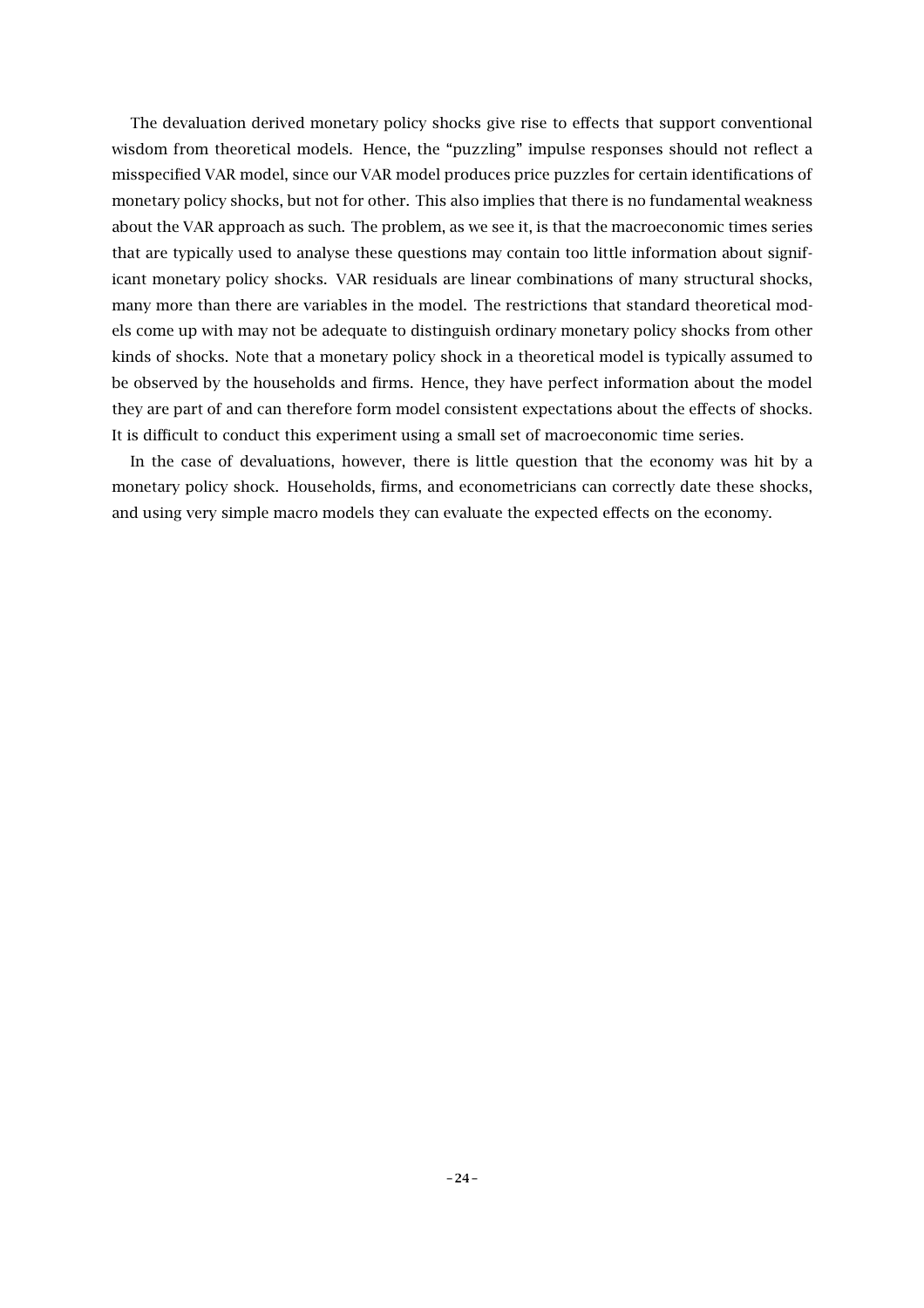#### Appendix: Solving the Theoretical Model

In this appendix we will discuss how the model in Section 2 can be rewritten in a format consistent with the system of linear rational expectations models that is studied by Sims (2000). Given that a solution to Sims's system exists and is unique, we present how one can transform that system back into the original variables.

Since existence and uniqueness of Sims's formulation requires that the system is stable (no unit or explosive roots), we first need to transform the theoretical model into a stable system. This means that we first need to "guess" how many unit roots there are in the model. That is, a guess about how many unit roots that are due to modelled (domestic) stochastic trends, and an assumption about which transformations of the exogenous variables that are stationary. For example, such transformations involves specifying which exogenous variables are I(1) and which linear combinations of the levels of these that are I(0).

#### *Transforming the Model to the Sims form*

Let  $c_t$  denote a vector of (guessed) stationary linear combinations, where each vector contains at least one endogenous variable. Also, let *Yt* be the *n* dimensional vector with endogenous variables, where we define two subvectors, denoted by  $Y_{1,t}$  and  $Y_{2,t}$ , from  $Y_t = (Y_{1,t}, Y_{2,t})$ . The processes  $\varepsilon_{1,t}$ and  $\varepsilon_{2,t}$  are determined from the  $Y_{1,t}$  and  $Y_{2,t}$  sets of equations, respectively, and they are stationary (although possibly autocorrelated) with zero mean. Let  $Y_{3,t}$  be a vector with the exogenous I(1) variables, and  $Y_{4,t}$  a vector with the exogenous I(0) variables. The dimension of the  $Y_{3,t}$  (given by *s*3) and of the *Y*4*,t* (equal to *s*4) vectors sum to the number (*s*) of original exogenous stochastic variables,<sup>28</sup> while we denote the  $d$  deterministic time varying variables by  $d_t$ .

The vector  $Y_2$  is of dimension equal to the number of unit roots not accounted for by  $Y_3$ , while the dimension of  $Y_1$  is equal to that of *c*. Moreover, let  $v_t$  denote the *m* dimensional vector of (guessed) stationary expectations variables in the model, where

$$
\Phi_2 \Delta Y_{2,t} = \nu_{t-1} + \varepsilon_{3,t}.\tag{A.1}
$$

Here,  $\varepsilon_{3,t}$  is a vector of expectational errors, satisfying  $E_t \varepsilon_{3,t+1} = 0$  for all *t*. If the model can be solved uniquely, then the solution will determine what these errors are in terms of e.g.  $\varepsilon_{1,t}$  and  $\varepsilon_{2,t}$ . The matrix Φ<sup>2</sup> selects the *Y*<sup>2</sup> variables whose expectations are given by the *v* vector elements. In the theoretical model,  $v_t = (E_t \Delta s_{t+1}, E_t \Delta p_{t+1})$ , where  $\Delta$  is the first difference operator. Accordingly,  $\Phi_2 \Delta Y_{2,t} = (\Delta s_t, \Delta p_t)^{29}$ 

The  $c_t$  vector is *r* dimensional and can be written as a linear combination of  $Y_{1,t}$ ,  $Y_{2,t}$ , and  $Y_{3,t}$ . Let this linear combination be given by:

$$
c_t \equiv B_1 Y_{1,t} + B_2 Y_{2,t} + B_3 Y_{3,t}.
$$
 (A.2)

<sup>&</sup>lt;sup>28</sup> For example, if the the theoretical model includes only the foreign short and long term interest rate and we assume that both are I(1) with a stationary spread, then *Y*3 would be equal to one of the interest rates and *Y*4 would be equal to the spread.

 $^{29}$  In principle, we can also consider expectations variables involving the cointegration relations, but since the theoretical model does not include any such variables they are omitted here.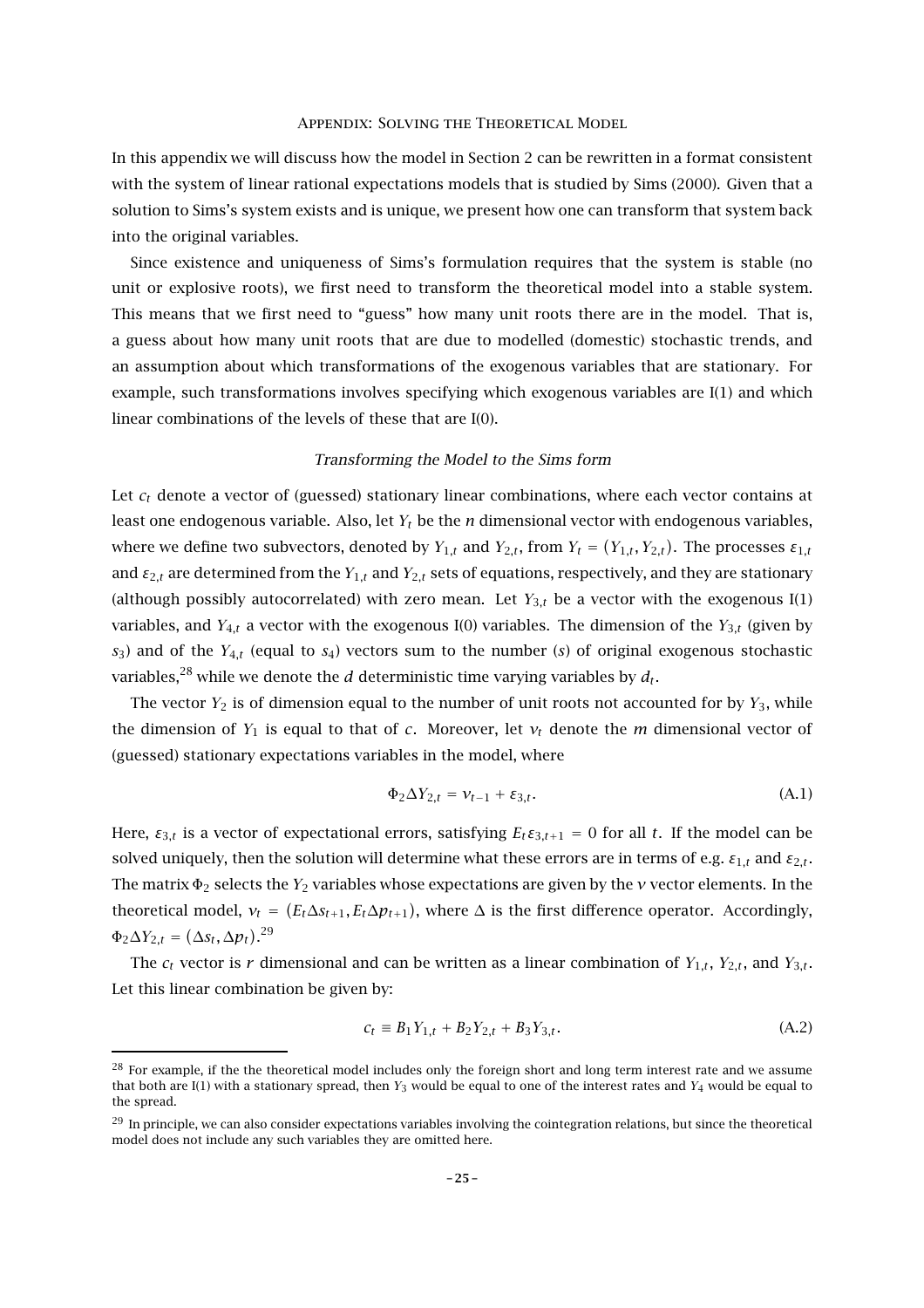Since the theoretical model is specified with a minimum of dynamics, it suffices to express the  $c_t$ subsystem of the model as:

$$
\Psi_{c}c_{t} + \Psi_{1}\Delta Y_{1,t} + \Psi_{2}\Delta Y_{2,t} + \Psi_{\nu}\nu_{t} = \Psi_{c,1}c_{t-1} + \Psi_{1,1}\Delta Y_{1,t-1} + \Psi_{2,1}\Delta Y_{2,t-1} + \Psi_{\nu,1}\nu_{t-1} + \Psi_{3}\Delta Y_{3,t} + \Psi_{3,1}\Delta Y_{3,t-1} + \Psi_{4}Y_{4,t} + \Psi_{4,1}Y_{4,t-1} + \Psi_{d}d_{t} + k_{1} + Y_{1}\varepsilon_{1,t},
$$
\n(A.3)

where  $k_1$  contains the means of the stationary  $\tau_{i,t}$  processes, and  $c_t$  can typically be ordered such that Ψ*<sup>c</sup>* has unit elements on its diagonal.

The remaining subsystem of the model can be written as:

$$
\Lambda_c c_t + \Lambda_1 \Delta Y_{1,t} + \Lambda_2 \Delta Y_{2,t} + \Lambda_\nu v_t = \Lambda_{c,1} c_{t-1} + \Lambda_{1,1} \Delta Y_{1,t-1} + \Lambda_{2,1} \Delta Y_{2,t-1} + \Lambda_{\nu,1} v_{t-1} + \Lambda_3 \Delta Y_{3,t} + \Lambda_{3,1} \Delta Y_{3,t-1} + \Lambda_4 Y_{4,t} + \Lambda_{4,1} Y_{4,t-1} + \Lambda_d d_t + k_2 + Y_2 \varepsilon_{2,t},
$$
\n(A.4)

where  $k_2$  represents the means of the stationary and the drift terms of the nonstationary  $\tau_{j,t}$  processes ( $i \neq j$ ). For those equations where  $\tau_{j,t}$  is a random walk (with drift), they are expressed in first difference form in  $(A.4)^{30}$ 

To complete the transformation of the model we need to substitute for ∆*Y*<sup>1</sup> in equations (A.3) and (A.4). To do so, we will use the cointegration relations in (A.2). If the matrix  $B_1$  is invertible, then

$$
\Delta Y_{1,t} = B_1^{-1} \Delta c_t - B_1^{-1} B_2 \Delta Y_{2,t} - B_1^{-1} B_3 \Delta Y_{3,t}.
$$

Using this relationship, we find that equation (A.3) can be rewritten as:

$$
[\Psi_{c} + \Psi_{1}B_{1}^{-1}]c_{t} + [\Psi_{2} - \Psi_{1}B_{1}^{-1}B_{2}]\Delta Y_{2,t} + \Psi_{v}v_{t} = [\Psi_{c,1} + (\Psi_{1} + \Psi_{1,1})B_{1}^{-1}]c_{t-1}
$$
  
+ 
$$
[\Psi_{2,1} - \Psi_{1,1}B_{1}^{-1}B_{2}]\Delta Y_{2,t-1} + \Psi_{v,1}v_{t-1} - \Psi_{1,1}B_{1}^{-1}c_{t-2}
$$
  
+ 
$$
[\Psi_{3} + \Psi_{1}B_{1}^{-1}B_{3}]\Delta Y_{3,t} + [\Psi_{3,1} - \Psi_{1,1}B_{1}^{-1}B_{3}]\Delta Y_{3,t-1}
$$
  
+ 
$$
\Psi_{4}Y_{4,t} + \Psi_{4,1}Y_{4,t-1} + \Psi_{d}d_{t} + k_{1} + Y_{1}\varepsilon_{1,t},
$$
 (A.5)

$$
\Delta y_t - \kappa \Delta e_t = \mu^T + \varepsilon_t^T,
$$

before it is included in equation (A.4). Similarly, with  $\rho_L = 1$ , i.e. labor supply has a stochastic trend, we can express equation (2) as

$$
\Delta(l_t - e_t) + \Delta e_t - \eta \Delta w_{t_L} + \eta \Delta v_{y,t_L} + \eta \Delta p_{t_L} = \mu^L + \varepsilon_t^L,
$$

where  $t_I \in \{t, t-1\}$  as before.

$$
c_{3,t} + \frac{\phi_2}{\delta}c_{2,t} - \phi_1 \Delta p_t = \phi_3 c_{3,t-1} + \phi_4 d_{\text{mp},t} + \frac{\mu^M}{1 - \rho_M} + \tilde{\tau}_t^M,
$$

where  $\tilde\tau^M_t=\tau^M_t-\mu^M/(1-\rho_M)$  is a stationary process (| $\rho_M|< 1$ ) with zero mean. Similarly, with  $v_{s,t}\equiv E_t\Delta s_{t+1}$ , the financial markets equilibrium relation can be expressed as:

$$
c_{3,t} - v_{s,t} = i_t^f + \zeta d_{\text{fm},t} + \frac{\mu^I}{1 - \rho_I} + \tilde{\tau}_t^I,
$$

where  $\tilde\tau^I_t=\tau^I_t-\mu^I/(1-\rho_I)$  is a stationary process (| $\rho_I|< 1$ ) with zero mean. It follows that one of the processes  $\tilde\tau^M_t$ and  $\tilde{\tau}_t^I$  is included in  $\varepsilon_{1,t}$ , while the other is included in  $\varepsilon_{2,t}$ .

<sup>&</sup>lt;sup>30</sup> For example, if we assume that  $\rho_T = 1$  so that the technology process follows a random walk, then this equation must be transformed as

Furthermore, for the benchmark solution discussed in Section 2.2, i.e. when  $\psi = 1$  and the guessed 4 cointegration relations can be determined from the wage setting, the price setting, and the aggregate demand equation, we have that a stationary domestic interest rate leads to the choice of either including the financial markets equilibrium relation or the monetary policy relation in equation (A.4); the other relation will then be included in equation (A.3). With  $c_{2,t}$  ≡  $p_t - (1 - \delta)p_t^m - \delta(w_t + v_{p,t} + e_t - y_t) - v_{i,t}$  and  $c_{3,t} \equiv i_t$ , the monetary policy equation can be written as: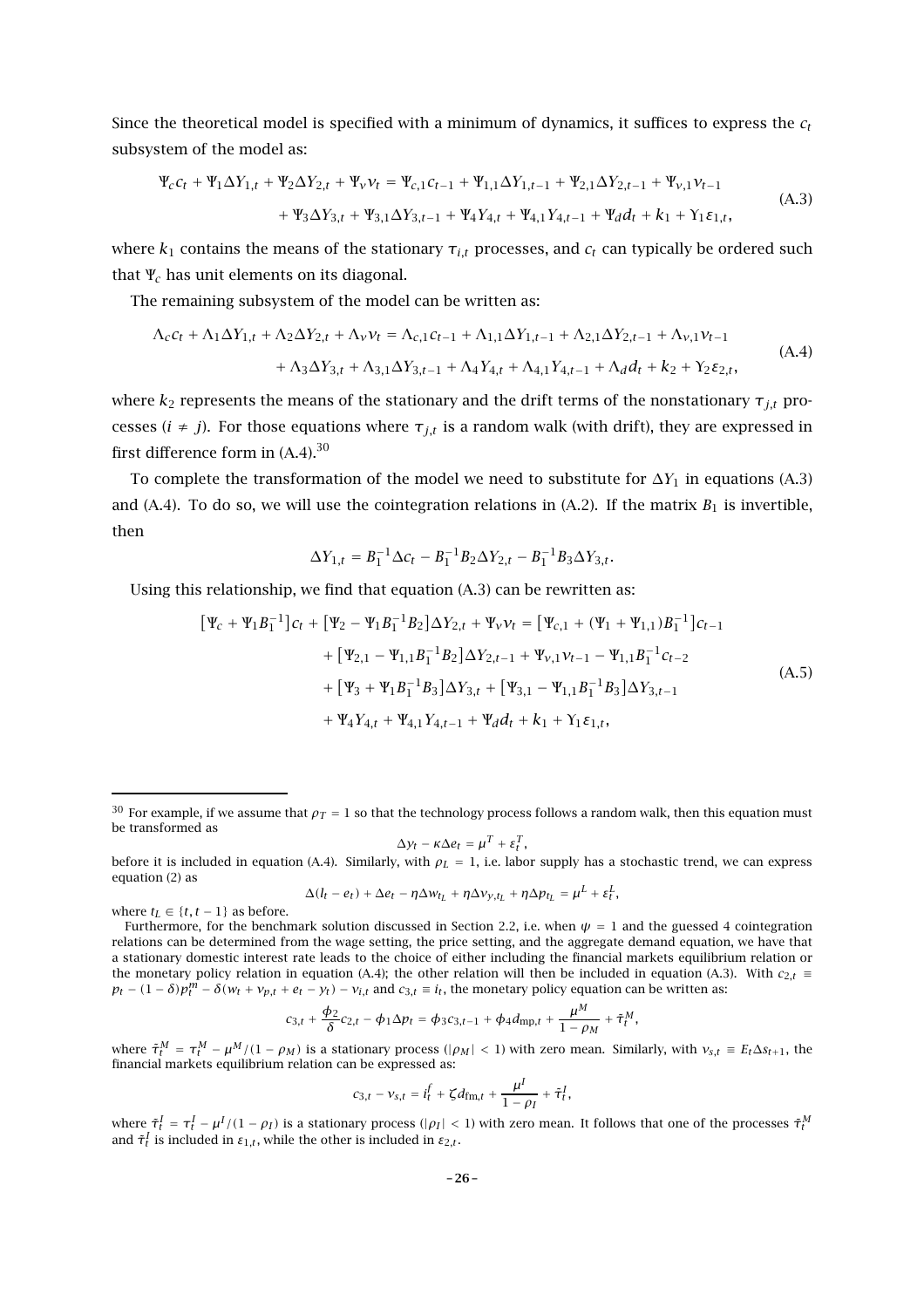while equation (A.4) becomes:

$$
[\Lambda_c + \Lambda_1 B_1^{-1}]c_t + [\Lambda_2 - \Lambda_1 B_1^{-1} B_2] \Delta Y_{2,t} + \Lambda_v \nu_t = [\Lambda_{c,1} + (\Lambda_1 + \Lambda_{1,1}) B_1^{-1}]c_{t-1}
$$
  
+  $[\Lambda_{2,1} - \Lambda_{1,1} B_1^{-1} B_2] \Delta Y_{2,t-1} + \Lambda_{v,1} \nu_{t-1} - \Lambda_{1,1} B_1^{-1} c_{t-2}$   
+  $[\Lambda_3 + \Lambda_1 B_1^{-1} B_3] \Delta Y_{3,t} + [\Lambda_{3,1} - \Lambda_{1,1} B_1^{-1} B_3] \Delta Y_{3,t-1}$   
+  $\Lambda_4 Y_{4,t} + \Lambda_{4,1} Y_{4,t-1} + \Lambda_d d_t + k_2 + Y_2 \varepsilon_{2,t}.$  (A.6)

The assumption that  $B_1$  has full rank is not restrictive. If the guess about the number of unique cointegration relations is correct, then we should be able to order those endogenous variables which are not included in the vector  $\Phi_2 Y_{2,t}$  appropriately, i.e. into either  $Y_1$  or  $Y_2$ . However, the choice of *Y*<sup>1</sup> is not independent of the parameter values in the cointegration relations. This means that a given  $B_1$  will typically not be invertible for all points in the parameter space. Accordingly, for those points where a given  $B_1$  is singular, the grouping of endogenous variables into  $Y_1$  and  $Y_2$  will have to be different, thus producing a new *B*<sup>1</sup> matrix (and *B*2). If there does indeed exist some point in the parameter space where all possible  $B_1$  matrices are singular, then that point corresponds to a case when the number of cointegration relations is less than the number we have assumed. For such a point it is necessary to alter the dimensions of  $Y_1$  (smaller) and  $Y_2$  (greater) to reflect the singularity of the original  $B_1$  matrix. Thereby, we are able to construct a new nonsingular  $B_1$  matrix for that point.

The system given by (A.1), (A.5), and (A.6) can now, by also using 3 identities, be cast in the form studied by Sims (2000):

$$
\Gamma_0 X_t = C + \Gamma_1 X_{t-1} + \Psi Z_t + \Pi \eta_t, \tag{A.7}
$$

where  $X_t = (x_t, x_{t-1}), x_t = (c_t, \Delta Y_{2,t}, v_t)$  is an  $n + m$  dimensional vector, while the vectors  $Z_t$  and  $\eta_t$ are given by  $Z_t = (z_t, z_{t-1})$ , where  $z_t = (\Delta Y_{3,t}, Y_{4,t}, d_t, \varepsilon_{1,t}, \varepsilon_{2,t})$ , and  $\eta_t = \varepsilon_{3,t}$ . The matrices  $\Gamma_0$  and  $Γ_1$  are both  $2(n + m) \times 2(n + m)$ , Ψ is  $2(n + m) \times 2(s + d + n)$ , and Π is  $2(n + m) \times m$ .

#### *Transforming the Sims Format Solution to the Original Variables*

The conditions for the existence of a unique solution to (A.7) is analyzed by Sims (2000). Assuming these conditions are satisfied, then the solution can be expressed as:

$$
X_t = \Theta_1 X_{t-1} + \Theta_c + \Theta_0 Z_t + \Theta_y \sum_{i=1}^{\infty} \Theta_f^{i-1} \Theta_z E_t Z_{t+i},
$$
\n(A.8)

where the largest eigenvalues of  $\Theta_1$  and of  $\Theta_f$  are both less than unity. We can then solve for  $X_t$ recursively to obtain:

$$
X_t = \left(I - \Theta_1\right)^{-1} \Theta_c + \sum_{j=0}^{\infty} \Theta_1^j \Theta_0 Z_{t-j} + \sum_{j=0}^{\infty} \Theta_1^j \Theta_y \sum_{i=1}^{\infty} \Theta_f^{i-1} \Theta_z E_{t-j} Z_{t-j+i}.
$$
 (A.9)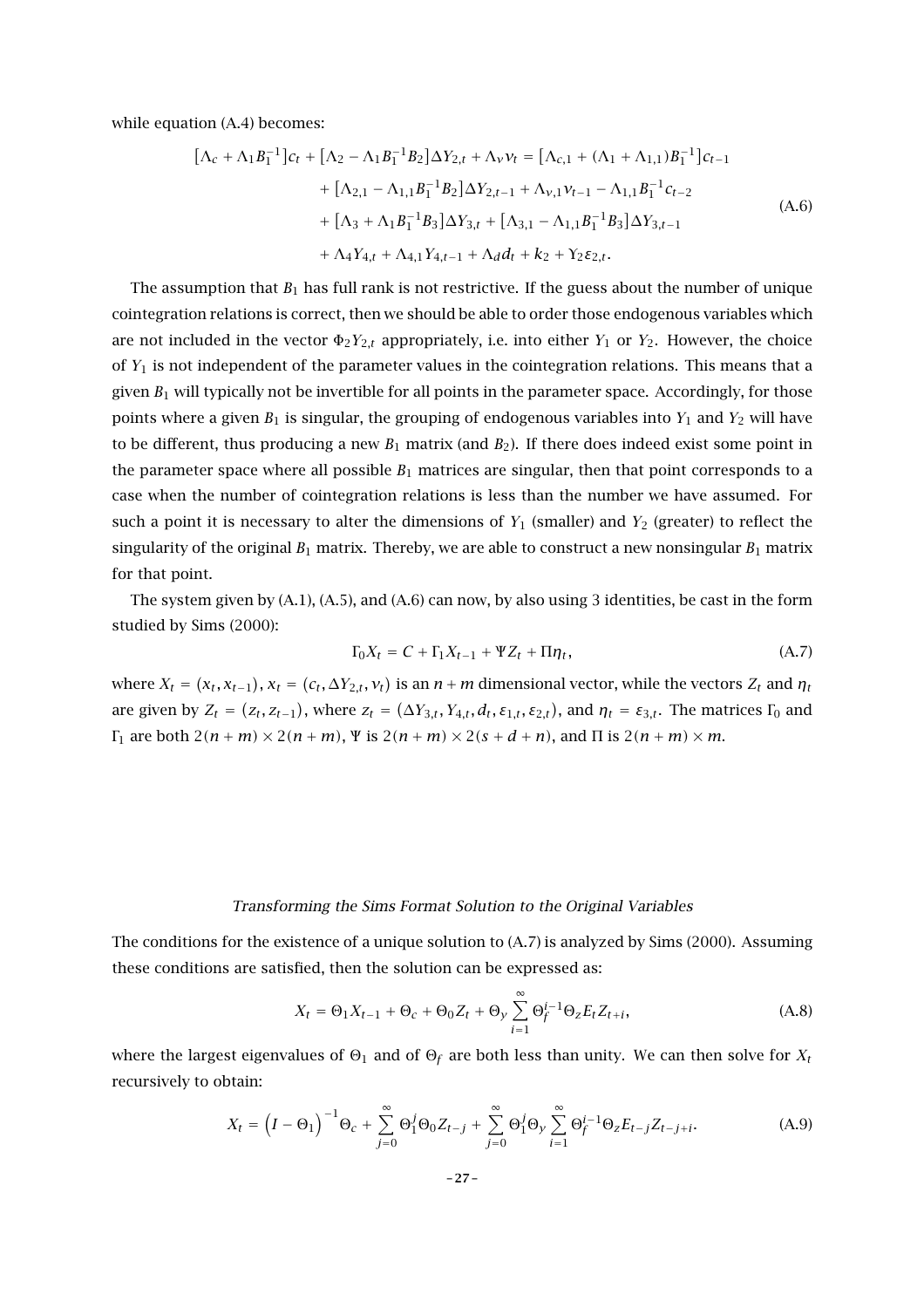To rewrite the solution for *Xt* in terms of current, lagged, and expected future *z*'s, let *Jz* and *Jz*<sup>⊥</sup> be defined from  $z_t = J_z Z_t$  and  $z_{t-1} = J_{z\perp} Z_t$ , respectively. Some algebra then gives us that

$$
X_t = (I - \Theta_1)^{-1} \Theta_c + (\Theta_0 J'_z + \Theta_y \Theta_z J'_{z\perp}) z_t + \sum_{j=1}^{\infty} (\Theta_1^j (\Theta_0 J'_z + \Theta_y \Theta_z J'_{z\perp}) + \Theta_1^{j-1} \Theta_0 J'_{z\perp}) z_{t-j} + \sum_{j=0}^{\infty} \Theta_1^j \Theta_y \sum_{i=1}^{\infty} (\Theta_f^{i-1} \Theta_z J'_z + \Theta_f^i \Theta_z J'_{z\perp}) E_{t-j} z_{t-j+i}.
$$
 (A.10)

In the event that  $z_t$  is white noise, then the last term on the right hand side is always equal to zero.

Let  $W_t = (Y_t, v_t)$ , then  $X_t$  is related to  $W_t$  through the transformation:

$$
J_x X_t \equiv \Delta(L) M W_t + N Y_{3,t}, \qquad (A.11)
$$

where  $J_x = [I_{n+m} \ 0]$  is an  $(n+m) \times 2(n+m)$  matrix and

$$
\Delta(L) = \begin{bmatrix} I_r & 0 & 0 \\ 0 & \Delta I_{n-r} & 0 \\ 0 & 0 & I_m \end{bmatrix}, \qquad M = \begin{bmatrix} B_1 & B_2 & 0 \\ 0 & I_{n-r} & 0 \\ 0 & 0 & I_m \end{bmatrix}, \qquad N = \begin{bmatrix} B_3 \\ 0 \\ 0 \end{bmatrix}.
$$

Similarly, let  $D(L) = I - DL$  be defined from:

$$
D = \begin{bmatrix} I_r & 0 & 0 \\ 0 & 0 & 0 \\ 0 & 0 & I_m \end{bmatrix},
$$

so that *D(L)*∆*(L)* = ∆*I*. By premultiplying both sides in equation (A.11) by *M*−1*D(L)* and rearranging terms, we find that

$$
\Delta W_t = M^{-1} D(L) J_x X_t - M^{-1} N K z_t, \qquad (A.12)
$$

where  $\Delta Y_{3,t} = Kz_t$  defines the  $s_3 \times (s + d + n)$  matrix *K*. Substituting for  $X_t$  from equation (A.10) into (A.12), we have found the solution for  $W_t$ , and thus for  $Y_t$ , as a function of current, past, and expected future values for the exogenous variables *zt*.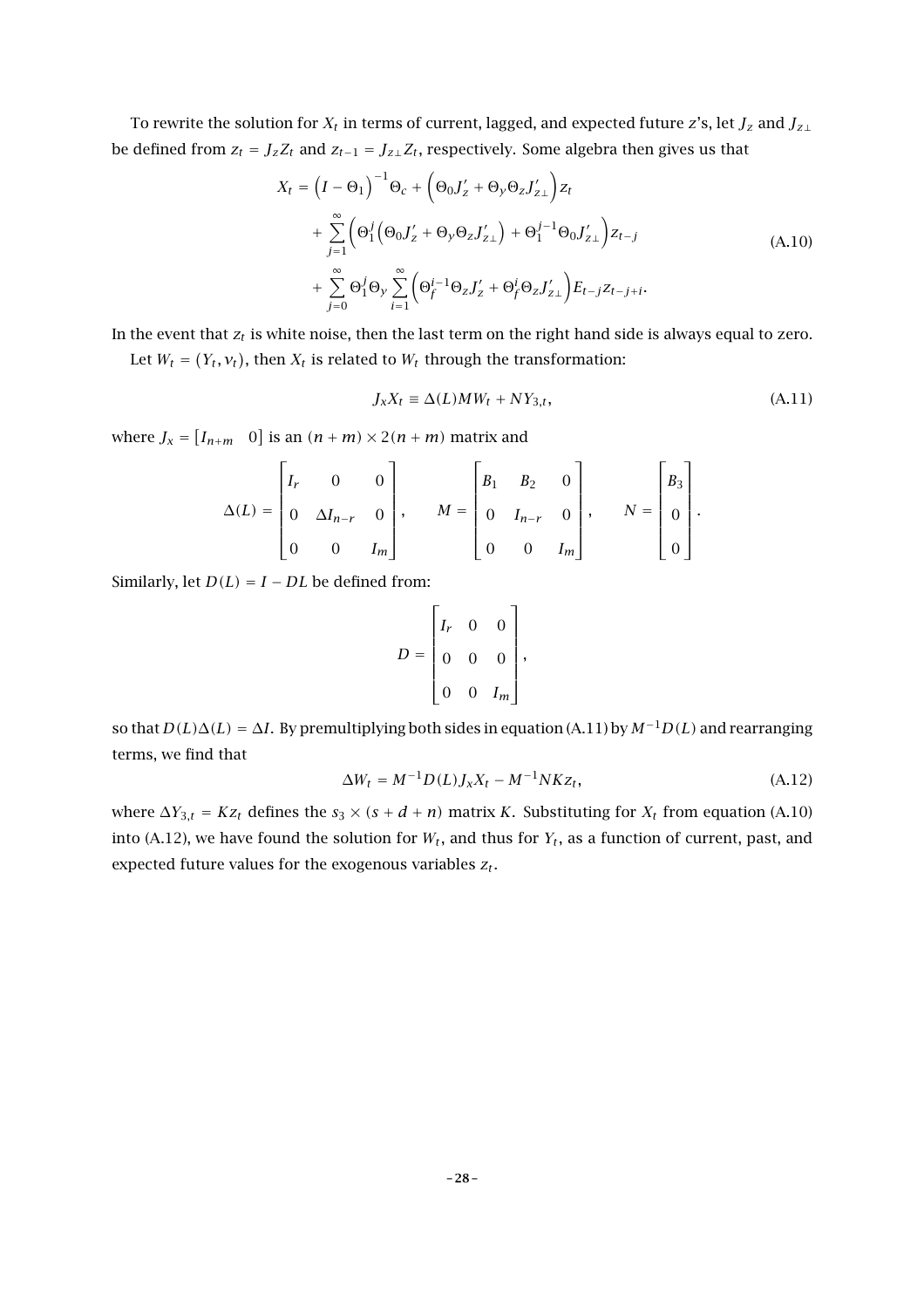| Relation          | parameter  | value          |
|-------------------|------------|----------------|
| Production        | K          | $\mathbf{1}$   |
|                   | $\rho_T$   | 1              |
| Labor supply      | $\eta$     | 0.8            |
|                   | $\rho_L$   | $\mathbf 1$    |
| Wage setting      | $\theta_1$ | 1.0            |
|                   | $\theta_2$ | 0.2            |
|                   | $\theta_3$ | 1/3            |
|                   | $\rho_W$   | $\overline{0}$ |
|                   | $t_W$      | $t-1$          |
| Price setting     | $\psi$     | $\mathbf{1}$   |
|                   | $t_p$      | $t-1$          |
| Import prices     | $\xi_1$    | 1              |
|                   | $\xi_2$    | 0.1            |
|                   | $\xi_3$    | 0.1            |
|                   | $\rho_m$   | 1              |
|                   | $t_m$      | $t-1$          |
| Aggregate demand  | $y_1$      | 0.8            |
|                   | $y_2$      | 0.5            |
|                   | $y_3$      | 0.5            |
|                   | $y_4$      | $\mathbf{1}$   |
|                   | $t_y$      | $t-1$          |
| Financial markets | ζ          | 0.25           |
|                   | $\rho_I$   | $\mathbf{0}$   |
| Monetary policy   | $\phi_1$   | 1.5            |
|                   | $\phi_2$   | 0.5            |
|                   | $\phi_3$   | $\overline{0}$ |
|                   | $\phi_4$   | 0.25           |
|                   | $\rho_M$   | 0              |
| <b>CPI</b>        | $\delta$   | 1/3            |

Table 1: Parameter values for the benchmark solution of the theoretical model.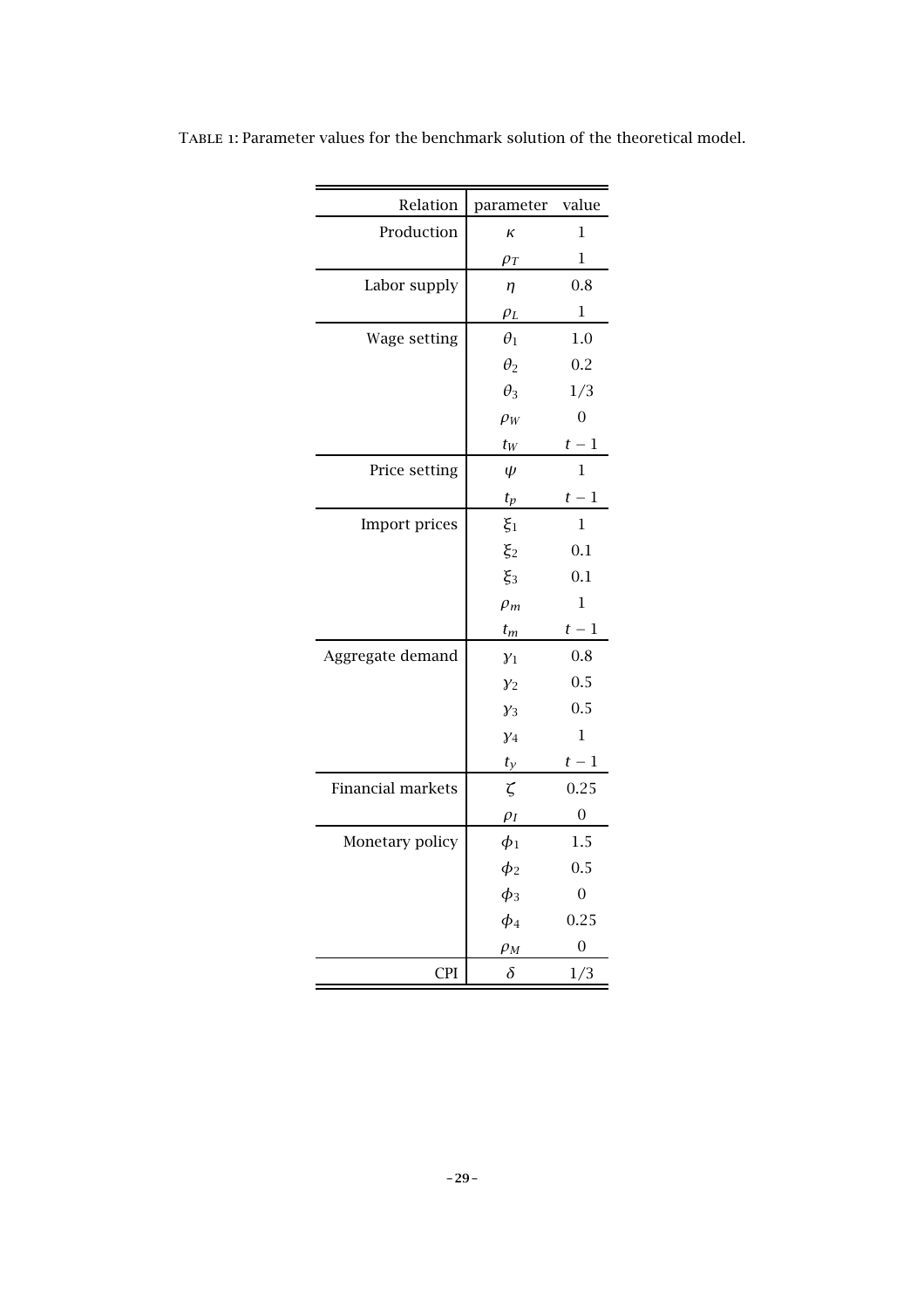TABLE 2: Benchmark solution to the theoretical model.

| variable         | $\varepsilon_t^T$ | $\varepsilon_t^L$ | $\varepsilon_t^m$ | $\varepsilon_t^M$ | $\varepsilon_t^y$ | $\varepsilon_t^p$ | $\varepsilon_t^I$ | $\varepsilon_t^W$ |
|------------------|-------------------|-------------------|-------------------|-------------------|-------------------|-------------------|-------------------|-------------------|
| $\mathcal{Y}$    | 0.356             | 0.198             | $-0.382$          | $\overline{0}$    | $\Omega$          | $\Omega$          | $\Omega$          | $\overline{0}$    |
| u                | 1.245             | 0.692             | 0.329             | $\theta$          | $\Omega$          | $\Omega$          | $\Omega$          | $\Omega$          |
| w                | 0.651             | $-0.115$          | 0.214             | $-0.263$          | 0.043             | 0.214             | 0.230             | 0.142             |
| i                | $\Omega$          | $\overline{0}$    | $\overline{0}$    | $\overline{0}$    | $\theta$          | $\Omega$          | $\Omega$          | $\Omega$          |
| $\boldsymbol{e}$ | $-0.644$          | 0.198             | $-0.382$          | $\overline{0}$    | $\overline{0}$    | $\Omega$          | $\Omega$          | $\Omega$          |
| $p^m$            | 0.025             | 0.093             | 0.313             | $-0.263$          | 0.043             | 0.214             | 0.230             | 0.142             |
| $\boldsymbol{p}$ | $-0.100$          | 0.024             | 0.280             | $-0.263$          | 0.043             | 0.214             | 0.230             | 0.142             |
| S                | $-0.011$          | 0.073             | $-0.648$          | $-0.263$          | 0.043             | 0.214             | 0.230             | 0.142             |
| $s + pf - p$     | 0.089             | 0.049             | $-0.928$          | $\overline{0}$    | $\Omega$          | $\Omega$          | $\Omega$          | $\Omega$          |

(A) *Long Run Responses to Unit Domestic Shocks*

(B) *Contemporaneous Responses to Unit Domestic Shocks*

| $y_t$                | $\boldsymbol{0}$ | $\boldsymbol{0}$ | $\overline{0}$ | $\overline{0}$ | 1              | $\Omega$ | $\theta$       | $\Omega$ |
|----------------------|------------------|------------------|----------------|----------------|----------------|----------|----------------|----------|
| $u_t$                | 1                | 1                | $-0.533$       | $\overline{0}$ | $-1$           | $-0.267$ | 0              | 0.800    |
| $W_t$                | $\overline{0}$   | $\theta$         | $\overline{0}$ | $\overline{0}$ | $\theta$       | $\Omega$ | $\overline{0}$ |          |
| $i_t$                | $-0.500$         | $\mathbf{0}$     | 1              | 1              | $\overline{0}$ | $\Omega$ | $\overline{0}$ | 0.500    |
| $e_t$                | $-1$             | $\overline{0}$   | $\theta$       | $\overline{0}$ | 1              | $\Omega$ | $\Omega$       | $\Omega$ |
| $p_t^m$              | $\overline{0}$   | $\overline{0}$   | 1              | $\Omega$       | $\theta$       | $\Omega$ | $\Omega$       | 0        |
| $p_t$                | $\mathbf{0}$     | $\mathbf{0}$     | 0.667          | $\overline{0}$ | $\theta$       | 0.333    | $\Omega$       |          |
| $S_t$                | 0.313            | 0.095            | $-1.176$       | $-0.737$       | $-0.043$       | 0.286    | 0.770          | $-0.142$ |
| $s_t + p_t^f - p_t$  | 0.313            | 0.095            | $-1.843$       | $-0.737$       | $-0.043$       | $-0.047$ | 0.770          | $-0.142$ |
| $E_t \Delta s_{t+1}$ | $-0.500$         | $\boldsymbol{0}$ | 1.000          | 1.000          | $\overline{0}$ | $\Omega$ | $-1.000$       | 0.500    |
| $E_t \Delta p_{t+1}$ | $-0.125$         | 0.063            | $-0.784$       | $-0.491$       | 0.038          | $-0.143$ | 0.513          | 0.239    |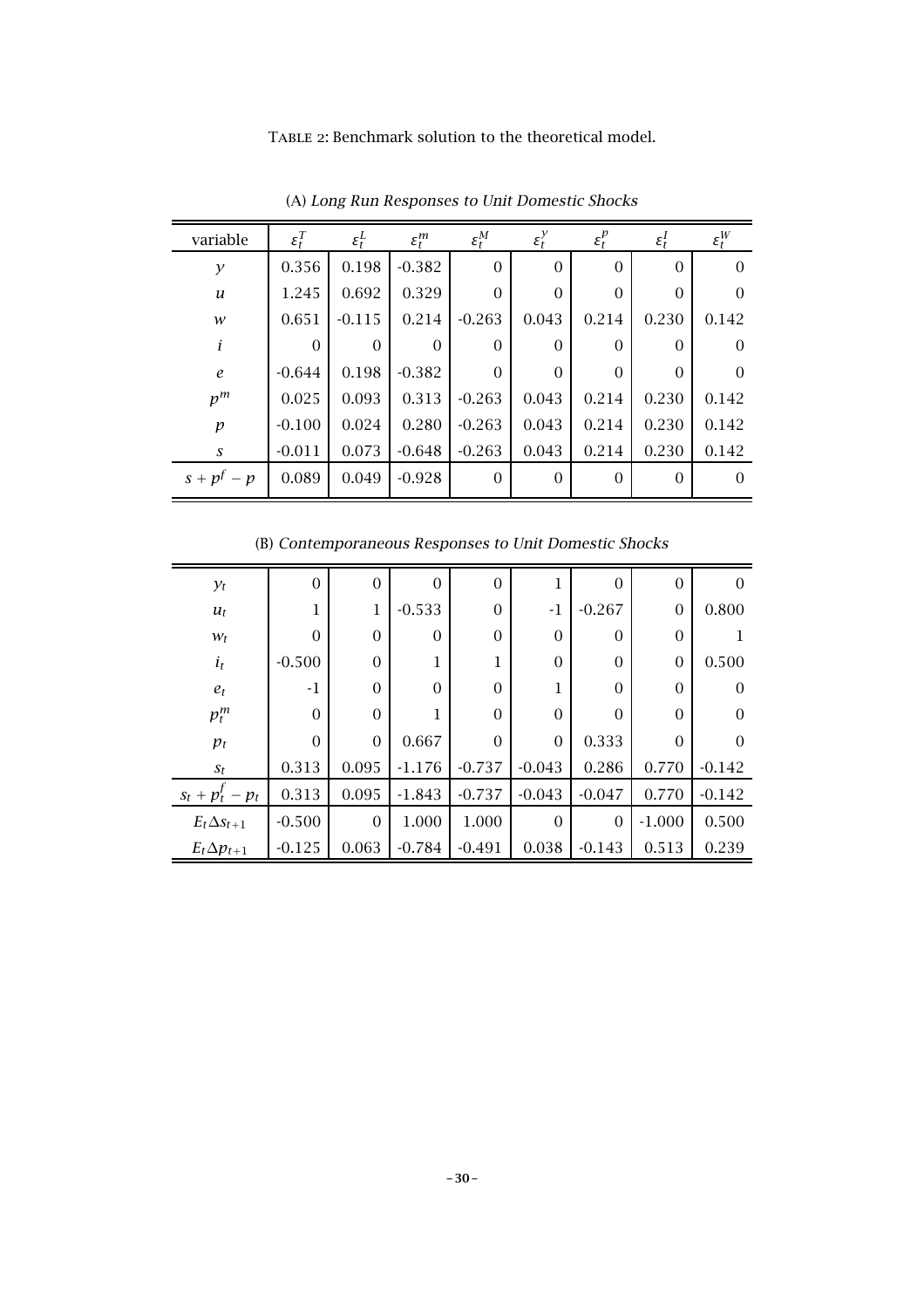|                | (A) Serial Correlation Tests |             |       |             |       |             |  |  |  |  |  |  |  |  |
|----------------|------------------------------|-------------|-------|-------------|-------|-------------|--|--|--|--|--|--|--|--|
|                | Portmanteau                  |             | LM(1) |             | LM(4) |             |  |  |  |  |  |  |  |  |
| Model          | Asymp                        | <b>Boot</b> | Asymp | <b>Boot</b> | Asymp | <b>Boot</b> |  |  |  |  |  |  |  |  |
| $r = 1, p = 2$ | 0.00                         | 4.24        | 0.07  | 0.10        | 5.27  | 8.46        |  |  |  |  |  |  |  |  |
| $r = 2$        | 0.00                         | 5.03        | 0.16  | 0.22        | 3.57  | 7.02        |  |  |  |  |  |  |  |  |
| $r = 3$        | 0.00                         | 2.40        | 0.41  | 0.93        | 16.34 | 27.63       |  |  |  |  |  |  |  |  |
| $r = 4$        | 0.00                         | 1.47        | 0.59  | 1.48        | 3.32  | 8.17        |  |  |  |  |  |  |  |  |
| $r = 5$        | 0.00                         | 1.60        | 7.02  | 16.72       | 2.22  | 7.30        |  |  |  |  |  |  |  |  |
| $r = 6$        | 0.00                         | 1.42        | 2.88  | 11.15       | 1.11  | 5.10        |  |  |  |  |  |  |  |  |
| $r = 7$        | 0.00                         | 0.90        | 1.46  | 7.48        | 1.63  | 7.67        |  |  |  |  |  |  |  |  |
| $r = 8$        | 0.00                         | 1.36        | 1.09  | 7.84        | 1.06  | 6.22        |  |  |  |  |  |  |  |  |
| $r = 1, p = 3$ | 0.00                         | 19.96       | 1.05  | 1.42        | 43.06 | 58.39       |  |  |  |  |  |  |  |  |
| $r = 2$        | 0.00                         | 20.24       | 3.38  | 4.82        | 11.77 | 24.55       |  |  |  |  |  |  |  |  |
| $r = 3$        | 0.00                         | 39.34       | 17.61 | 26.78       | 3.03  | 10.04       |  |  |  |  |  |  |  |  |
| $r = 4$        | 0.00                         | 35.31       | 3.95  | 9.89        | 6.46  | 20.23       |  |  |  |  |  |  |  |  |
| $r = 5$        | 0.00                         | 55.74       | 4.22  | 13.32       | 7.84  | 23.55       |  |  |  |  |  |  |  |  |
| $r = 6$        | 0.00                         | 54.42       | 10.38 | 31.91       | 17.10 | 43.35       |  |  |  |  |  |  |  |  |
| $r = 7$        | 0.00                         | 65.71       | 24.06 | 58.36       | 13.52 | 41.37       |  |  |  |  |  |  |  |  |
| $r = 8$        | 0.00                         | 81.54       | 23.30 | 62.06       | 16.80 | 49.42       |  |  |  |  |  |  |  |  |
| $r = 1, p = 4$ | 0.00                         | 22.02       | 14.22 | 17.70       | 4.12  | 17.40       |  |  |  |  |  |  |  |  |
| $r = 2$        | 0.00                         | 7.81        | 2.44  | 4.76        | 14.52 | 43.04       |  |  |  |  |  |  |  |  |
| $r = 3$        | 0.00                         | 6.53        | 3.37  | 8.72        | 12.64 | 43.38       |  |  |  |  |  |  |  |  |
| $r = 4$        | 0.00                         | 20.24       | 8.26  | 25.00       | 12.54 | 46.78       |  |  |  |  |  |  |  |  |
| $r = 5$        | 0.00                         | 35.48       | 16.56 | 47.04       | 1.20  | 12.61       |  |  |  |  |  |  |  |  |
| $r = 6$        | 0.00                         | 29.59       | 12.13 | 46.47       | 0.48  | 8.38        |  |  |  |  |  |  |  |  |
| $r = 7$        | 0.00                         | 50.14       | 14.07 | 55.91       | 1.24  | 14.01       |  |  |  |  |  |  |  |  |
| $r = 8$        | 0.00                         | 61.53       | 14.70 | 61.55       | 0.45  | 7.57        |  |  |  |  |  |  |  |  |

Table 3: Asymptotic and bootstrapped *p*-values (in percent) for multivariate specification tests.

NOTES: The Portmanteau statistic is asymptotically  $\chi^2$  with  $n^2([T/4]-p+1)-nr$  degrees of freedom. *LM(q)* is a Lagrange Multiplier test with respect to the *q*:th lag. It is asymptotically *χ*<sup>2</sup> with *n*<sup>2</sup> degrees of freedom.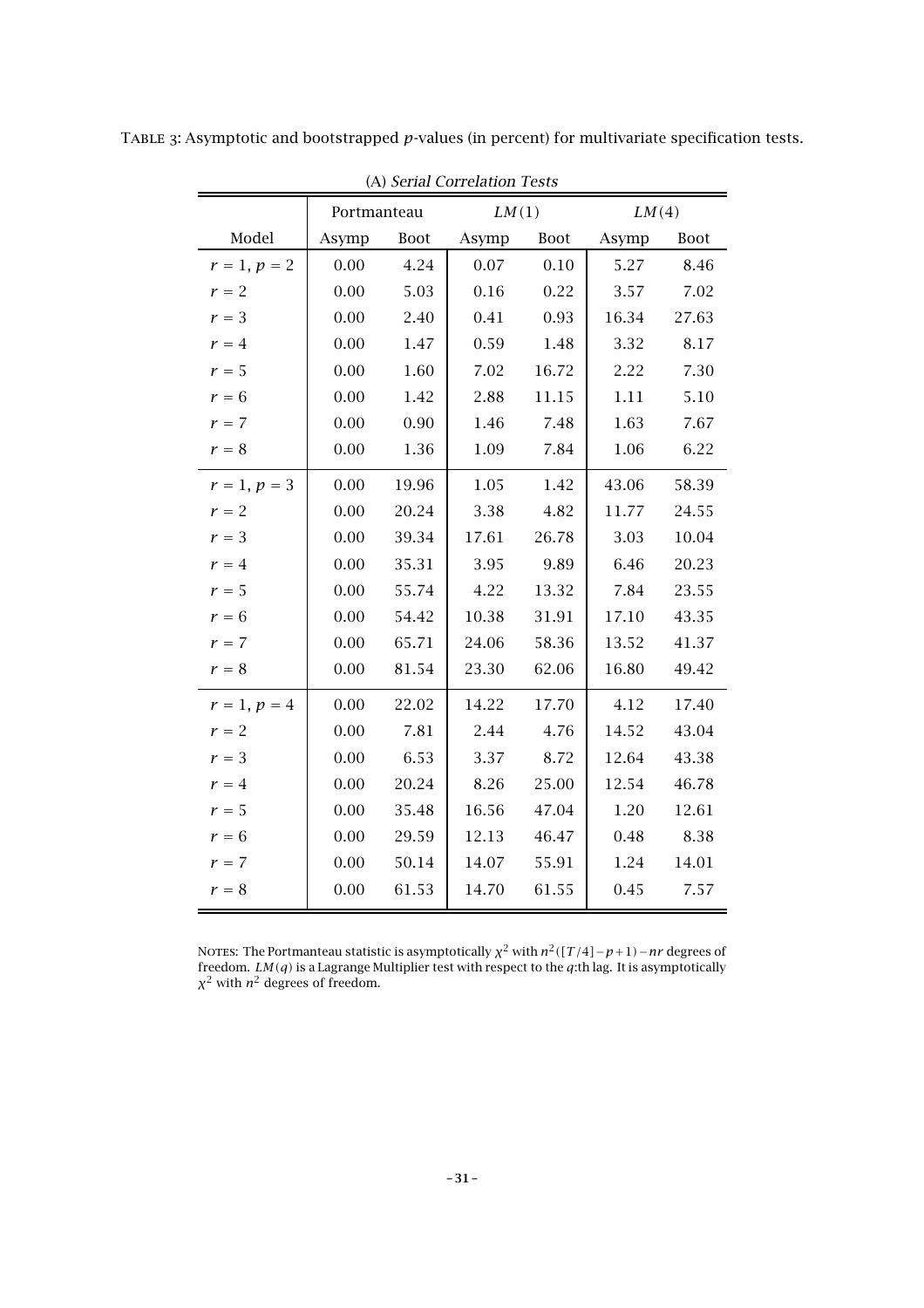|  | TABLE 3: Continued. |
|--|---------------------|
|--|---------------------|

|                | Omnibus |             | Skewness |             | Kurtosis |             | <b>ARCH</b> |             |
|----------------|---------|-------------|----------|-------------|----------|-------------|-------------|-------------|
| Model          | Asymp   | <b>Boot</b> | Asymp    | <b>Boot</b> | Asymp    | <b>Boot</b> | Asymp       | <b>Boot</b> |
| $r = 1, p = 2$ | 0.00    | 0.04        | 12.97    | 40.38       | 0.00     | 25.50       | 14.01       | 14.84       |
| $r = 2$        | 0.00    | 0.36        | 17.60    | 47.99       | $0.00\,$ | 17.13       | 9.34        | 11.41       |
| $r = 3$        | 0.04    | 1.46        | 30.10    | 62.58       | $0.00\,$ | 36.48       | 23.49       | 19.57       |
| $r = 4$        | 0.00    | 0.62        | 20.21    | 53.00       | $0.00\,$ | 39.16       | 100.00      | 36.67       |
| $r=5$          | 0.04    | 1.46        | 32.30    | 65.89       | 0.00     | 52.26       | 24.12       | 19.53       |
| $r = 6$        | 0.00    | 0.63        | 21.89    | 55.49       | 0.00     | 58.66       | 30.82       | 23.00       |
| $r = 7$        | 0.00    | 0.61        | 20.44    | 53.95       | $0.00\,$ | 40.92       | 28.45       | 22.44       |
| $r = 8$        | 0.00    | 0.47        | 21.09    | 54.54       | 0.00     | 41.95       | 10.37       | 12.99       |
| $r = 1, p = 3$ | 0.00    | 0.25        | 14.52    | 53.84       | 0.00     | 26.35       | 100.00      | 71.77       |
| $r = 2$        | 0.00    | 0.52        | 26.71    | 69.09       | 0.00     | 43.55       | 100.00      | 70.16       |
| $r = 3$        | 7.02    | 28.66       | 24.26    | 68.53       | 0.00     | 40.24       | 100.00      | 67.17       |
| $r = 4$        | 21.62   | 50.26       | 32.12    | 76.18       | 0.00     | 29.69       | 100.00      | 71.52       |
| $r = 5$        | 12.98   | 40.72       | 26.19    | 71.97       | $0.00\,$ | 13.31       | 100.00      | 86.87       |
| $r = 6$        | 17.51   | 47.25       | 16.70    | 62.19       | 0.00     | 23.46       | 100.00      | 84.24       |
| $r = 7$        | 26.81   | 56.95       | 20.69    | 65.73       | 0.00     | 10.04       | 100.00      | 77.81       |
| $r = 8$        | 22.48   | 52.34       | 21.34    | 66.13       | 0.00     | 11.36       | 100.00      | 79.47       |
| $r = 1, p = 4$ | 0.49    | 10.67       | 54.80    | 90.36       | 0.00     | 5.48        | 100.00      | 50.57       |
| $r = 2$        | 2.24    | 22.64       | 64.14    | 94.33       | 0.00     | 4.78        | 25.98       | 31.00       |
| $r = 3$        | 16.69   | 52.72       | 28.82    | 80.27       | $0.00\,$ | 5.42        | 15.99       | 26.97       |
| $r = 4$        | 25.04   | 64.08       | 59.63    | 94.56       | $0.00\,$ | 58.12       | 100.00      | 54.29       |
| $r = 5$        | 12.11   | 49.65       | 39.34    | 87.90       | 0.00     | 45.53       | 100.00      | 71.20       |
| $r = 6$        | 16.36   | 56.83       | 16.85    | 72.88       | 0.00     | 39.92       | 100.00      | 61.67       |
| $r = 7$        | 12.37   | 50.99       | 5.41     | 51.23       | $0.00\,$ | 36.19       | 100.00      | 49.81       |
| $r = 8$        | 15.42   | 53.81       | 4.73     | 48.95       | 0.00     | 54.11       | 100.00      | 63.93       |

(B) *Normality and ARCH Tests*

NOTES: Omnibus refers to the multivariate test for normality, suggested by Doornik and Hansen (1994), which is asymptotically *χ*<sup>2</sup> with 2*n* degrees of freedom. The skewness and kurtosis statistics are the multivariate tests for excess skewness and kurtosis in Mardia (1970). They are both asymptotically  $\chi^2$  with  $n(n+1)(n+2)/6$  and 1 degree(s) of freedom, respectively. Furthermore, ARCH is a multivariate version of the univariate Lagrange Multiplier test against ARCH suggested by Granger and Teräsvirta (1993) (cf. McLeod and Li, 1983). Since the limiting distribution of this statistic remains to be derived, we have used critical values from a  $\chi^2$  with  $n^2(T/4)$  degrees of freedom for asymptotic inference.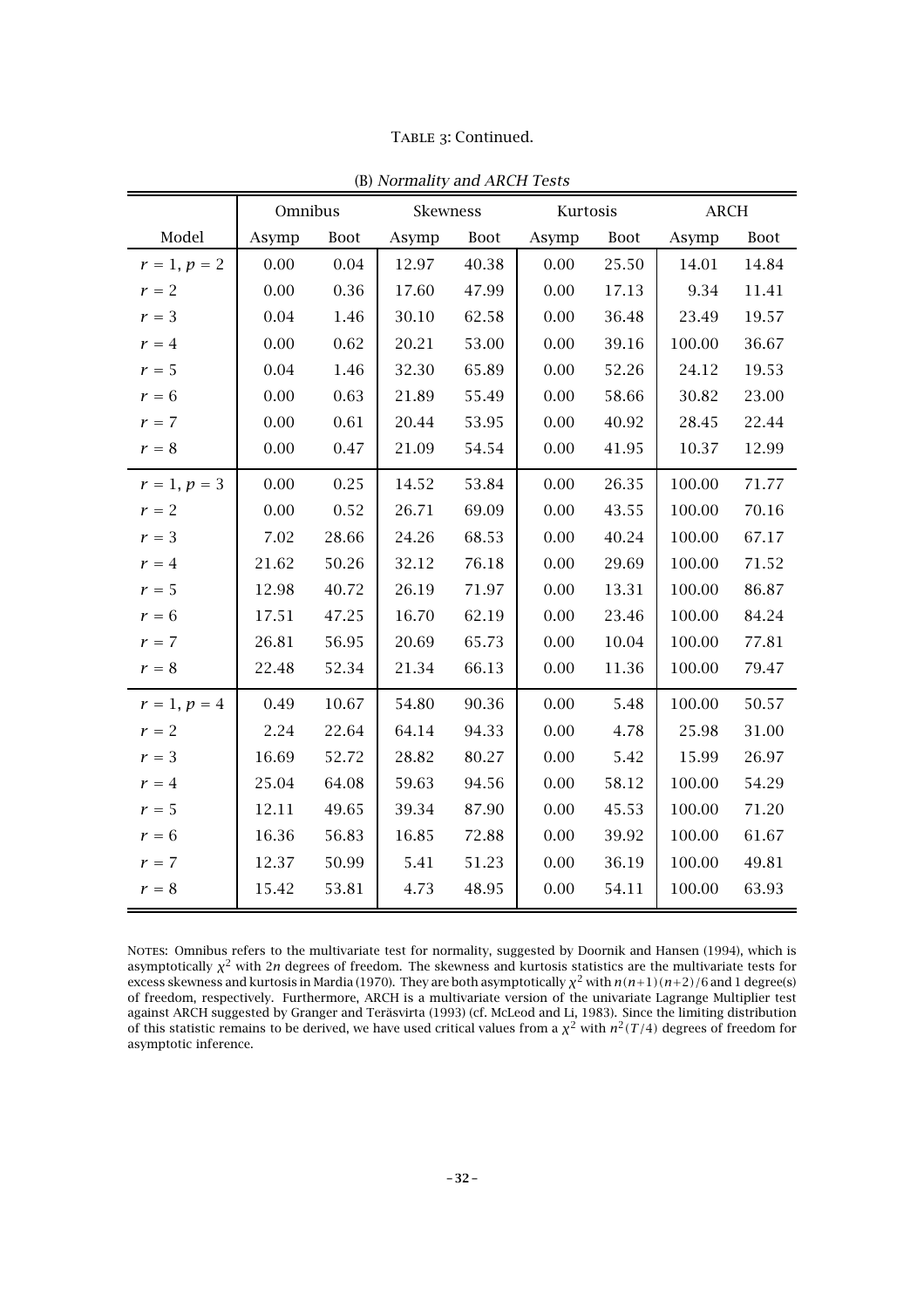|                  | 2 lags           |        |        |        |        |        |        |  |  |  |  |  |  |
|------------------|------------------|--------|--------|--------|--------|--------|--------|--|--|--|--|--|--|
| r                | $n - r + q_1$    | 80 %   | 90 %   | 95 %   | 97.5%  | 99 %   | LR     |  |  |  |  |  |  |
| $\boldsymbol{0}$ | 13               | 313.78 | 321.12 | 331.21 | 341.05 | 347.54 | 457.96 |  |  |  |  |  |  |
| $\mathbf 1$      | 12               | 247.75 | 258.83 | 268.45 | 277.46 | 283.03 | 335.14 |  |  |  |  |  |  |
| $\overline{c}$   | 11               | 198.31 | 209.09 | 216.05 | 224.39 | 229.07 | 225.16 |  |  |  |  |  |  |
| 3                | 10               | 156.99 | 168.03 | 173.92 | 182.22 | 190.26 | 147.72 |  |  |  |  |  |  |
| $\overline{4}$   | 9                | 115.95 | 125.00 | 132.09 | 138.87 | 145.54 | 84.52  |  |  |  |  |  |  |
| 5                | $\,8\,$          | 79.58  | 86.02  | 91.75  | 96.48  | 106.47 | 55.42  |  |  |  |  |  |  |
| 6                | $\overline{7}$   | 44.72  | 49.80  | 53.93  | 57.81  | 62.23  | 29.49  |  |  |  |  |  |  |
| $\overline{7}$   | 6                | 19.69  | 23.25  | 26.01  | 28.61  | 30.99  | 13.34  |  |  |  |  |  |  |
| 3 lags           |                  |        |        |        |        |        |        |  |  |  |  |  |  |
| r                | $n - r + q_1$    | 80 %   | 90 %   | 95 %   | 97.5%  | 99 %   | LR     |  |  |  |  |  |  |
| $\overline{0}$   | 13               | 369.44 | 385.87 | 396.05 | 415.20 | 426.56 | 504.75 |  |  |  |  |  |  |
| $\mathbf{1}$     | 12               | 303.13 | 317.08 | 328.51 | 345.13 | 353.78 | 370.54 |  |  |  |  |  |  |
| $\overline{2}$   | 11               | 239.43 | 251.26 | 262.47 | 268.44 | 284.41 | 264.87 |  |  |  |  |  |  |
| 3                | 10               | 186.33 | 200.59 | 210.77 | 221.69 | 227.22 | 168.00 |  |  |  |  |  |  |
| 4                | $\overline{9}$   | 133.65 | 144.44 | 155.13 | 164.51 | 171.11 | 100.59 |  |  |  |  |  |  |
| 5                | $\,8\,$          | 93.37  | 100.97 | 107.33 | 113.83 | 120.95 | 55.82  |  |  |  |  |  |  |
| 6                | $\overline{7}$   | 50.04  | 57.32  | 62.16  | 67.69  | 72.65  | 29.22  |  |  |  |  |  |  |
| $\overline{7}$   | 6                | 20.48  | 24.08  | 27.97  | 30.54  | 33.64  | 9.22   |  |  |  |  |  |  |
|                  |                  |        |        | 4 lags |        |        |        |  |  |  |  |  |  |
| r                | $n - r + q_1$    | 80 %   | 90 %   | 95 %   | 97.5%  | 99 %   | LR     |  |  |  |  |  |  |
| $\overline{0}$   | 13               | 423.75 | 448.58 | 469.02 | 478.02 | 505.97 | 529.13 |  |  |  |  |  |  |
| $\mathbf{1}$     | 12               | 341.14 | 363.80 | 379.86 | 391.70 | 414.40 | 397.51 |  |  |  |  |  |  |
| $\overline{c}$   | 11               | 266.06 | 282.98 | 294.95 | 310.41 | 324.52 | 277.45 |  |  |  |  |  |  |
| 3                | $10\,$           | 207.99 | 221.41 | 232.66 | 244.43 | 254.57 | 197.44 |  |  |  |  |  |  |
| $\overline{4}$   | $\boldsymbol{9}$ | 147.77 | 160.56 | 170.56 | 177.12 | 188.34 | 123.32 |  |  |  |  |  |  |
| 5                | $\,8\,$          | 99.25  | 109.35 | 116.66 | 124.27 | 132.97 | 68.40  |  |  |  |  |  |  |
| 6                | $\overline{7}$   | 59.07  | 67.71  | 73.01  | 77.79  | 83.86  | 31.72  |  |  |  |  |  |  |
| $\overline{7}$   | 6                | 28.98  | 34.30  | 39.84  | 44.85  | 49.76  | 6.06   |  |  |  |  |  |  |

Table 4: Bootstrapped distributions for the *LR* cointegration rank (trace) test.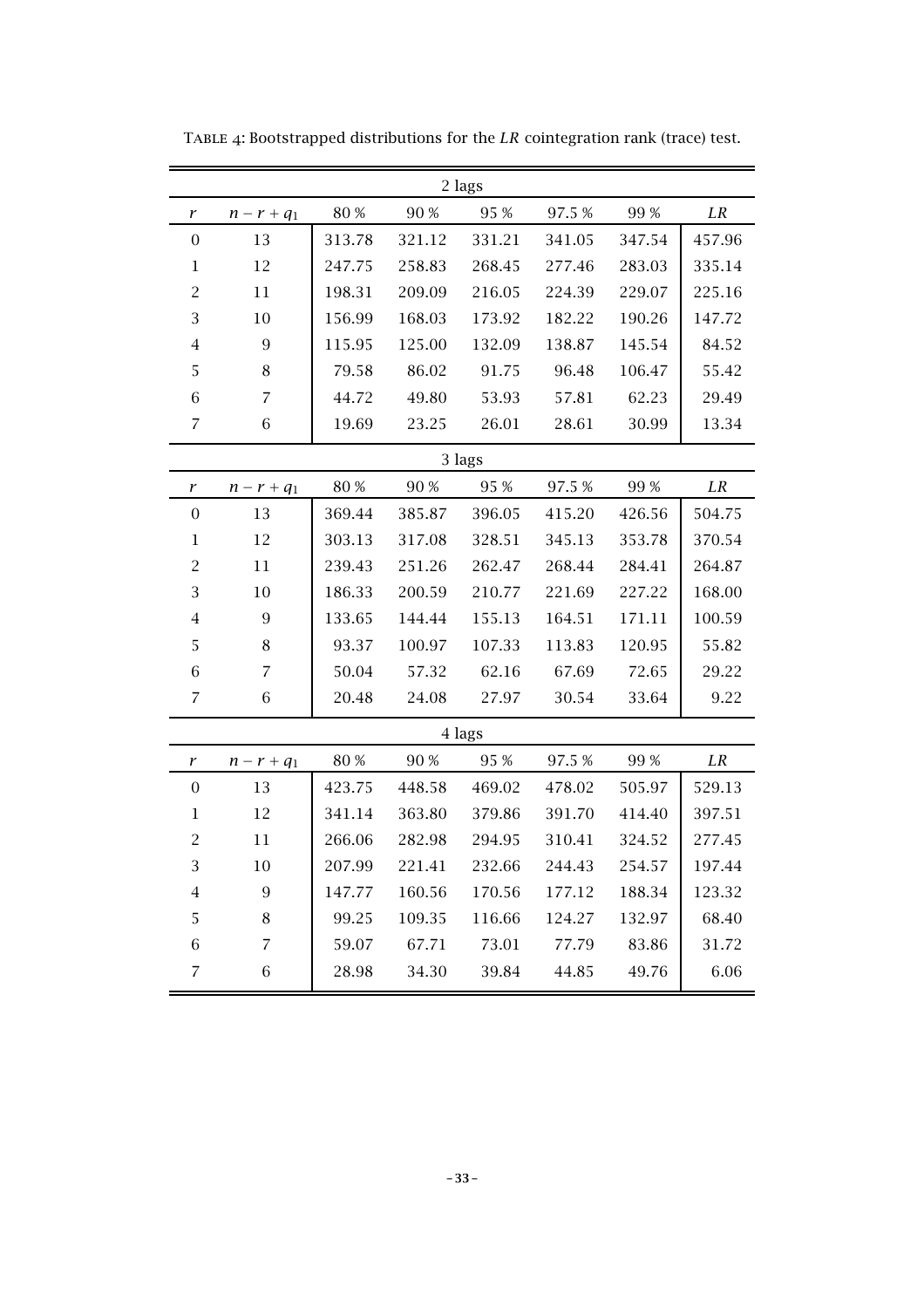|   |               |             |                |                    |                |                | CASE: $r = 4, \psi = 1$ .         |                |                  |                |                |                |                |                |                               |
|---|---------------|-------------|----------------|--------------------|----------------|----------------|-----------------------------------|----------------|------------------|----------------|----------------|----------------|----------------|----------------|-------------------------------|
|   |               |             |                |                    |                |                | Cointegration relations           |                |                  |                |                |                |                |                |                               |
|   | $\beta_i$     |             |                | $\boldsymbol{p}$   | $\mathcal{S}$  | $\epsilon$     | $p^m$                             | W              | $\boldsymbol{u}$ | $\nu$          | $i^{\dagger}$  | $D^I$          | $v_{\rm v}$    | $v_p$          | $v_i$                         |
|   | Aggr. demand  | $\perp$     | $\overline{0}$ | $(y_2+y_3)/\delta$ | $-\gamma_3$    | $\overline{0}$ | $-[y_2 + (1 - \delta)y_3]/\delta$ | $\overline{0}$ | $\overline{0}$   | $-y_1$         | $\overline{0}$ | $-y_3$         | $\theta$       | $\overline{0}$ | $-(\gamma_2+\gamma_3)/\delta$ |
|   | Price setting | $\delta$    | $\overline{0}$ |                    | $\Omega$       | $-\delta$      | $-(1-\delta)$                     | $-\delta$      | $\overline{0}$   | $\overline{0}$ | $\overline{0}$ | $\overline{0}$ | $\overline{0}$ | $-\delta$      | $-1$                          |
|   | Wage setting  | $-\theta_1$ | $\overline{0}$ | $-1$               | $\overline{0}$ | $\theta_1$     | $\overline{0}$                    | $\mathbf{1}$   | $\theta_2$       | $\theta$       | $\overline{0}$ | $\overline{0}$ | $-\theta_3$    | $-\theta_3$    | $-\theta_3$                   |
| 4 | Fin. markets  | $\Omega$    |                | $\Omega$           | $\Omega$       | $\overline{0}$ | $\boldsymbol{0}$                  | $\Omega$       | $\overline{0}$   | $\Omega$       | $\Omega$       | $\Omega$       | $\Omega$       | $\overline{0}$ | $\overline{0}$                |
|   |               |             |                |                    |                |                | Noncointegration relations        |                |                  |                |                |                |                |                |                               |
|   | Production    |             | $\overline{0}$ | $\overline{0}$     | $\theta$       | $-\kappa$      | $\overline{0}$                    | $\Omega$       | $\theta$         | $\Omega$       | $\Omega$       | $\Omega$       | $\Omega$       | $\overline{0}$ | $\Omega$                      |
| 6 | Labor supply  | $\Omega$    | $\overline{0}$ | $\eta$             | $\overline{0}$ | 1              | $\boldsymbol{0}$                  | $-\eta$        |                  | $\overline{0}$ | $\Omega$       | $\Omega$       | n              | $\overline{0}$ | $\overline{0}$                |
|   | Import prices | $-\xi_2$    | $\overline{0}$ | $\theta$           | $-\xi_1$       | $\overline{0}$ |                                   | $\overline{0}$ | $\overline{0}$   | $\xi_3$        | 0              | $-\xi_1$       | $\Omega$       | $\mathbf{0}$   | $\overline{0}$                |

TABLE 5: Hypotheses about cointegration.

**– 34 –**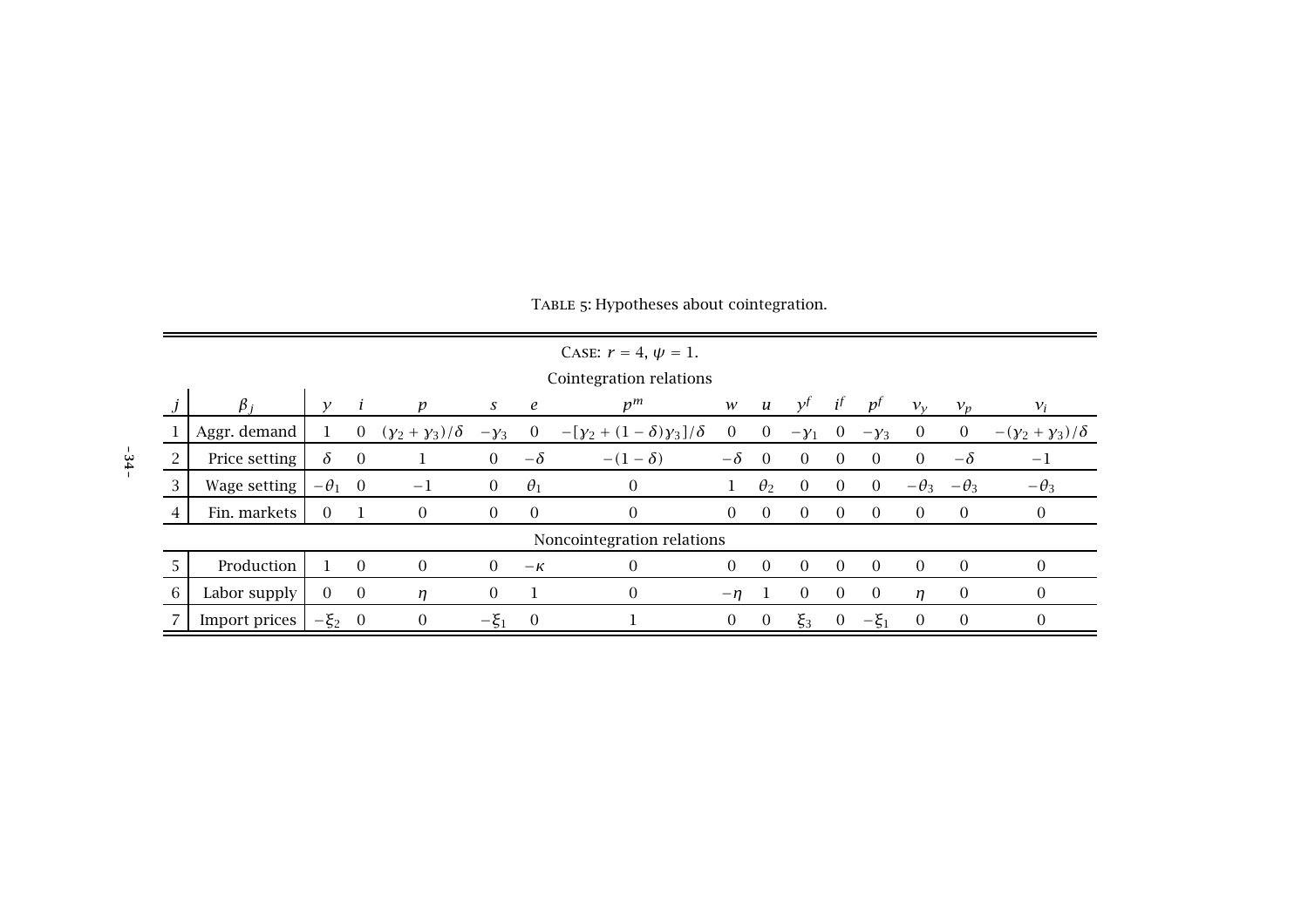| Parameter  | value | Cond. std. error |
|------------|-------|------------------|
| $\gamma_1$ | 0.744 | 0.034            |
| $\theta_1$ | 0.406 | 0.079            |
| $\theta_2$ | 0.808 | 0.336            |
| $\theta_3$ | 0.721 | 0.101            |

TABLE 6: Estimated theoretical parameters of the cointegration vectors.

*Estimated parameters (under*  $\delta = 1/5$ *,*  $\gamma_2 = \gamma_3 = 1/20$ *)*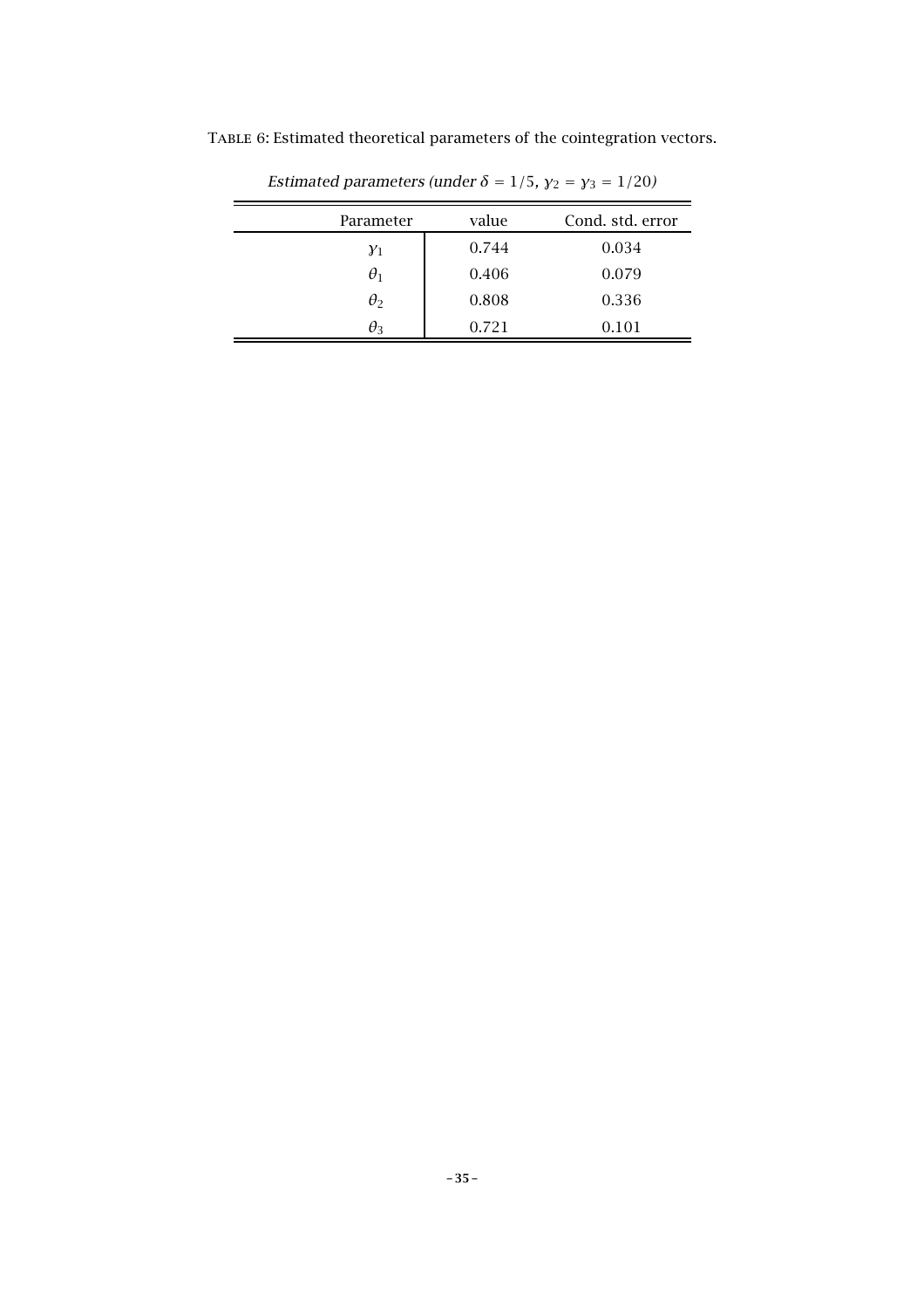Table 7: Identification of structural shocks from long run and contemporaneous restrictions.

| variable         | $\varepsilon^T$ | $\varepsilon^L$  | $\varepsilon^m$  | $\varepsilon^M$  | $\varepsilon^{\gamma}$ | $\varepsilon^p$ | $\varepsilon^I$ | $\varepsilon^W$ |
|------------------|-----------------|------------------|------------------|------------------|------------------------|-----------------|-----------------|-----------------|
| $\mathcal{Y}$    |                 | a                | $\boldsymbol{b}$ | $\boldsymbol{0}$ | $\boldsymbol{0}$       | $\mathbf{0}$    | 0               | $\mathbf{0}$    |
| u                |                 |                  |                  | 0                | $\boldsymbol{0}$       | $\mathbf{0}$    | 0               | 0               |
| ${\cal W}$       |                 |                  |                  |                  |                        |                 |                 |                 |
| i                |                 |                  |                  |                  |                        |                 |                 |                 |
| $\varrho$        |                 | $\boldsymbol{a}$ | $\boldsymbol{b}$ | $\boldsymbol{0}$ | $\boldsymbol{0}$       | 0               | 0               | 0               |
| $p^m$            |                 |                  |                  |                  |                        |                 |                 |                 |
| $\,p\,$          |                 |                  |                  |                  |                        |                 |                 |                 |
| $\boldsymbol{S}$ |                 |                  |                  |                  |                        |                 |                 |                 |
|                  |                 |                  |                  |                  |                        |                 |                 |                 |

(A) *Long Run Restrictions*

#### (B) *Contemporaneous Restrictions*

| $\mathcal{Y}$    |                  |          | $\boldsymbol{0}$ | $\times$ | $\boldsymbol{0}$ | $\boldsymbol{0}$ | $\boldsymbol{0}$ |
|------------------|------------------|----------|------------------|----------|------------------|------------------|------------------|
| $\boldsymbol{u}$ | $\times$         |          |                  |          |                  |                  |                  |
| ${\mathcal W}$   |                  |          | $\boldsymbol{0}$ |          | $\boldsymbol{0}$ | $\boldsymbol{0}$ | $\times$         |
| i                |                  |          | $\times$         |          |                  | $\boldsymbol{0}$ |                  |
| $\boldsymbol{e}$ |                  |          | $\mathbf{0}$     |          |                  |                  |                  |
| $p^m$            | $\boldsymbol{0}$ | $\times$ |                  |          |                  |                  |                  |
| $\boldsymbol{p}$ |                  |          | $\boldsymbol{0}$ |          | $\times$         |                  |                  |
| $\boldsymbol{S}$ |                  |          |                  |          |                  |                  |                  |

(C) *Overidentifying Contemporaneous Restrictions*

 $\equiv$ 

| $\mathcal{Y}$    | 0                | $\boldsymbol{0}$ | 0                |                  | $\cal C$              |                  |                  |                  |
|------------------|------------------|------------------|------------------|------------------|-----------------------|------------------|------------------|------------------|
| $\boldsymbol{u}$ | $\boldsymbol{d}$ |                  |                  | $\boldsymbol{0}$ | $-c$                  |                  | $\boldsymbol{0}$ |                  |
|                  | $\boldsymbol{0}$ | 0                | 0                |                  | $\overline{0}$        |                  |                  |                  |
| $\mathcal W$     |                  |                  |                  |                  |                       |                  |                  |                  |
| i                | $-f$             | 0                |                  |                  | $\mathbf{0}$          |                  |                  | $\mathbf f$      |
| $\boldsymbol{e}$ | $-d$             | $\boldsymbol{0}$ | $\boldsymbol{0}$ |                  | $\mathcal{C}_{0}^{2}$ | $\boldsymbol{0}$ | $\boldsymbol{0}$ | $\boldsymbol{0}$ |
| $p^m$            | $\boldsymbol{0}$ |                  | g                | $\boldsymbol{0}$ | $\mathbf{0}$          | $\mathbf{0}$     | $\boldsymbol{0}$ | $\boldsymbol{0}$ |
| $\boldsymbol{p}$ | $\boldsymbol{0}$ | $\boldsymbol{0}$ | $(1 - \delta)g$  |                  | $\mathbf{0}$          |                  | $\boldsymbol{0}$ | $\boldsymbol{0}$ |
| $\boldsymbol{S}$ |                  |                  |                  |                  |                       |                  |                  |                  |

NOTES: The  $\times$  character denotes a shock that has a nonzero effects on a variable according to the theoretical model.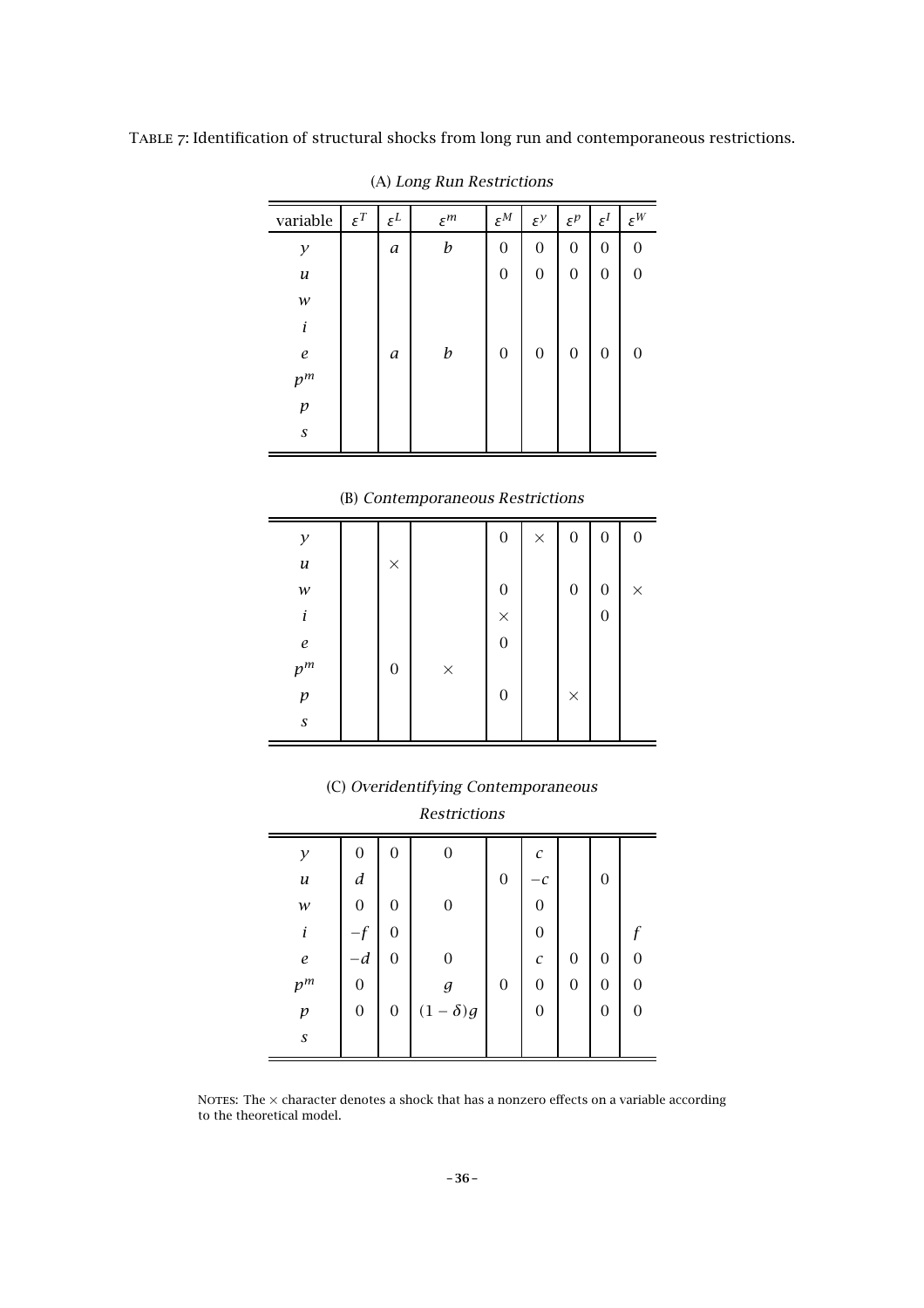FIGURE 1: The effects of monetary policy shocks to the short term interest rate, consumer prices, and the price level in Svensson (2000).

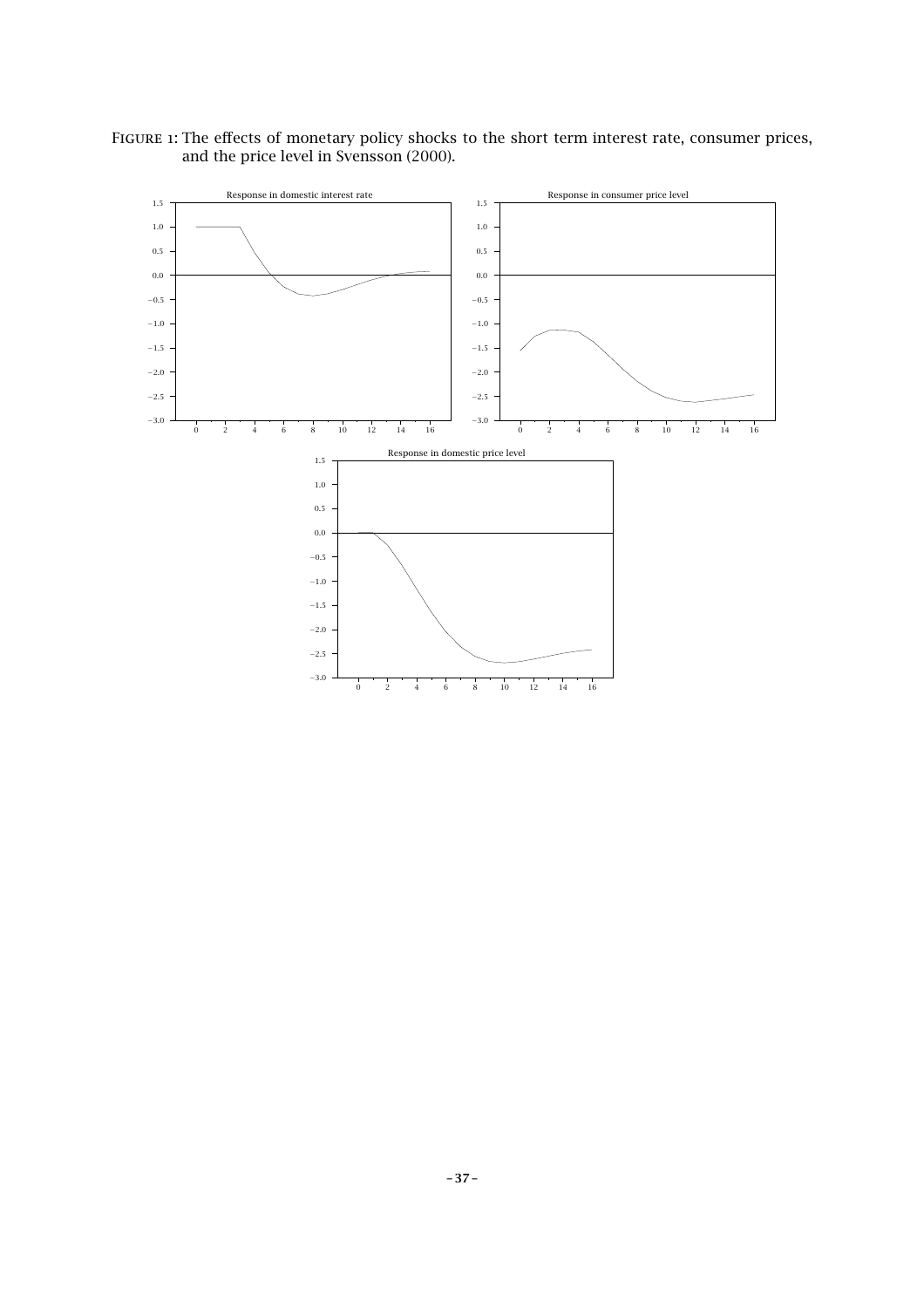

Figure 2: The effects on the price level and the short term interest rate in the U. S., the U. K., Italy, Germany, France, and Canada.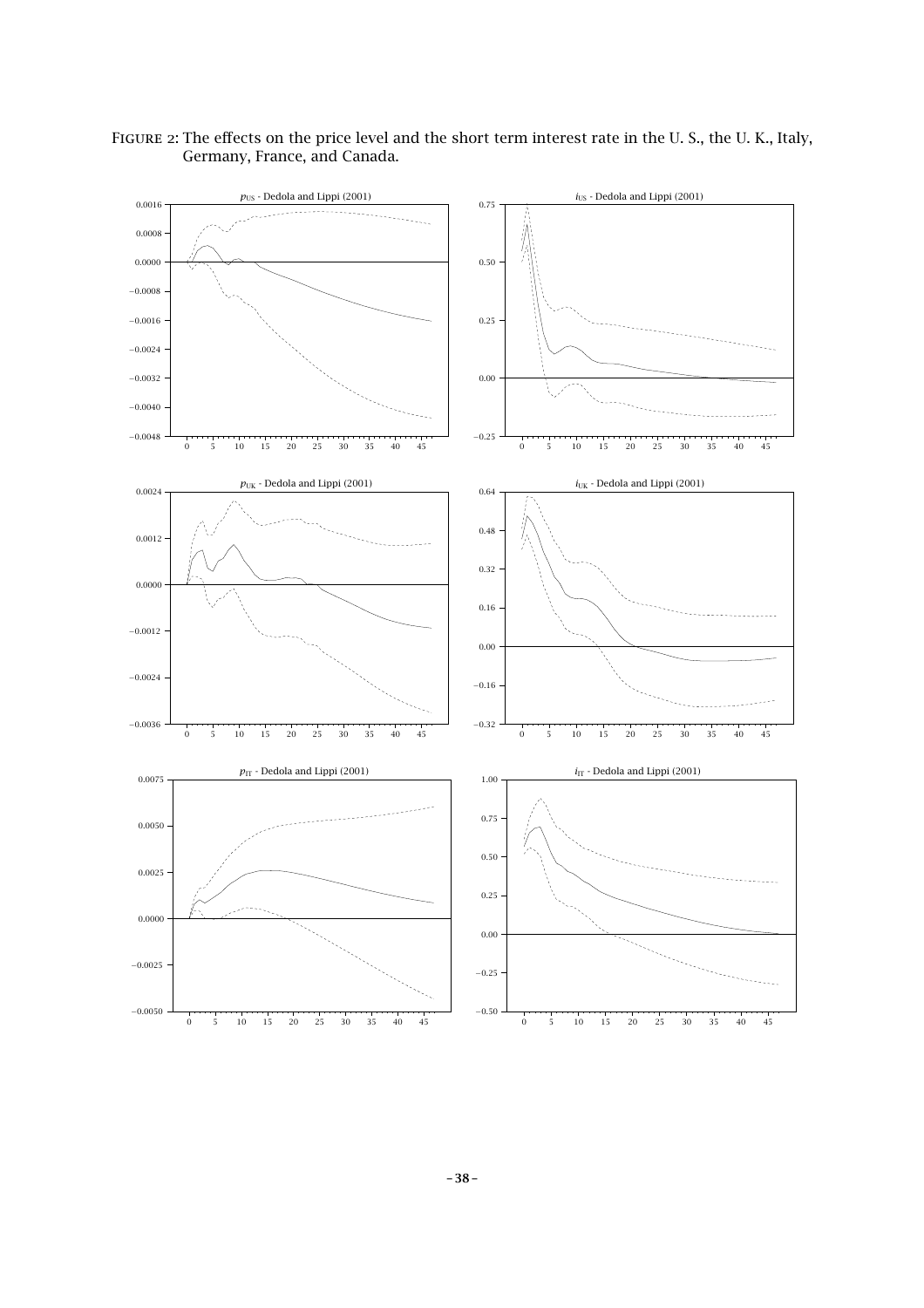

Figure 2: Continued.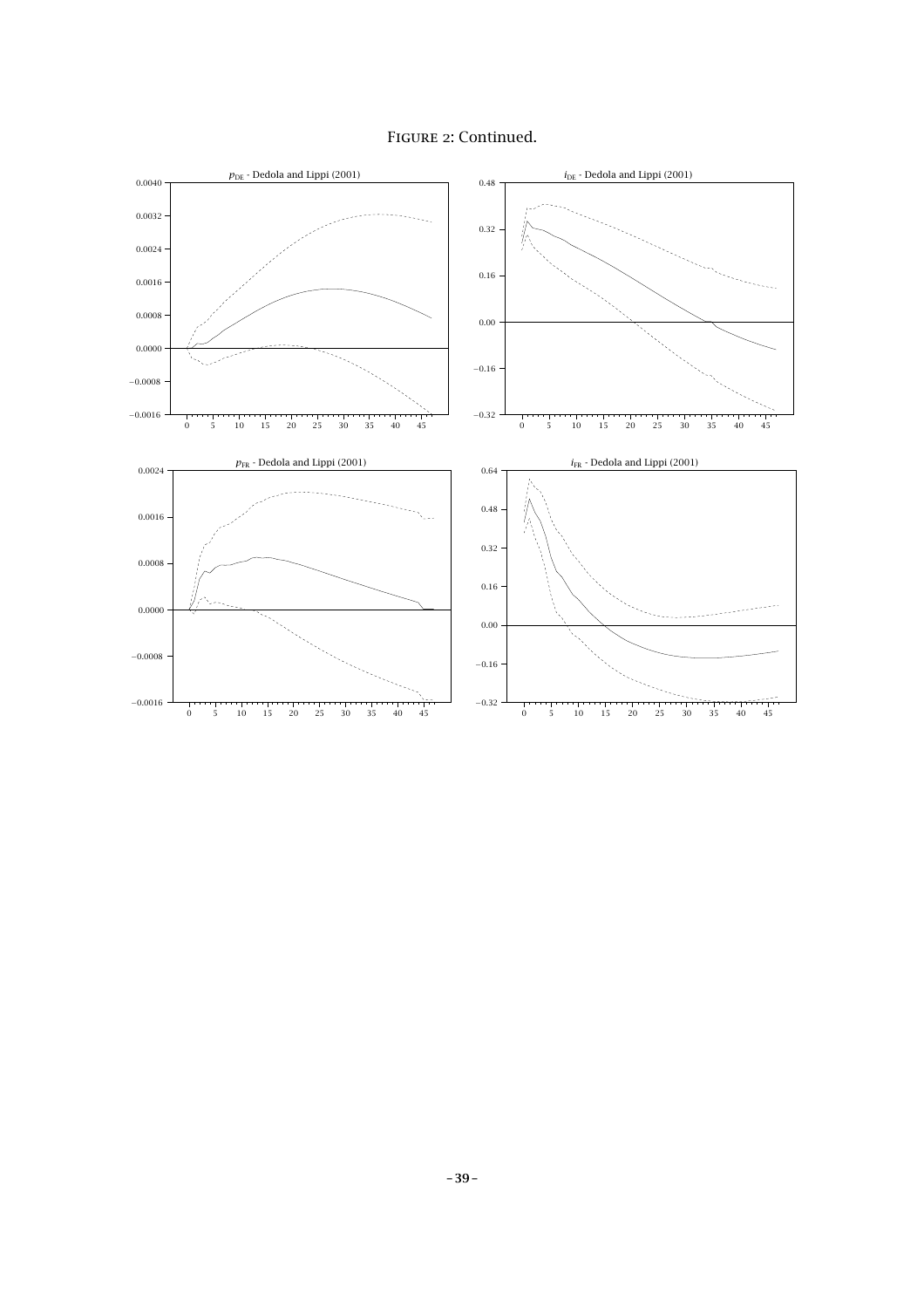

#### Figure 2: Continued.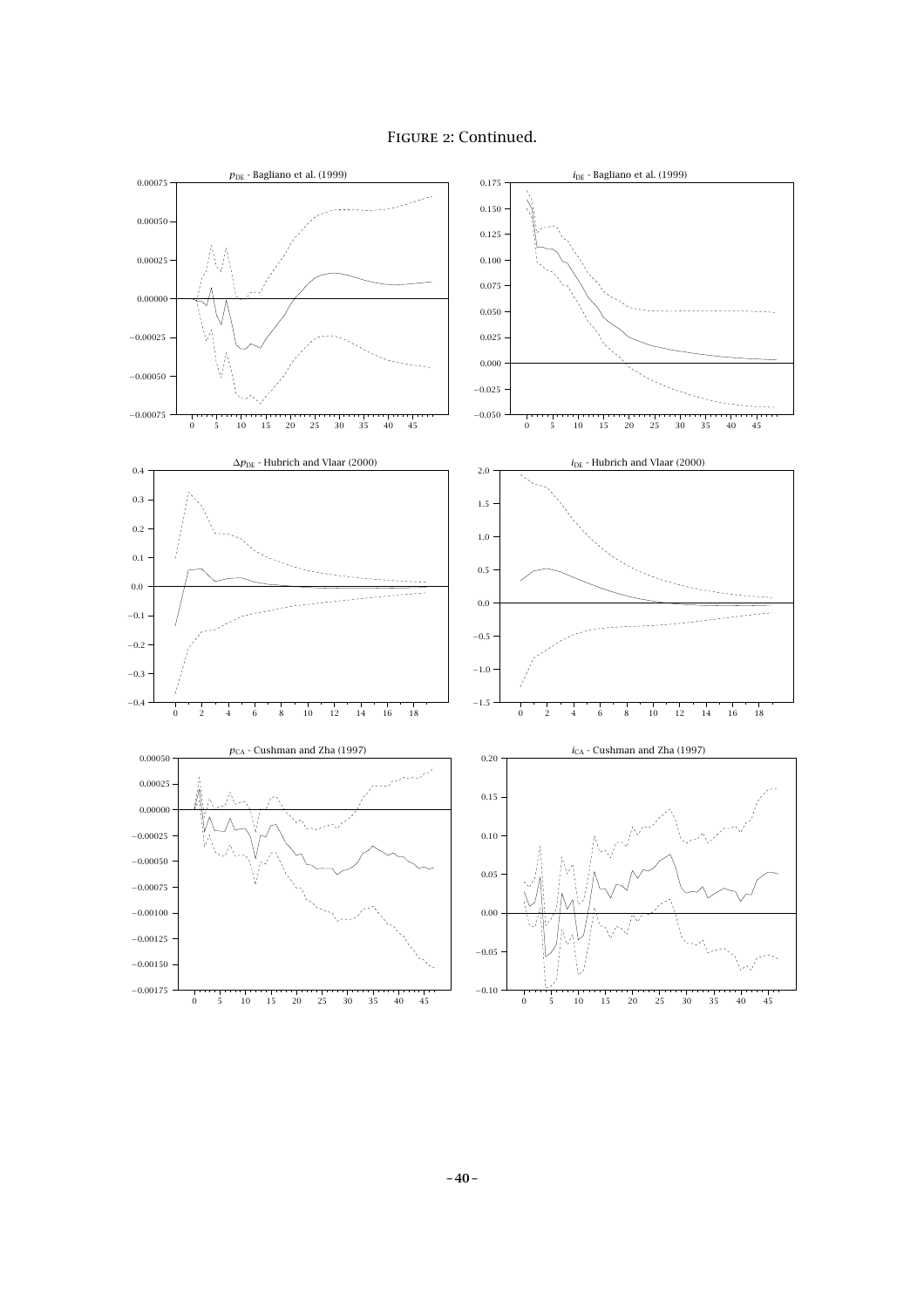

Figure 3: Time series observations of wage shares, tax measures, and terms of trade for the period 1970:1–1999:4.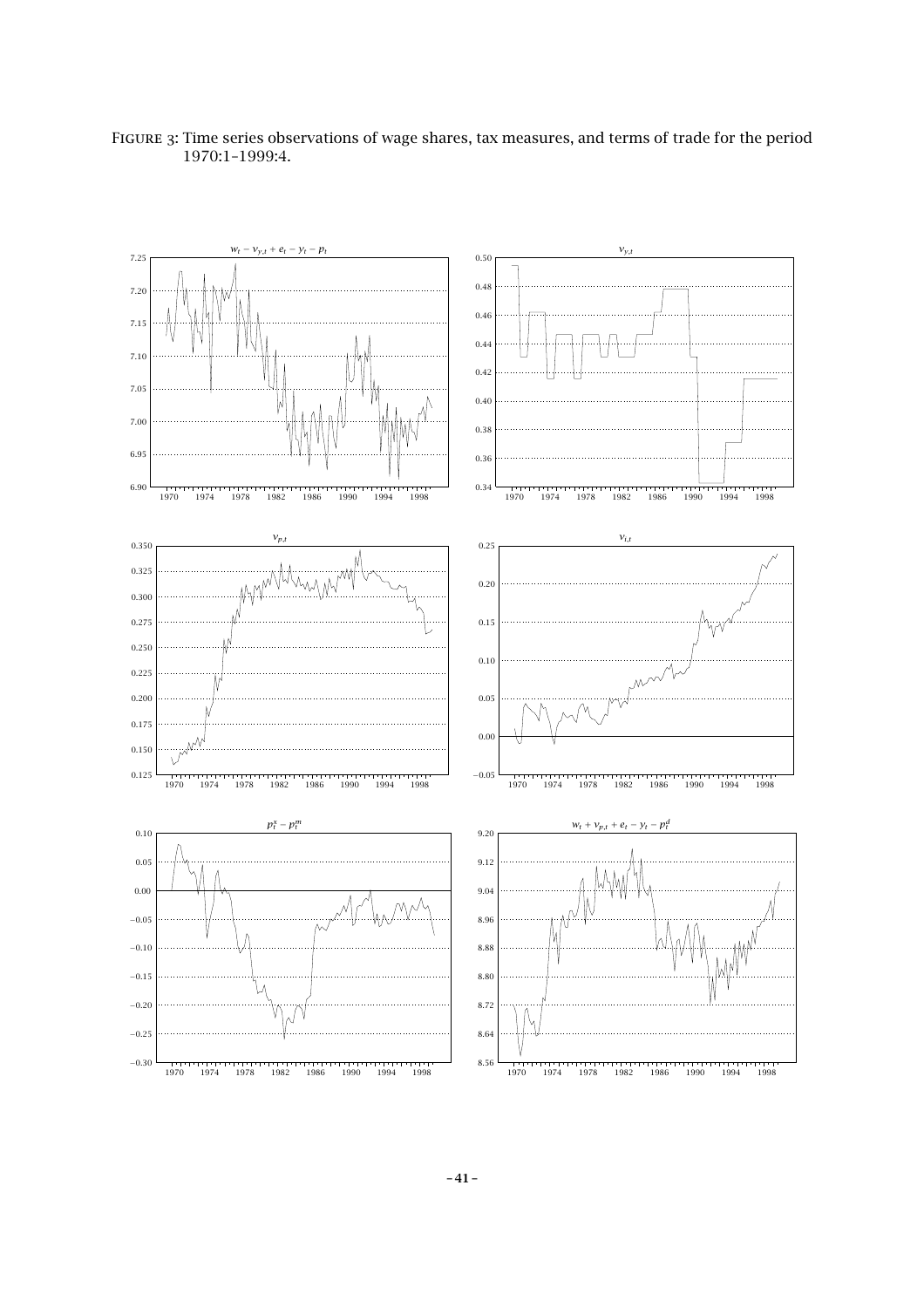

Figure 4: Time series observations of the 8 endogenous variables in the VAR model for the period 1970:1–1999:4.

**– 42 –**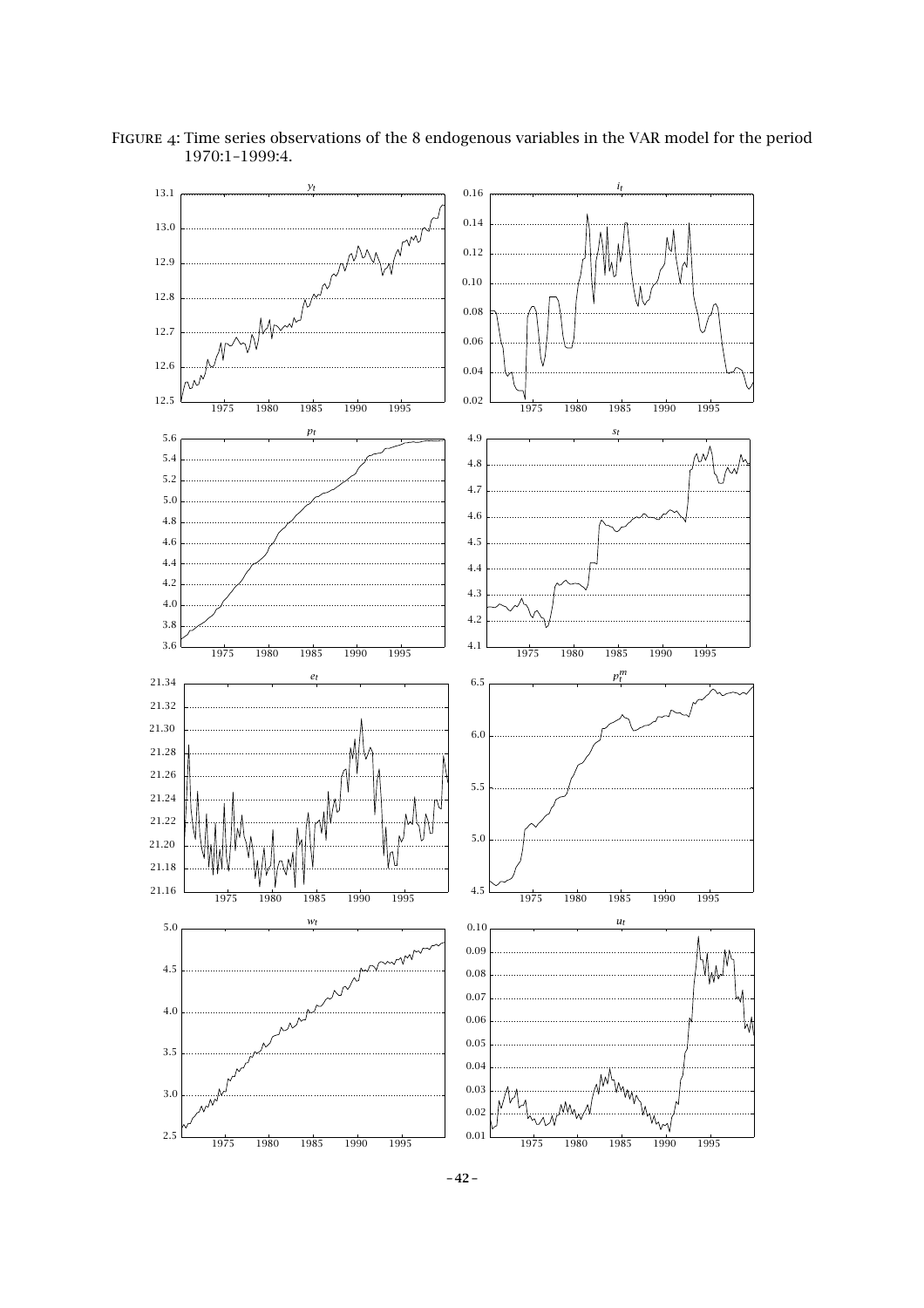Figure 5: The responses in the consumer price level and the domestic interest rate from shocks to monetary policy in the structural VEC models.



**– 43 –**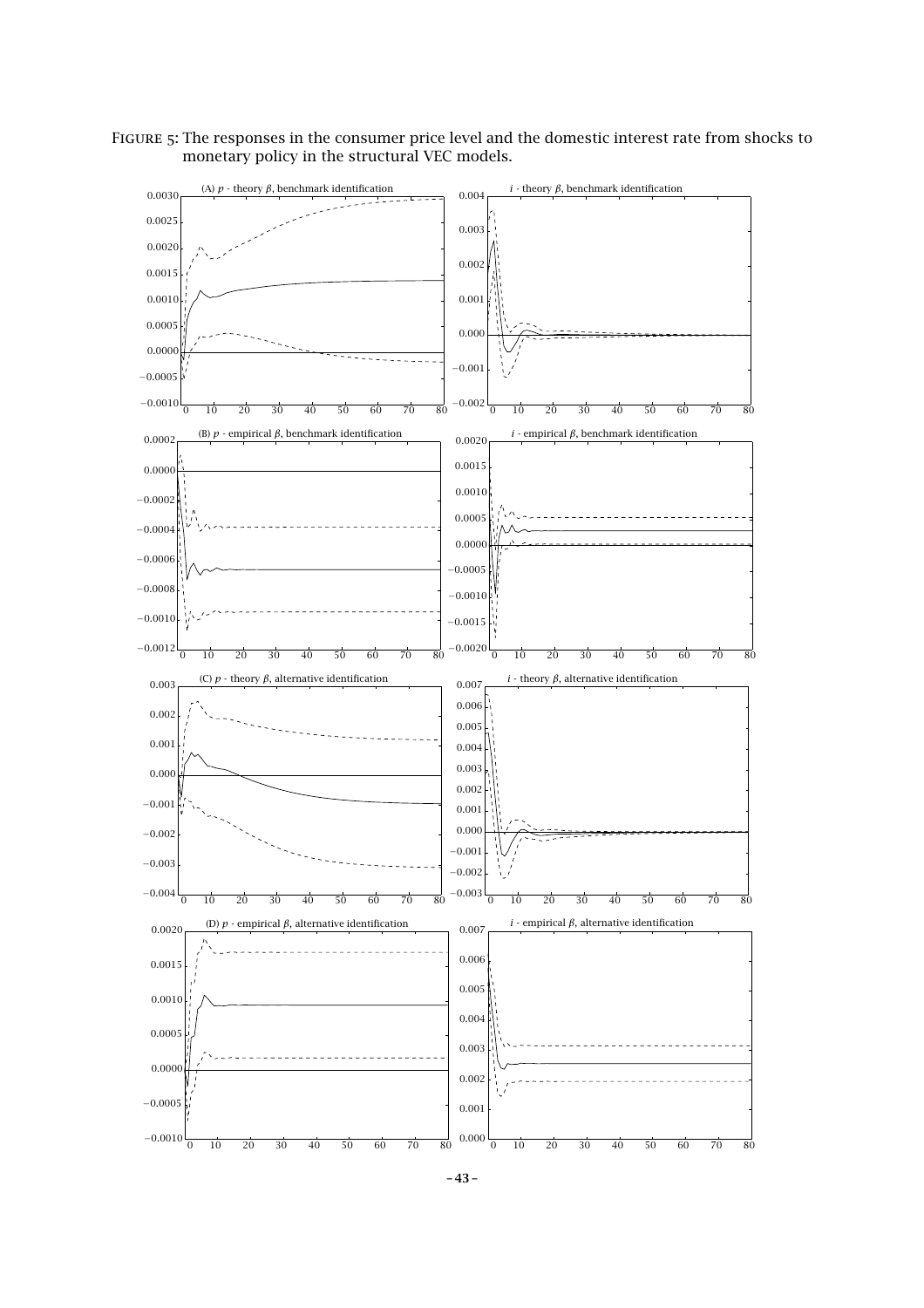

Figure 6: Time series plots of estimated monetary policy shocks using an instrument rule.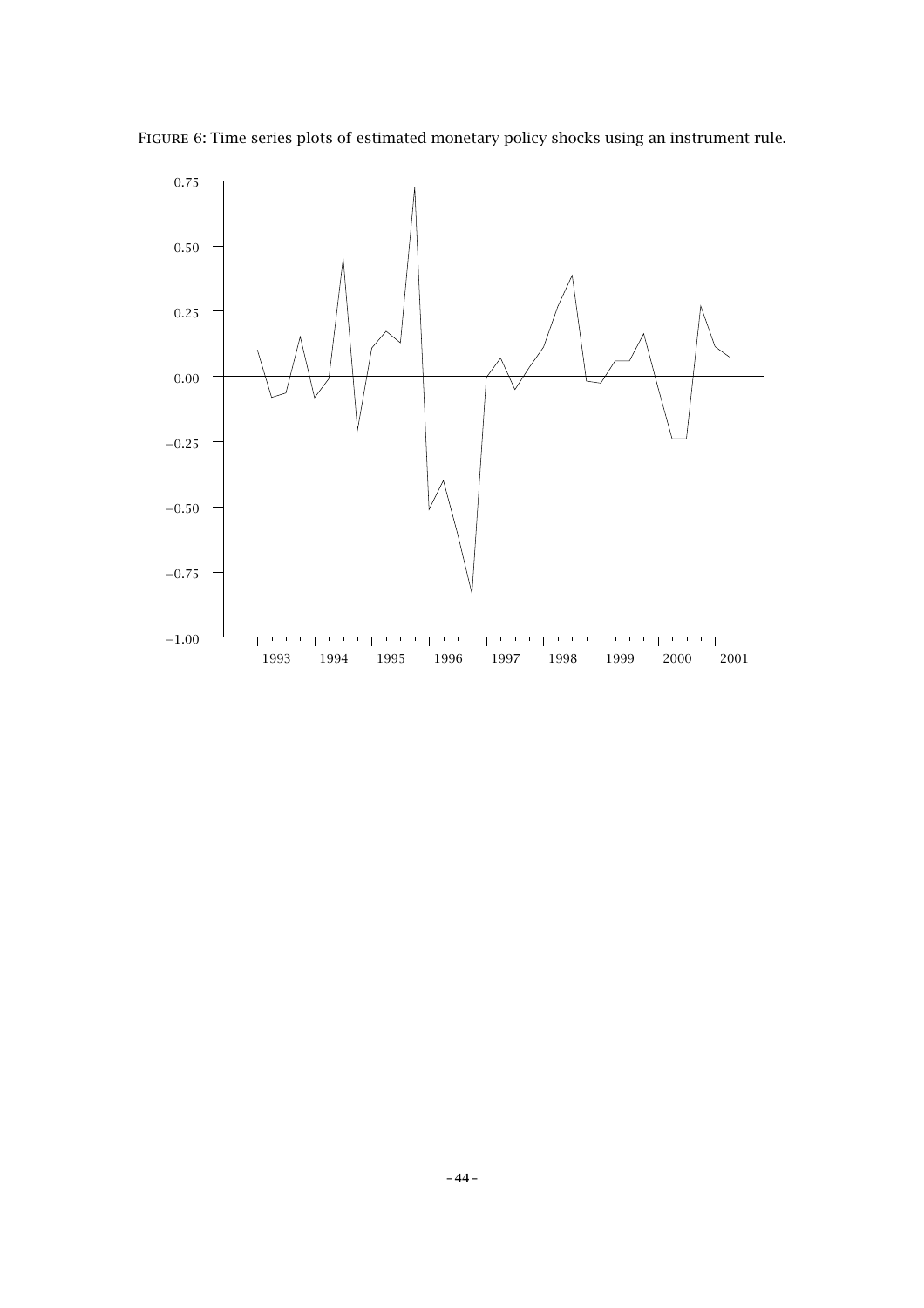Figure 7: The responses in the consumer price level and the domestic interest rate from shocks to monetary policy using shocks from the estimated instrument rule.



**– 45 –**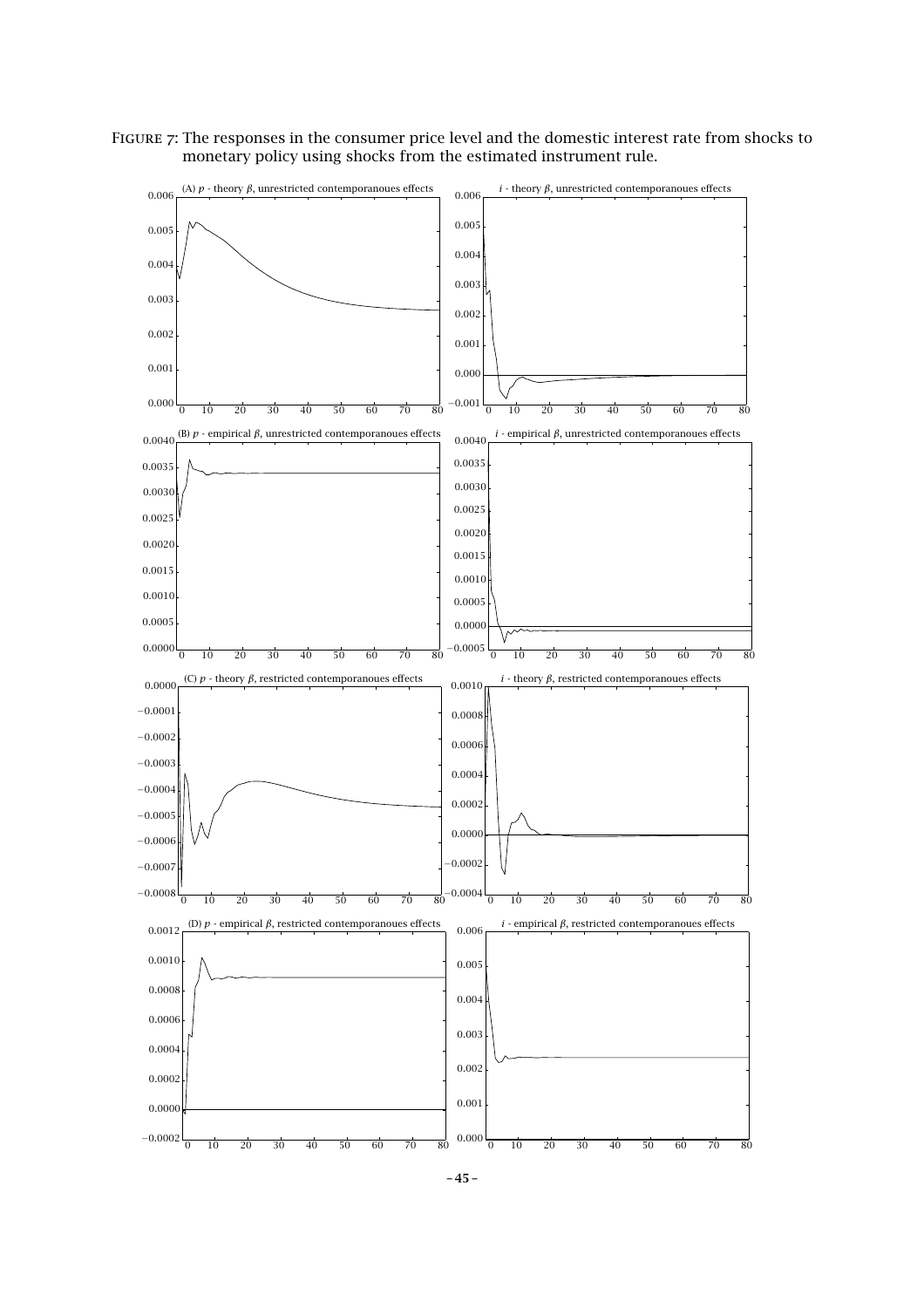

Figure 8: Impulse response function from a unit shock to the 1992:4 dummy using theoretical cointegration vectors.

**– 46 –**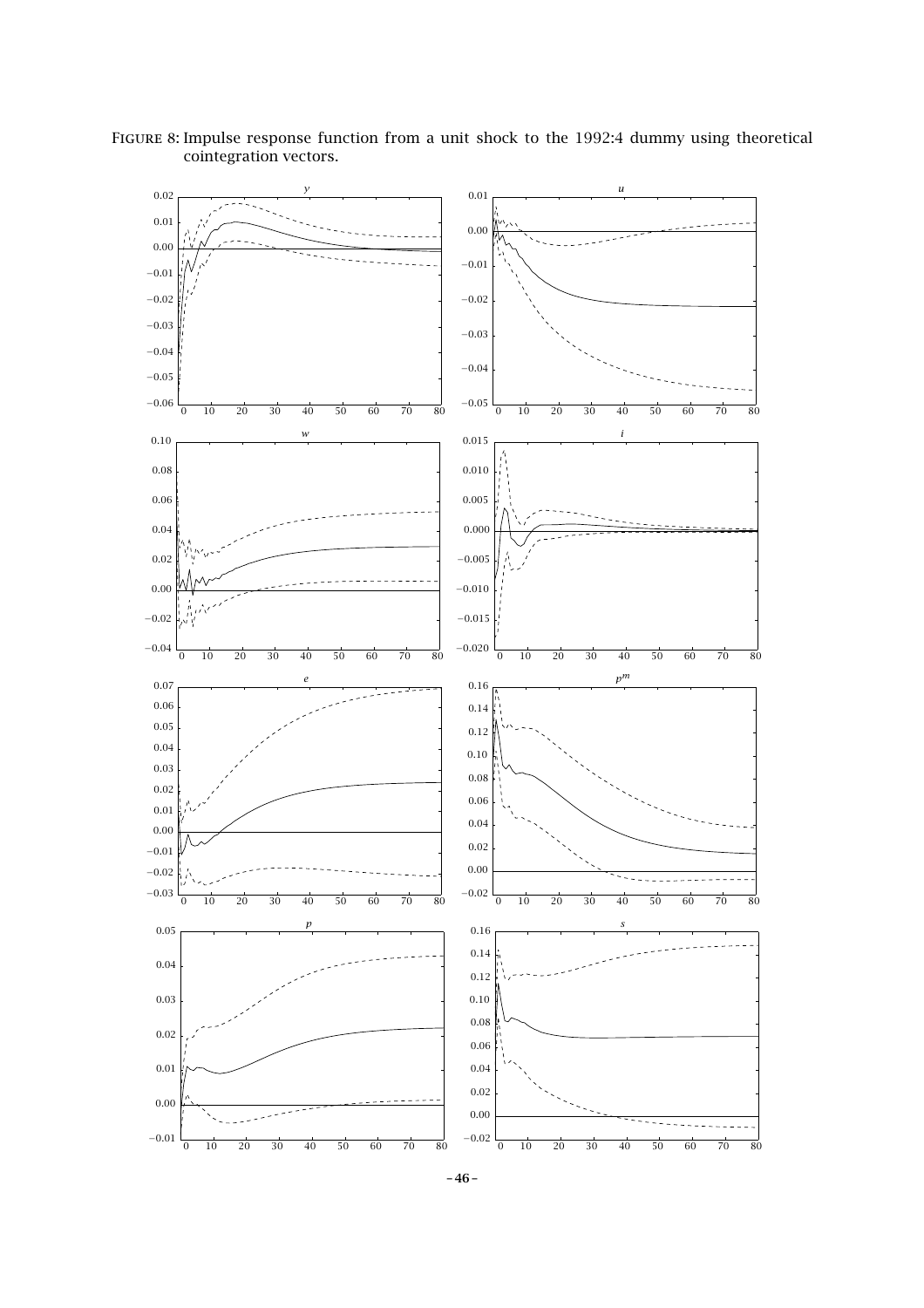

Figure 9: Impulse response function from a unit shock to the 1982:4 dummy using theoretical cointegration vectors.

**– 47 –**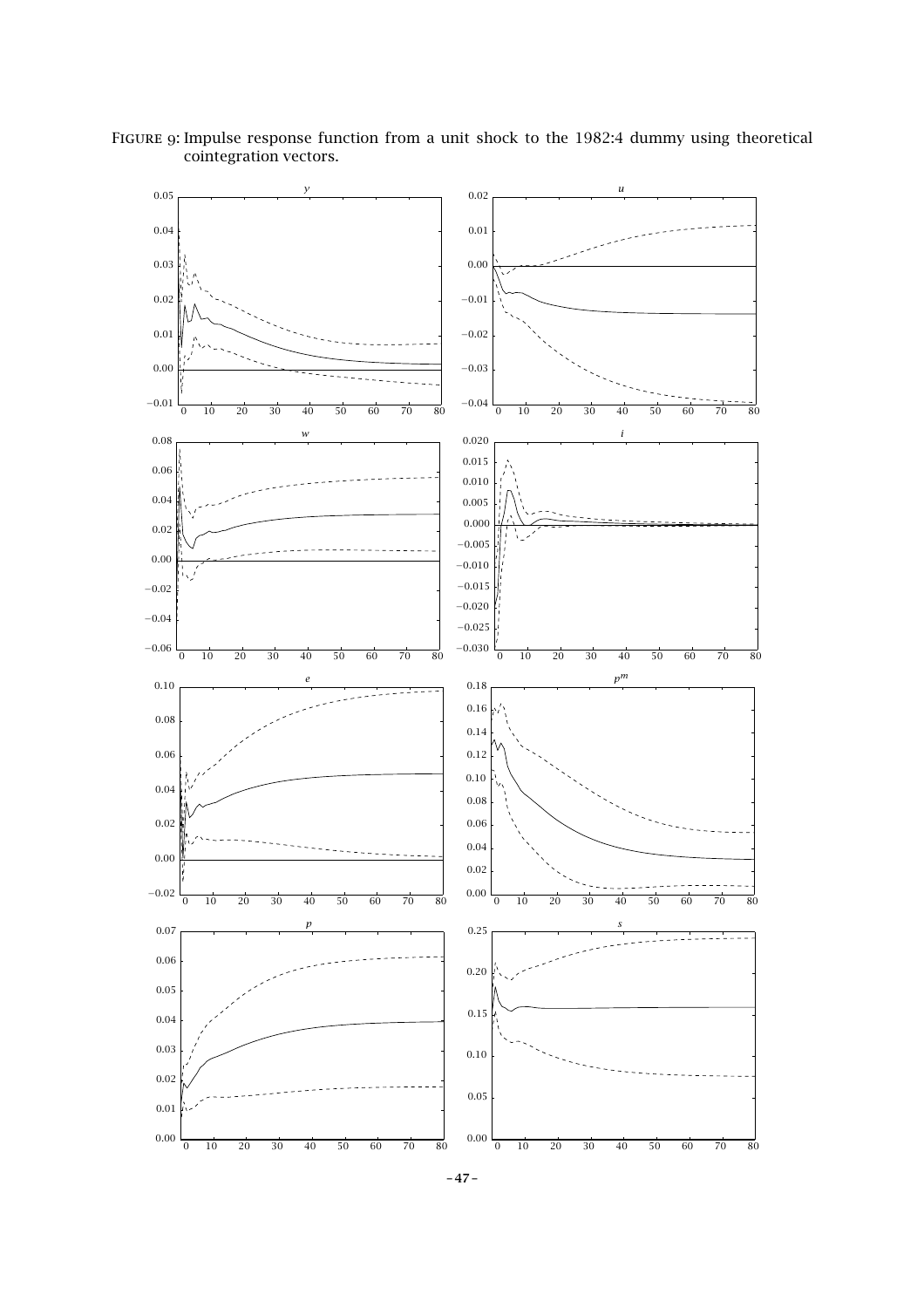*y* 0 10 20 30 40 50 60 70 80 0*.*04 0*.*03 0*.*02 0*.*01 0*.*00 −0*.*01 −0*.*02 *u* 0 10 20 30 40 50 60 70 80 0*.*01 0*.*00 −0*.*01 −0*.*02 −0*.*03 −0*.*04 −0*.*05 *w* 0 10 20 30 40 50 60 70 80 0*.*04 0*.*02 0*.*00 −0*.*02 −0*.*04 −0*.*06 −0*.*08 *i* 0 10 20 30 40 50 60 70 80 0*.*02 0*.*01 0*.*00 −0*.*01 −0*.*02 −0*.*03 −0*.*04 −0*.*05 −0*.*06 *e* 0 10 20 30 40 50 60 70 80 0*.*08 0*.*06 0*.*04 0*.*02 0*.*00 −0*.*02 −0*.*04 −0*.*06 *p<sup>m</sup>* 0 10 20 30 40 50 60 70 80 0*.*12 0*.*10 0*.*08 0*.*06 0*.*04 0*.*02 0*.*00 −0*.*02 −0*.*04 −0*.*06 *p* 0 10 20 30 40 50 60 70 80 0*.*01 0*.*00 −0*.*01 −0*.*02 −0*.*03 −0*.*04 −0*.*05 *s* 0 10 20 30 40 50 60 70 80 0*.*06 0*.*04 0*.*02 0*.*00 −0*.*02 −0*.*04 −0*.*06 −0*.*08 −0*.*10 −0*.*12

Figure 10: Impulse response function from a unit shock to the 1981:3 dummy using theoretical cointegration vectors.

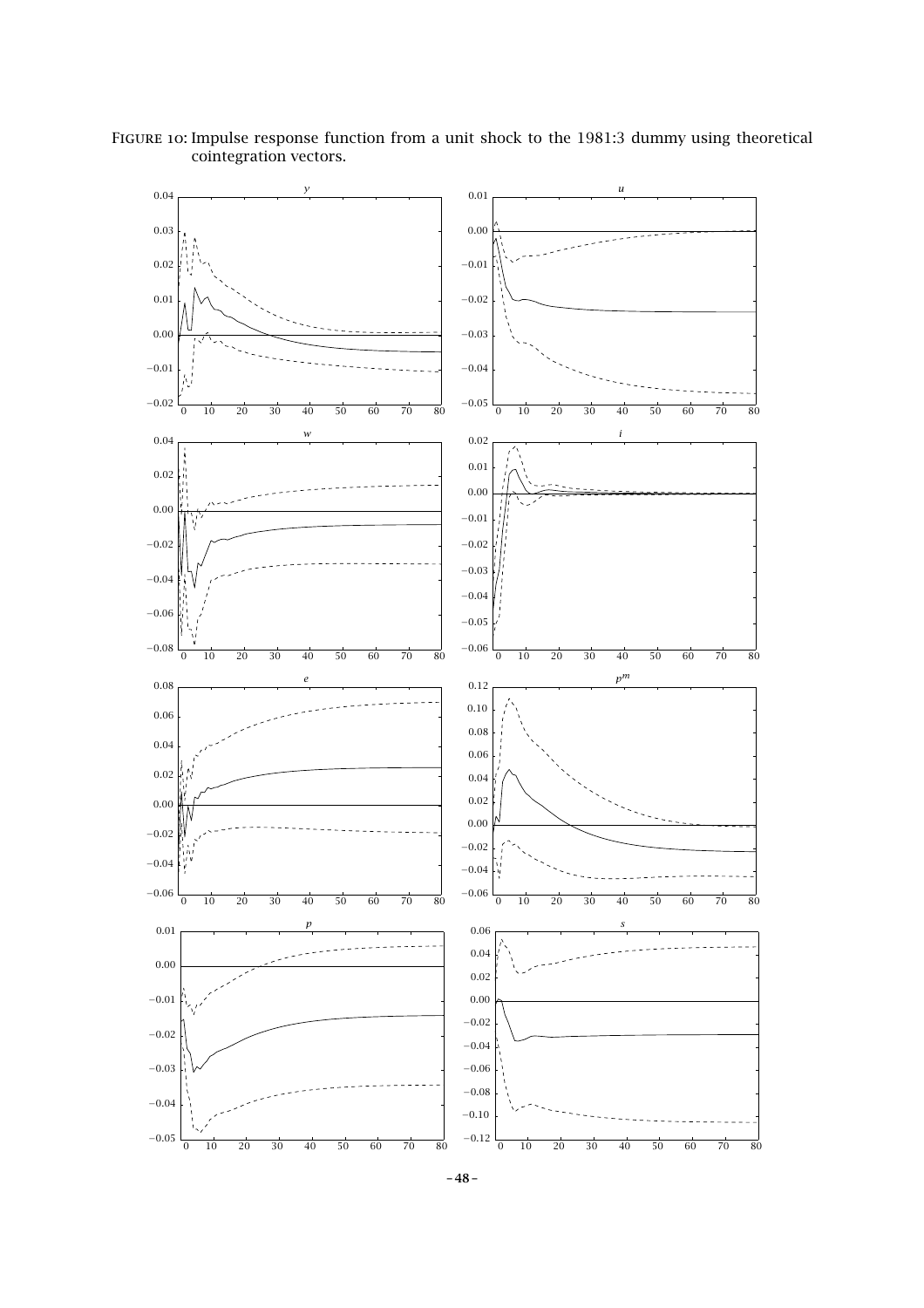#### **REFERENCES**

- Adolfson, M. (2001). *Monetary Policy with Incomplete Exchange Rate Pass-Through.* (Sveriges Riksbank Working Paper Series No. 127)
- Apel, M. and Jansson, P. (1999). *A Parametric Approach for Estimating Core Inflation and Interpreting the Inflation Process.* (Sveriges Riksbank Working Paper Series No. 80)
- Bagliano, F. C., Favero, C. A., and Franco, F. (1999). *Monetary Policy in Open Economies.* (Unpublished Manuscript)
- Barro, R. J., and Gordon, D. B. (1983). "A Positive Theory of Monetary Policy." *Journal of Political Economy*, *91*, 589–610.
- Barth, M. J. III, and Ramey, V. A. (2000). *The Cost Channel of Monetary Transmission.* (University of California, San Diego Discussion Paper No. 2000-08)
- Bean, C. R. (1994). "European Unemployment: A Survey." *Journal of Economic Literature*, *32*, 573–619.
- Bean, C. R., Layard, R., and Nickell, S. (1986). "The Rise in Unemployment: A Multi-Country Study." *Economica*, *53*, Supplement, 1–22.
- Blanchard, O. J. (2000). *Macroeconomics* (2nd Edition ed.). Prentice Hall.
- Blanchard, O. J., and Quah, D. (1989). "The Dynamic Effects of Aggregate Demand and Supply Disturbances." *American Economic Review*, *79*, 655–673.
- Blanchard, O. J., and Watson, M. W. (1986). "Are Business Cycles All Alike?" In R. Gordon (Ed.), *The American Business Cycle.* University of Chicago Press.
- Canova, F. (2001). *Validating Monetary DSGE Models through VARs.* (Unpublished manuscript, Universitat Pompeu Fabra)
- Christiano, L. C., Eichenbaum, M., and Evans, C. (2001). *Nominal Rigidities and the Dynamic Effects of a Shock to Monetary Policy.* (Unpublished manuscript)
- Cushman, D. O., and Zha, T. (1997). "Identifying Monetary Policy in a Small Open Economy under Flexible Exchange Rates." *Journal of Monetary Economics*, *39*, 433–448.
- Dedola, L., and Lippi, F. (2001). *The Monetary Transmission Mechanism: Evidence from the Industries of Five OECD Countries.* (Unpublished manuscript)
- Doornik, J. A., and Hansen, H. (1994). *A Practical Test for Univariate and Multivariate Normality.* (Manuscript, Nuffield College, Oxford University, U.K.)
- Eichenbaum, M., Fisher, J. D. M. , and Edelberg, W. (1999). "Understanding the Effects of Shocks to Government Purchases." *Reviewof Economic Dynamics*, *2*, 166–206.
- Faust, J. (1998). "The Robustness of Identified VAR Conclusions about Money." *Carnegie-Rochester Conference Series on Public Policy*, *49*, 207–244.
- Galí, J., and Gertler, M. (1999). "Inflation Dynamics: A Structural Econometric Analysis." *Journal of Monetary Economics*, *44*, 195–222.
- Galí, J., and Monacelli, T. (1999). *Optimal Monetary Policy and Exchange Rate Volatility in a Small Open Economy.* (Unpublished manuscript)
- Goldberg, P. K., and Knetter, M. M. (1997). "Goods Prices and Exchange Rates: What Have We Learned?" *Journal of Economic Literature*, *35*, 1243–1272.
- Granger, C. W. J., and Teräsvirta, T. (1993). *Modelling Nonlinear Economic Relationships.* Oxford University Press.
- Gredenhoff, M., and Jacobson, T. (2001). "Bootstrap Testing Linear Restrictions on Cointegrating Vectors." *Journal of Business & Economic Statistics*, *19*, 63–72.
- Hubrich, K., and Vlaar, P. J. G. (2000). *Monetary Transmission in Germany: Lessons for the Euro Area.* (Staff Reports No. 57, De Nederlandsche Bank)
- Ireland, P. N. (1999). "Does the Time-Consistency Problem Explain the Behavior of Inflation in the United States?" *Journal of Monetary Economics*, *44*, 279–291.
- Jacobson, T., Vredin, A., and Warne, A. (1997). "Common Trends and Hysteresis in Scandinavian Unemployment." *European Economic Review*, *41*, 1781–1816.
- Jacobson, T., Vredin, A., and Warne, A. (1998). "Are Real Wages and Unemployment Related?" *Economica*, *65*, 69–96.
- Jansson, P., and Vredin, A. (2001). *Forecast-based Monetary Policy in Sweden 1992–1998: A View from Within.* (Sveriges Riksbank Working Paper Series No. 120)
- King, R. G., Plosser, C. I., Stock, J. H., and Watson, M. W. (1991). "Stochastic Trends and Economic Fluctuations." *American Economic Review*, *81*, 819–840.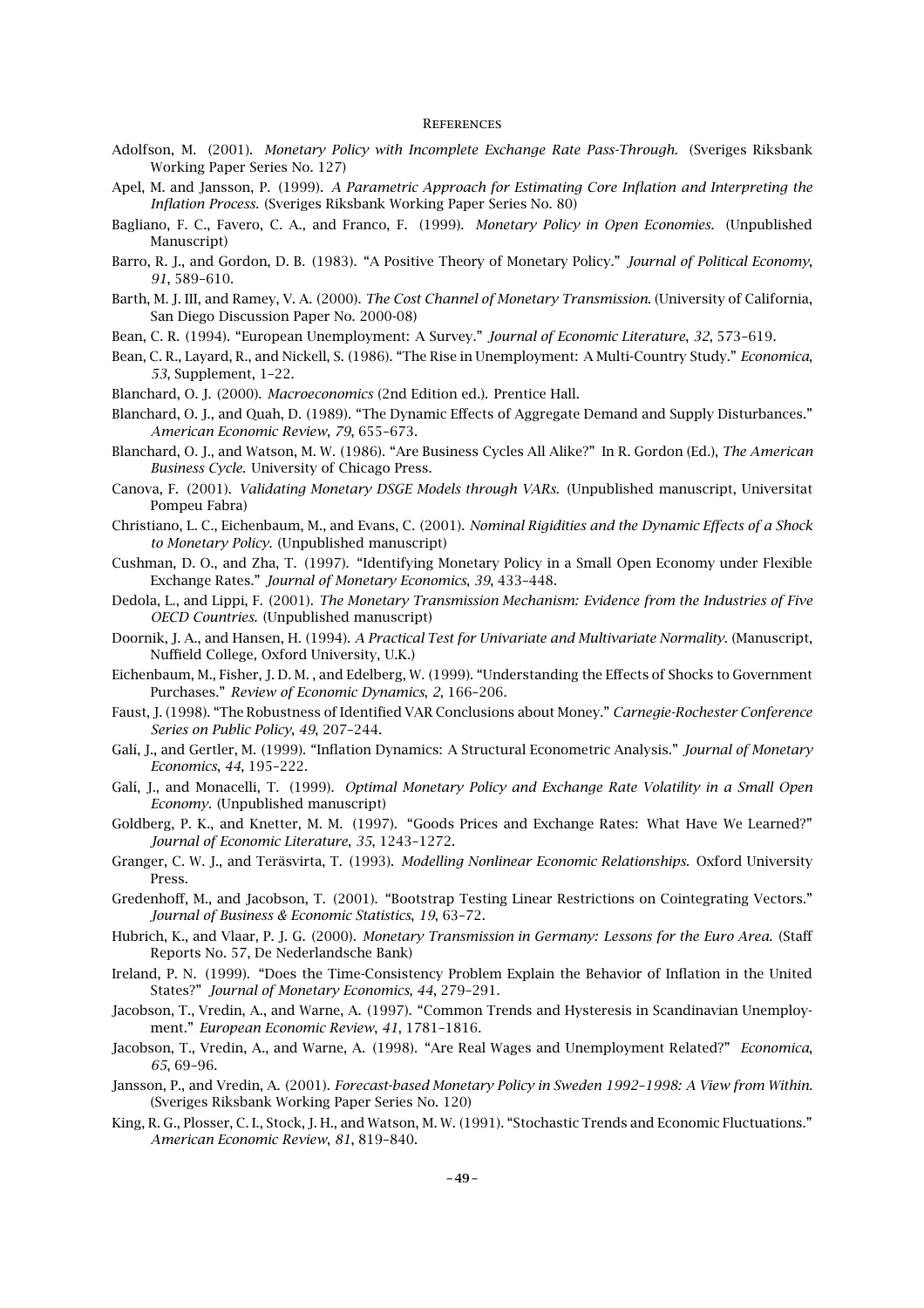- Klein, P. (1999). "Using the Generalized Schur form to solve a Multivariate Linear Rational Expectations Model." *Journal of Economic Dynamics and Control*. (Forthcoming)
- Leeper, E. M., Sims, C. A., and Zha, T. (1996). "What Does Monetary Policy Do?" *Brookings Papers on Economic Activity*, *2/1996*, 1–63.
- Mardia, K. V. (1970). "Measures of Multivariate Skewness and Kurtosis." *Biometrika*, *57*, 519–530.

McCallum, B. T. (2001). *Inflation Targeting and the Liquidity Trap.* (Unpublished manuscript)

McCallum, B. T., and Nelson, E. (1999). "Nominal Income Targeting in an Open-Economy Optimizing Model." *Journal of Monetary Economics*, *43*, 553–578.

- McLeod, A. I., and Li, W. K. (1983). "Diagnostic Checking ARMA Time Series Models Using Squared Residual Autocorrelations." *Journal of Time Series Analysis*, *4*, 269–273.
- Obstfeld, M., and Rogoff, K. (2000). "New Directions for Stochastic Open Economy Models." *Journal of International Economics*, *50*, 117–153.
- Perron, P. (1989). "The Great Crash, the Oil Price Shock, and the Unit Root Hypothesis." *Econometrica*, *57*, 1361–1401.

Ramey, V., and Shapiro, M. D. (1998). "Costly Capital Reallocation and the Effects of Government Spending." *Carnegie-Rochester Conference Series on Public Policy*, *48*, 145–194.

- Rudebusch, G. (1998). "Do Measures of Monetary Policy in a VAR Make Sense?" *International Economic Review*, *39*, 907–931.
- Shapiro, M. D., and Watson, M. W. (1988). "Sources of Business Cycle Fluctuations." In S. Fischer (Ed.), *NBER Macroeconomics Annual* (111–148 ed.). Cambridge, Mass.: MIT Press.
- Sims, C. A. (2000). *Solving Linear Rational Expectations Models.* (Unpublished manuscript)
- Stock, J. H., and Watson, M. W. (1988). "Testing for Common Trends." *Journal of the American Statistical Association*, *83*, 1097–1107.
- Svensson, L. E. O. (2000). "Open-Economy Inflation Targeting." *Journal of International Economics*, *50*, 155– 183.
- Sveriges Riksbank (1999). *The Inflation Report.* October. (PDF version available for download at <http://www.riksbank.com/>)
- Uhlig, H. (1999). *What are the Results of Monetary Policy Shocks on Output? Results from an Agnostic Identification Procedure.* (CEPR Discussion Paper No. 2137)
- Uhlig, H. (2001). *Did the Fed Surprise the Markets in 2001? A VAR Analysis.* (Unpublished manuscript)
- Vlaar, P. J. G. (1998). *On the Asymptotic Distribution of Impulse Response Functions with Long Run Restrictions.* (Staff Reports No. 22, De Nederlandsche Bank)
- Walsh, C. E. (1999). *Monetary Policy Trade-offs in the Open Economy.* (Unpublished manuscript)
- Warne, A. (1993). *A Common Trends Model: Identification, Estimation and Inference.* (Seminar Paper No. 555, Institute for International Economic Studies, Stockholm University)

Tor Jacobson, Research Department, Sveriges Riksbank, 103 37 Stockholm, Sweden E-MAIL ADDRESS: [tor.jacobson@riksbank.se](mailto:tor.jacobson@riksbank.se) URL: <http://www.riksbank.com/>

Per Jansson, National Institute for Economic Research, Box 3116, Kungsgatan 12–14, 103 62 Stockholm, Sweden E-mail address: [per.jansson@konj.se](mailto:per.jansson@konj.se) URL: <http://www.konj.se/>

Anders Vredin, Research Department, Sveriges Riksbank, 103 37 Stockholm, Sweden E-MAIL ADDRESS: [anders.vredin@riksbank.se](mailto:anders.vredin@riksbank.se) URL: <http://www.riksbank.com/>

Anders Warne, European Central Bank, Postfach 160319, 600 66 Frankfurt am Main, Germany E-MAIL ADDRESS: [anders.warne@ecb.int](mailto:anders.warne@ecb.int) URL: <http://www.warne.texlips.org/>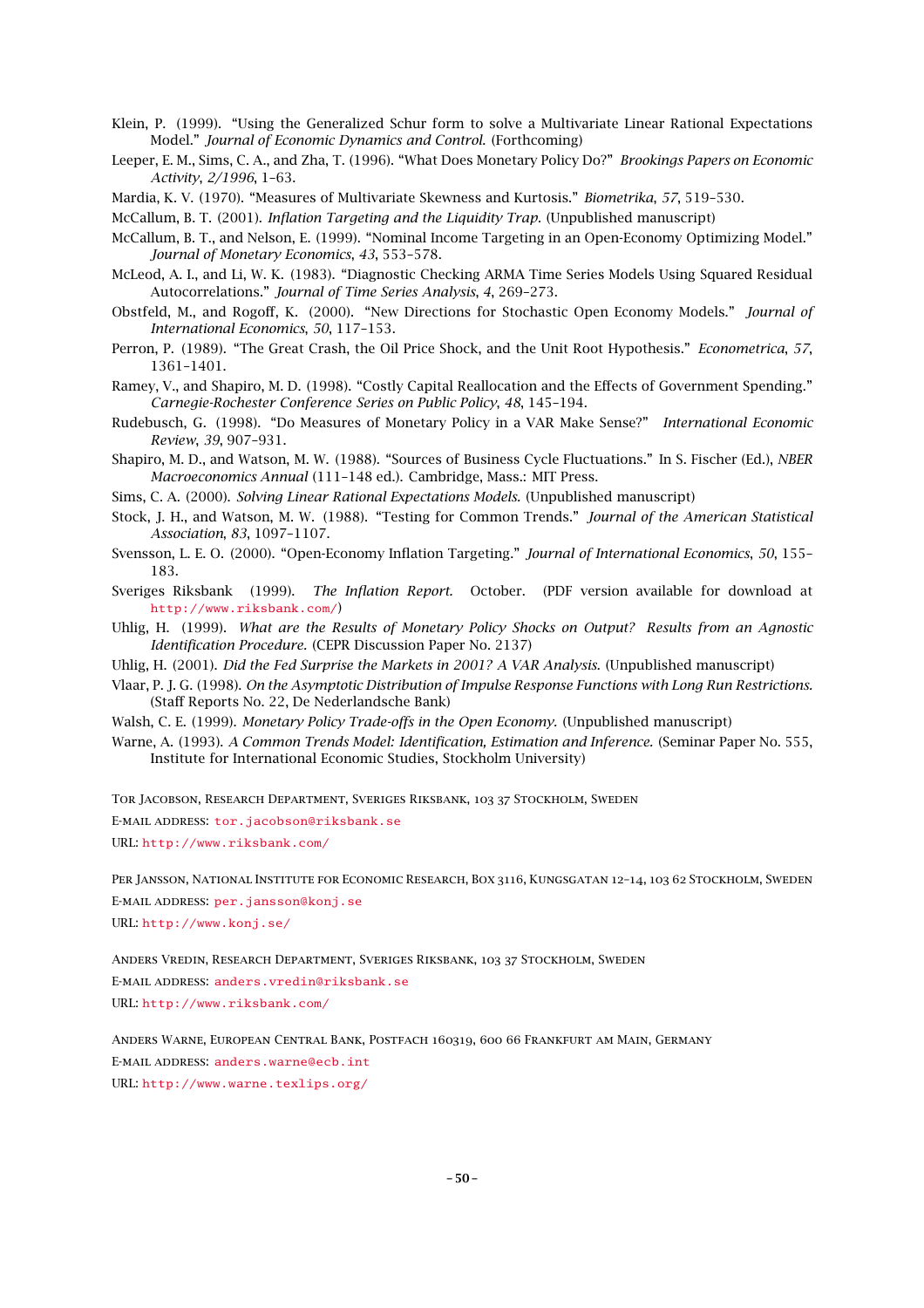## Earlier Working Paper:

| Forecasting Swedish Inflation with a Markov Switching VAR by Mårten Blix  1999:76                       |  |
|---------------------------------------------------------------------------------------------------------|--|
| A VAR Model for Monetary Policy Analysis in a Small Open Economy                                        |  |
| Why Central Banks Announce their Objectives: Monetary Policy with                                       |  |
| Agency Costs, Credit Constraints and Corporate Investment                                               |  |
| A Parametric Approach for Estimating Core Inflation and Interpreting                                    |  |
| Exchange Rate Exposure, Foreign Involvement and Currency Hedging                                        |  |
| Are There Price Bubbles in the Swedish Equity Market                                                    |  |
|                                                                                                         |  |
|                                                                                                         |  |
| Predicting monetary policy using federal funds futures prices                                           |  |
| The Informational Advantage of Foreign Investors: An Empirical Study                                    |  |
| Retail price levels and concentration of wholesalers, retailers and                                     |  |
| GARCH, Implied Volatilities and Implied Distributions:                                                  |  |
| External Economies at the Firm Level: Evidence from                                                     |  |
| Sources of Real Exchange Rate Fluctuations in the Nordic Countries                                      |  |
| Price Stability as a Target for Monetary Policy: Defining and Maintaning                                |  |
| Eurosystem Monetary Targeting: Lessons form U.S. Data                                                   |  |
|                                                                                                         |  |
| Uncertainty about the Length of the Monetary Policy Transmission Lag:                                   |  |
| Investment in Swedish Manufacturing: Analysis and Forecasts                                             |  |
| Swedish Export Price Determination: Pricing to Market Shares?                                           |  |
| Bayesian Prediction with a Cointegrated Vector Autoregression                                           |  |
| Targeting inflation over the short, medium and long term                                                |  |
| Medium-Term Forecasts of Potential GDP and Inflation Using                                              |  |
|                                                                                                         |  |
| Wage Effects of Mobility, Unemployment Benefits and Benefit Financing                                   |  |
| A Bivariate Distribution for Inflation and Output Forecasts                                             |  |
| Optimal Horizons for Inflation Targeting                                                                |  |
| Empirical Estimation and the Quarterly Procjection Model:<br>An Example Focusing on the External Sector |  |
|                                                                                                         |  |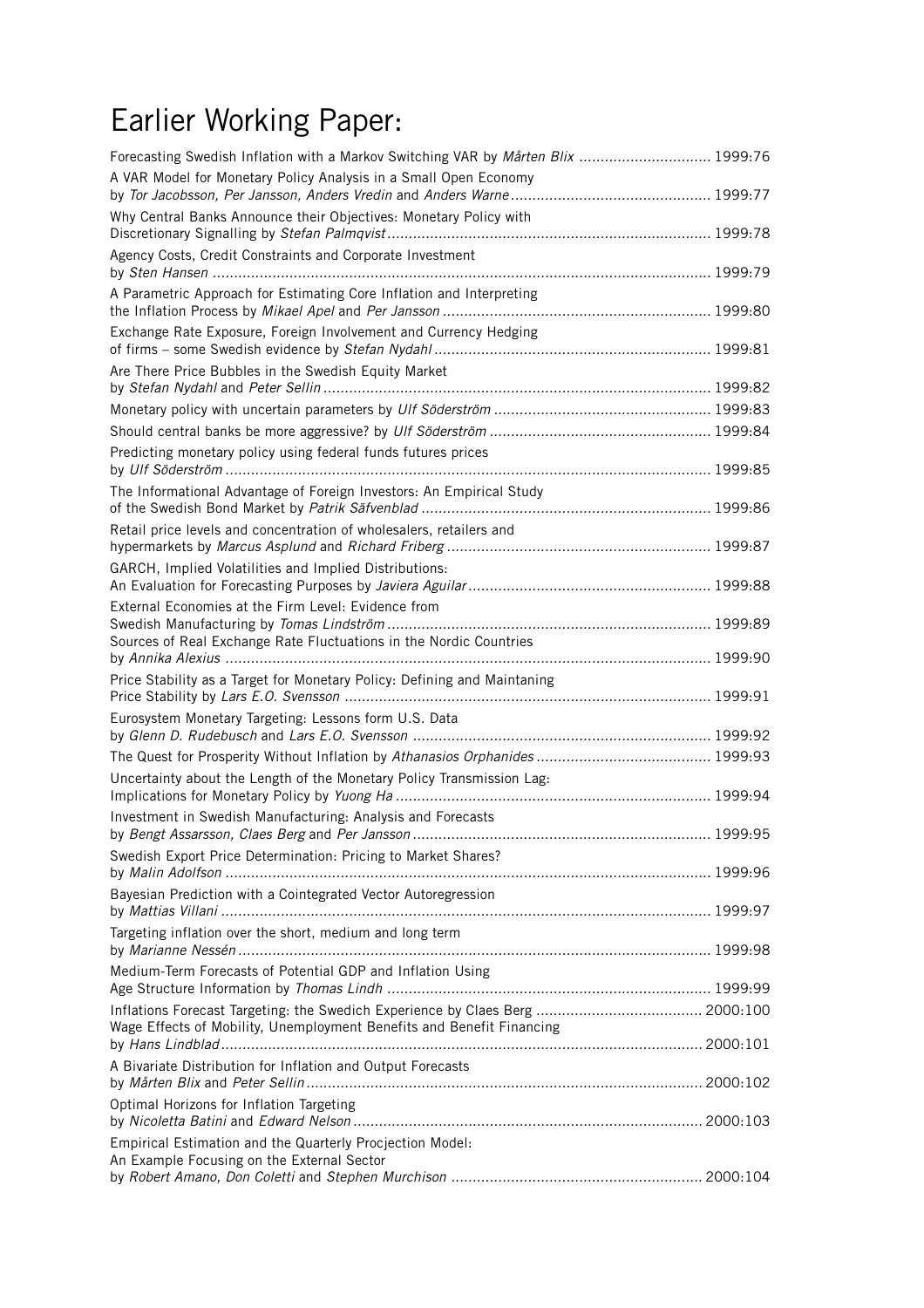| Conduction Monetary Policy with a Collegial Bord:<br>The New Swedish Legislation One Year On by Claes Berg and HansLindberg  2000:105 |  |
|---------------------------------------------------------------------------------------------------------------------------------------|--|
| Price-level targeting versus inflation targeting in a forward-looking model                                                           |  |
| Unemployment and Inflationn Regimes by Anders Vredin and Anders Warne  2000:107                                                       |  |
| An Expectations-Augmented Phillips Curve in an Open Economy                                                                           |  |
|                                                                                                                                       |  |
| An alternative interpretation of the recent U.S. inflation performance                                                                |  |
|                                                                                                                                       |  |
| Core inflation and monetary policy by Marianne Nessén and Ulf Söderström  2000:110                                                    |  |
| Estimating the Implied Distribution of the Future Short-Term Interest Rate                                                            |  |
| Financial Variables and the Conduct of Monetary Policy                                                                                |  |
| Testing for the Lucas Critique: A Quantitative Investigation by Jesper Lindé  2000:113                                                |  |
| Monetary Policy Analysis in Backward-Looking Models by Jesper Lindé  2000:114                                                         |  |
|                                                                                                                                       |  |
| Qualitative Survey Responses and Production over the Business Cycle                                                                   |  |
|                                                                                                                                       |  |
|                                                                                                                                       |  |
| Casuality and Regime Inference in a Markov Switching VAR by Anders Warne  2000:118                                                    |  |
|                                                                                                                                       |  |
| Forecast-based monetary policy in Sweden 1992-1998: A view from within                                                                |  |
| What have we learned from empirical tests of the monetary transmission effect?                                                        |  |
| Simple monetary policy rules and exchange rate uncertainty                                                                            |  |
| Targeting inflation with a prominent role for money                                                                                   |  |
| Is the Short-run Phillips Curve Nonlinear? Empirical Evidence for Australia, Sweden                                                   |  |
|                                                                                                                                       |  |
|                                                                                                                                       |  |
| Interoperability and Network Externalities in Electronic Payments by Gabriela Guibourg 2001:126                                       |  |
| Monetary Policy with Incomplete Exchange Rate Pass-Through by Malin Adolfson  2001:127                                                |  |
| Micro Foundations of Macroeconomic Price Adjustment: Survey Evidence from                                                             |  |
| Estimating New-Keynesian Phillips Curves on Data with Measurement Errors:                                                             |  |
| The Empirical Relevance of Simple Forward- and Backward-looking Models:                                                               |  |
| Diversification and Delegation in Firms by Vittoria Cerasi and Sonja Daltung  2001:131                                                |  |
| Monetary Policy Signaling and Movements in the Swedish Term Structure of Interest Rates                                               |  |
| Evaluation of exchange rate forecasts for the krona's nominal effective exchange rate                                                 |  |
|                                                                                                                                       |  |